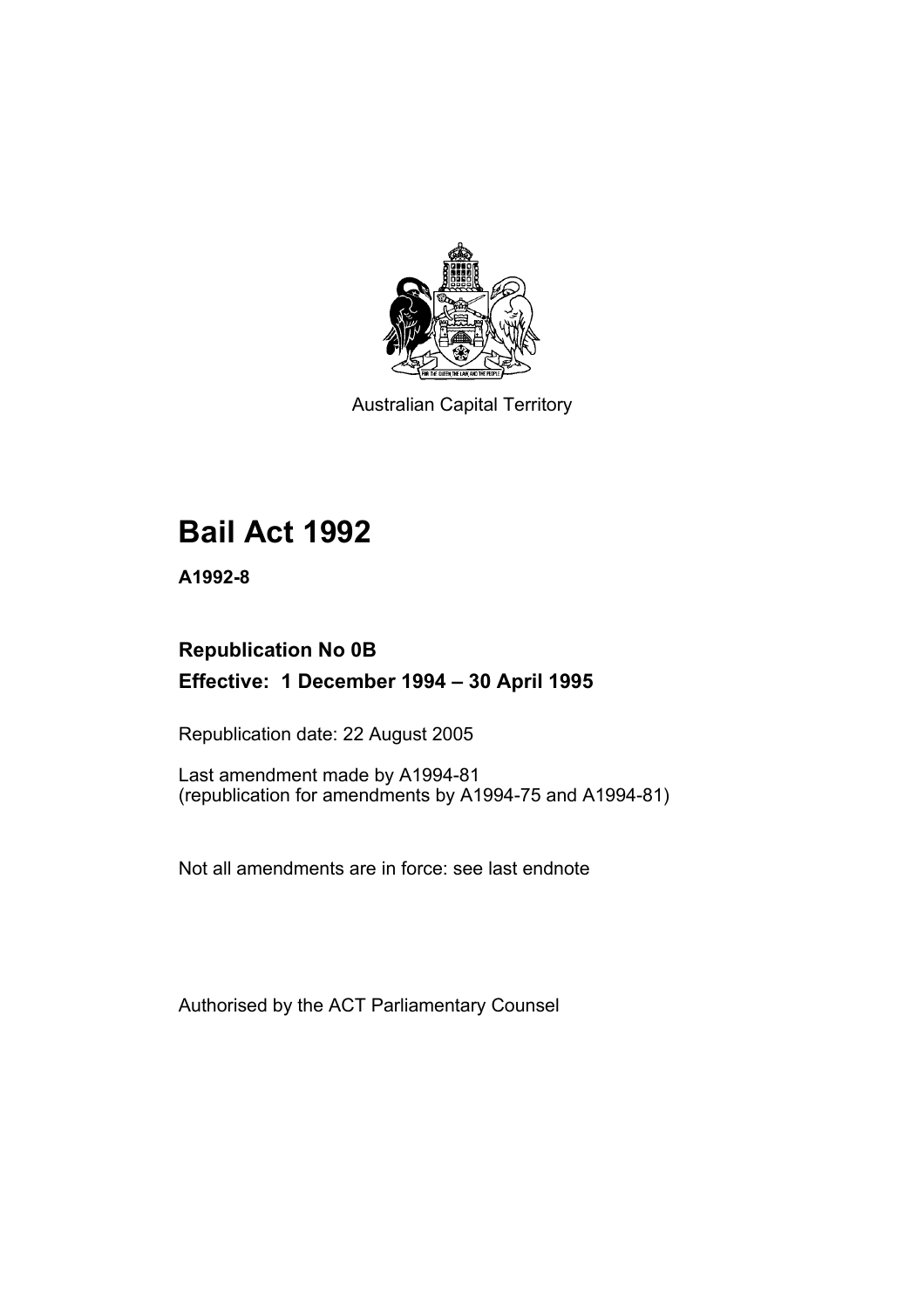### **About this republication**

#### **The republished law**

This is a republication of the *Bail Act 1992* effective from 1 December 1994 to 30 April 1995.

### **Kinds of republications**

The Parliamentary Counsel's Office prepares 2 kinds of republications of ACT laws (see the ACT legislation register at www.legislation.act.gov.au):

- authorised republications to which the *Legislation Act 2001* applies
- unauthorised republications.

The status of this republication appears on the bottom of each page.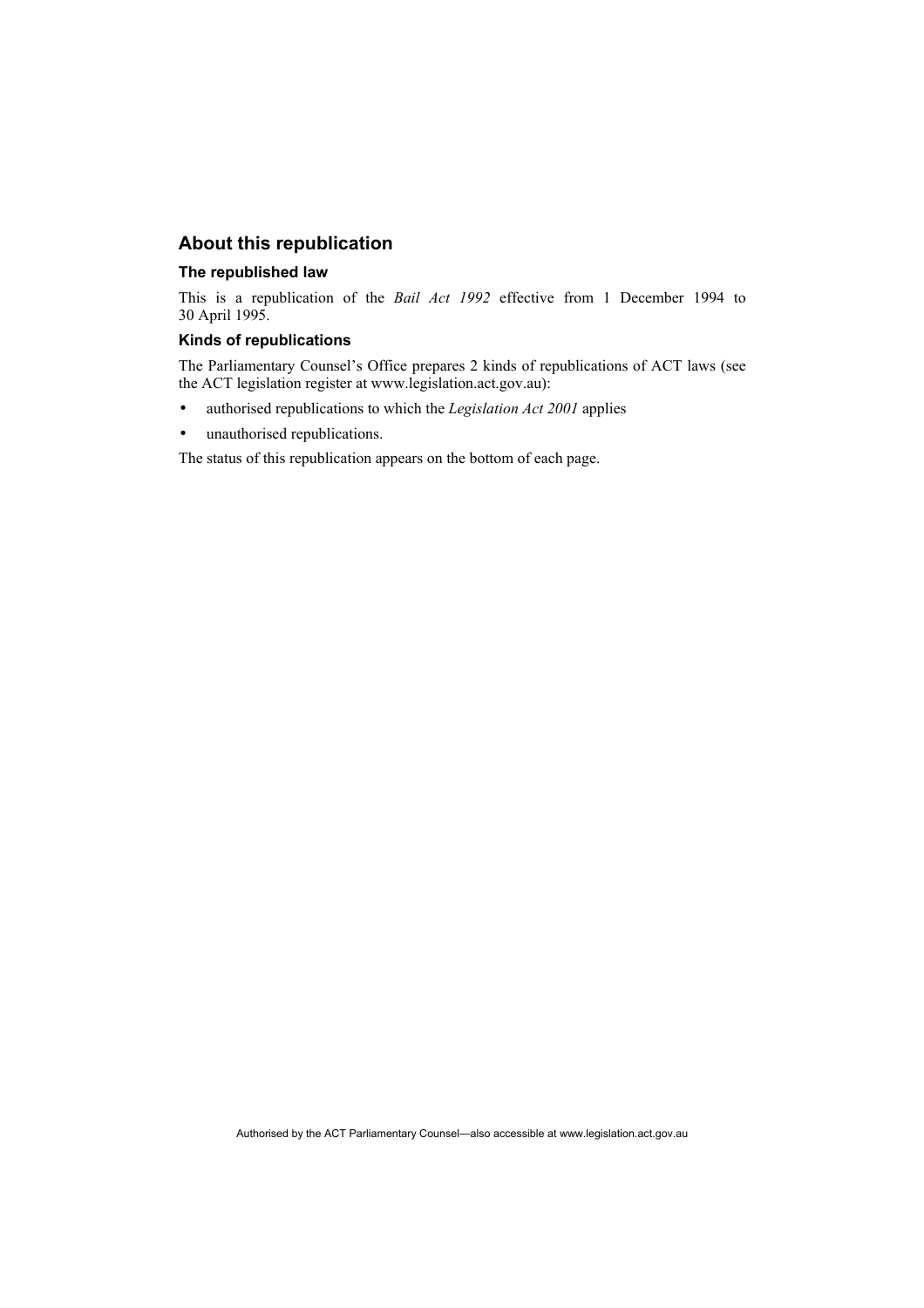

Australian Capital Territory

# **BAIL ACT 1992**

### *As at 1 December 1994*

### **TABLE OF PROVISIONS**

Section

### PART I—PRELIMINARY

- 1. Short title
- 2. Commencement
- 3. Interpretation
- 4. Application

### PART II—AVAILABILITY OF BAIL

- 5. Availability of bail
- 6. Rights following grant of bail
- 7. Bail for minor offences
- 7A. (Not in operation—*see* Note 2)
- 8. Bail for offences other than minor offences
- 9. Bail in respect of persons sentenced to imprisonment

### PART III—DISPENSING WITH BAIL

- 10. Dispensing with bail
- 11. Effect of dispensing with bail
- 12. Decision to dispense with bail

### PART IV—GRANT OF BAIL

- 13. Determination of bail after charge laid
- 14. Grant of bail by authorised officers
- 15. Determination of questions of bail by authorised officers
- 16. Notification of decision of authorised officer
- 17. Charged persons in custody to be brought before court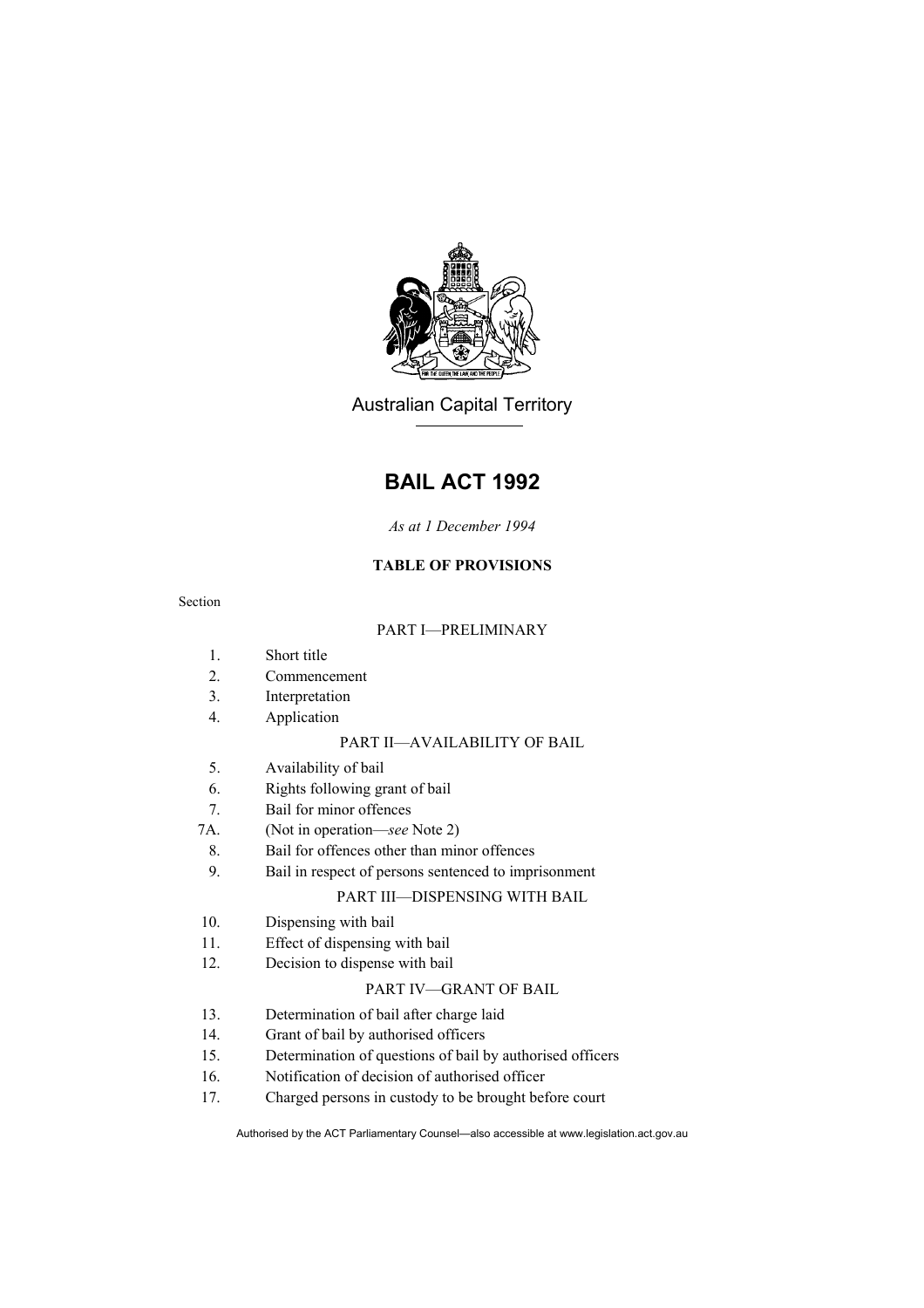#### iv *Bail Act 1992*

#### **TABLE OF PROVISIONS**—continued

Section

- 18. Facilities to be provided to accused persons
- 19. General provisions relating to court bail
- 20. Limitation on power of magistrates to grant bail
- 21. Bail in respect of several offences
- 22. Criteria for granting bail to adults
- 23. Criteria for granting bail to children

#### PART V—CONDITIONS OF BAIL, UNDERTAKING TO APPEAR AND BAIL UNDERTAKINGS

- 24. Conditions of bail
- 25. Conditions on which bail may be granted to adults
- 26. Conditions on which bail may be granted to children
- 27. Recording of certain bail decisions
- 28. Undertaking to appear
- 29. Bail undertakings in respect of more than 1 offence
- 30. Accused person may be excused from attendance before court
- 31. Giving of bail undertakings and entry into bail agreements etc.
- 32. Acceptable persons and security for bail
- 33. Continuation of bail and bail undertakings
- 34. Written notice of conditions of bail
- 35. Warning to person making acknowledgment
- 36. Discharge of sureties
- 37. Enforcement of bail agreements

### PART VI—REVIEW OF BAIL DECISIONS

#### *Division 1—Review of decisions by authorised officers*

- 38. Review by authorised officers
- 39. Exercise of power to review
- 40. Limitation on power of authorised officer to review

#### *Division 2—Review of decisions by courts*

- 41. Right of review of bail decisions
- 42. Power of magistrate to review
- 43. Power of Supreme Court to review
- 44. General limitation on power of court to review
- 45. Exercise of power to review
- 46. Review limited to bail conditions

### PART VII—MISCELLANEOUS

- 47. Furnishing of information relating to bail
- 48. Notification to court that bail condition not satisfied
- 49. Failure to answer bail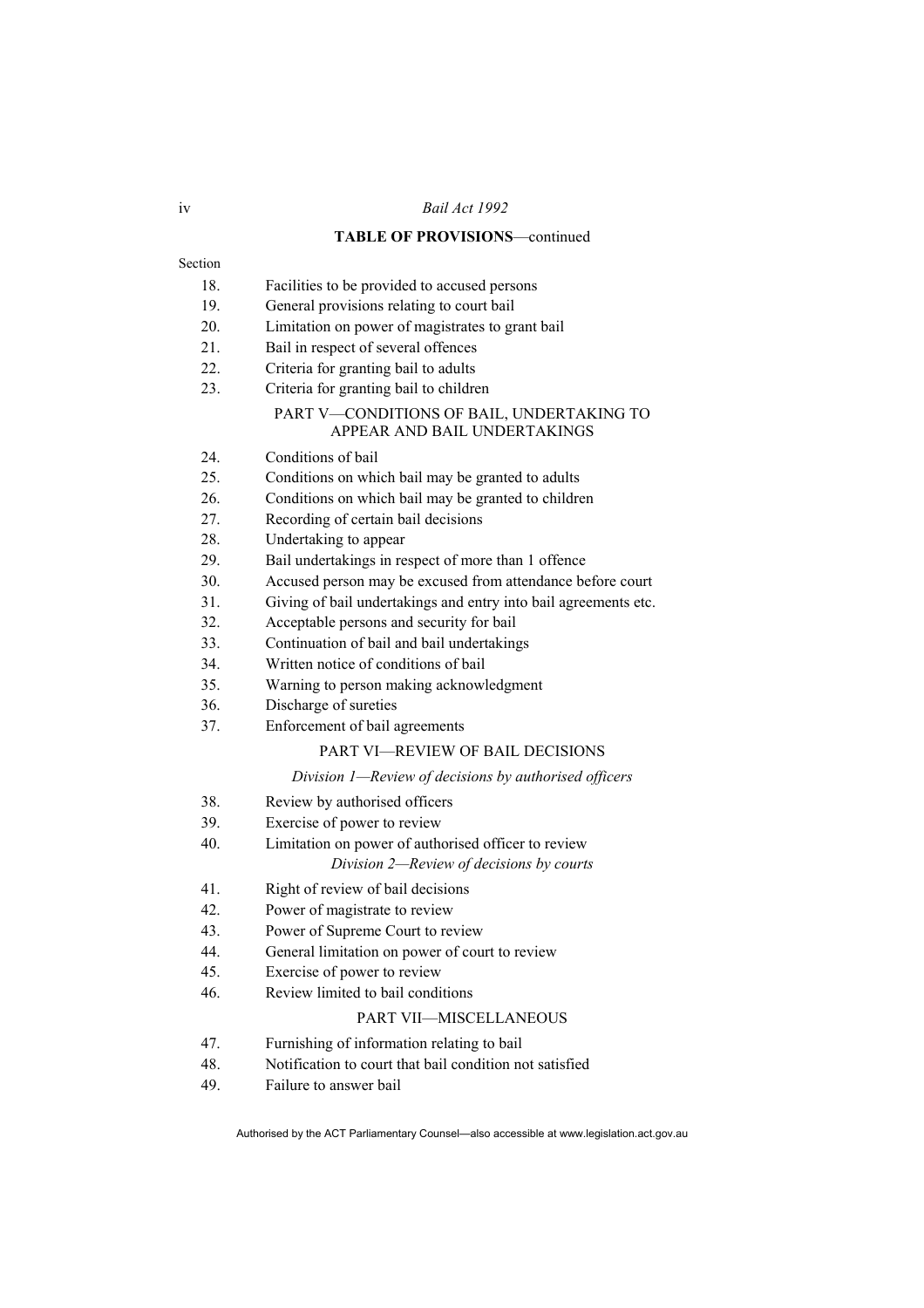### **TABLE OF PROVISIONS**—continued

Section

- 50. False statements in acknowledgments
- 51. Indemnification of sureties
- 52. Contravention of Act by police officers
- 55. Civil standard of proof to apply for certain purposes
- 56. Abolition of right of surety to arrest
- 57. This Act to prevail
- 57A. (Not in operation—*see* Note 2)
- 58. Regulations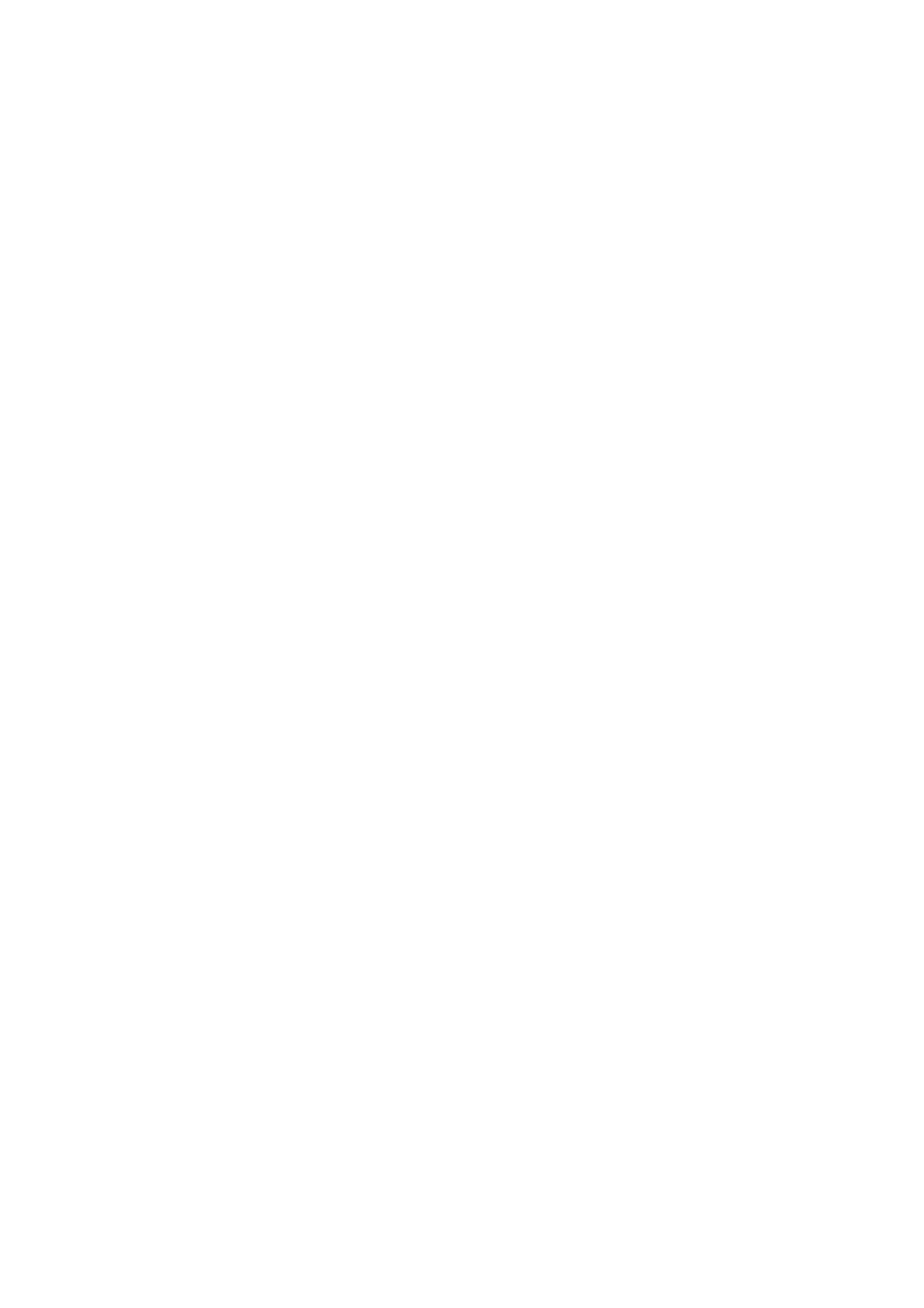

Australian Capital Territory

# **BAIL ACT 1992**

### An Act relating to bail for accused persons in connection with criminal proceedings

### **PART I—PRELIMINARY**

### **Short title**

**1.** This Act may be cited as the *Bail Act 1992*.<sup>1</sup>

### **Commencement**

**2. (1)** Section 1 and this section commence on the day on which this Act is notified in the *Gazette*.

**(2)** The remaining provisions commence on a day, or respective days, fixed by the Minister by notice in the *Gazette*.

**(3)** If a provision referred to in subsection (2) has not commenced before the end of the period of 6 months commencing on the day on which this Act is notified in the *Gazette*, that provision, by force of this subsection, commences on the first day after the end of that period.

### **Interpretation**

**3.**2  **(1)** In this Act, unless the contrary intention appears—

- "appeal" includes an application for leave to appeal and a proceeding by way of an appeal;
- "authorised officer" means the Commissioner of Police, a Deputy Commissioner of Police of the Australian Federal Police or a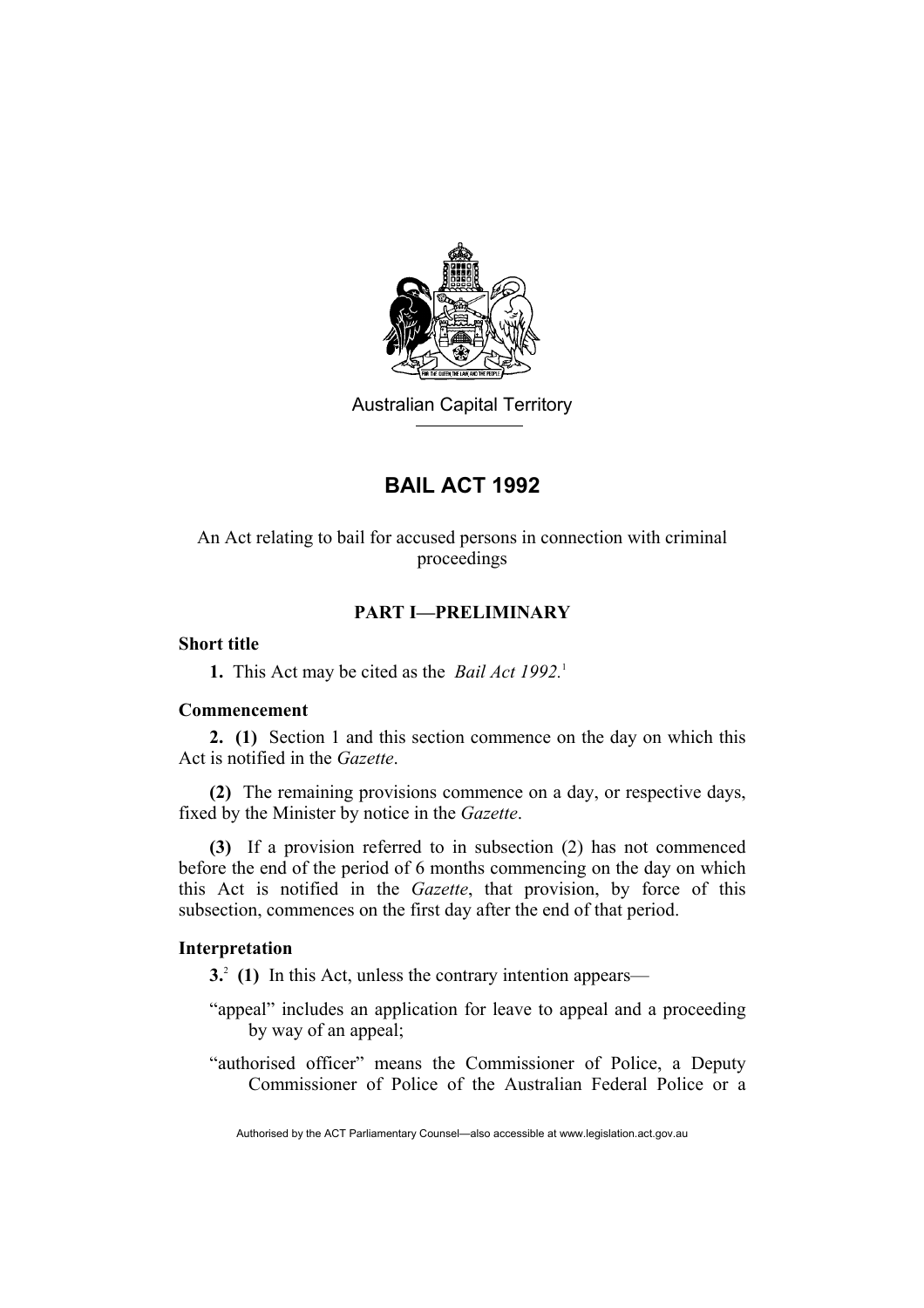police officer specified by one of those officers, in writing, as an authorised officer for the purposes of this Act;

"bail" means authorisation granted to a person under this Act to be at liberty;

"bail condition" means a condition on which bail is granted;

- "bail undertaking" means an undertaking given to satisfy the requirements of a bail condition;
- "child" means a person who has not attained the age of 18 years;
- "clerk", in relation to a court, includes the Registrar and Deputy Registrar (if any) of the court;
- "court" means the Supreme Court or the Magistrates Court;
- "Crimes Act" means the Crimes Act, 1900 of the State of New South Wales in its application in the Territory;

"domestic violence offence" means an offence that is—

- (a) a domestic violence offence within the meaning of the *Domestic Violence Act 1986*; or
- (b) an offence against section 27 of that Act;

"judge" means a judge of the Supreme Court;

"offence" includes an alleged offence;

- "remand centre" has the same meaning as in the *Remand Centres Act 1976*;
- "undertaking to appear" means an undertaking given pursuant to subsection 28 (1).

**(2)** A reference in this Act to an accused person, or a person accused of an offence, includes a reference to—

- (a) a person charged with, convicted of, or found guilty of an offence;
- (b) a person whose conviction for an offence is stayed;
- (c) a person discharged under section 556A of the Crimes Act on giving security in accordance with subsection (1) of that section;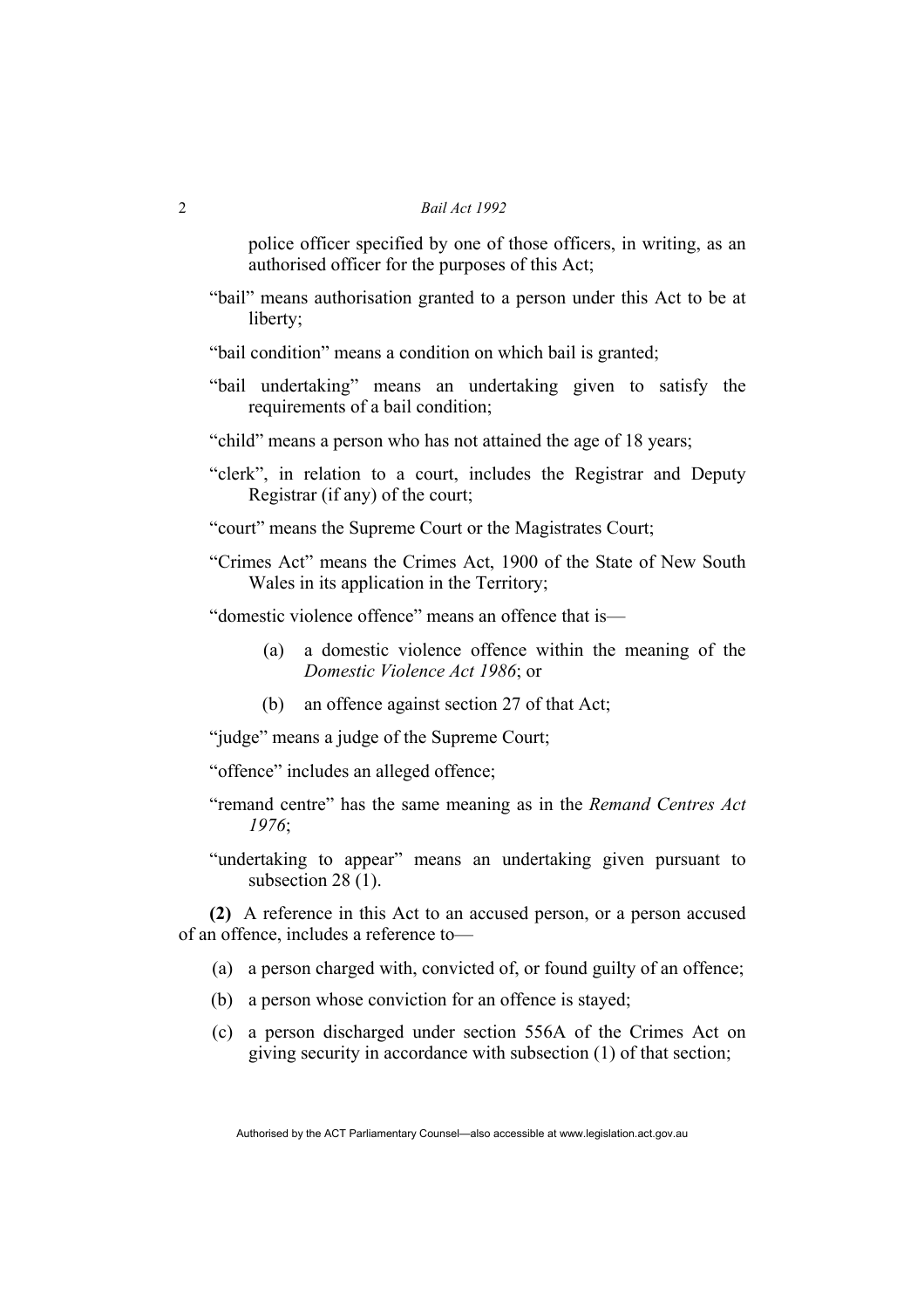- (d) a person in respect of whom an appeal relating to an offence is pending; and
- (e) a person in respect of whom a new trial has been ordered to be held for an offence.

**(3)** A reference in this Act to entering into a bail condition includes a reference to—

- (a) in the case of a condition referred to in paragraph 25 (1) (a) or (c)—to entering into the undertaking or agreement;
- (b) in the case of a condition referred to in paragraph  $25(1)$  (b)—to making and signing the acknowledgment;
- (c) in the case of a condition referred to in paragraph  $25(1)(d)$ —to entering into the agreement and giving the security; or
- (d) in the case of a condition referred to in paragraph  $25(1)$  (e)—to entering into the agreement and depositing the amount of money;

in accordance with the condition.

**(4)** A reference in this Act (other than in section 22 or 23) to the granting of bail includes a reference to the continuation of bail.

**(5)** A reference in this Act to a surety shall be read as a reference to a person, other than the accused person, who has entered into a bail condition referred to in paragraph 25 (1) (c), (d) or (e) in relation to a grant of bail.

### **Application**

**4. (1)** This Act applies to a person whether or not he or she has attained the age of 18 years.

**(2)** This Act applies in relation to a person who has been committed to prison pursuant to an order for commitment made by the Magistrates Court under Division 5 of Part IX of the *Magistrates Court Act 1930* and who has appealed against that order as if a reference in this Part to an accused person or a person accused of an offence were a reference to a person who has been so committed and has so appealed.

### **PART II—AVAILABILITY OF BAIL**

### **Availability of bail**

**5. (1)** Subject to subsection (2) and section 9, an accused person may be granted bail in respect of any period during which he or she is not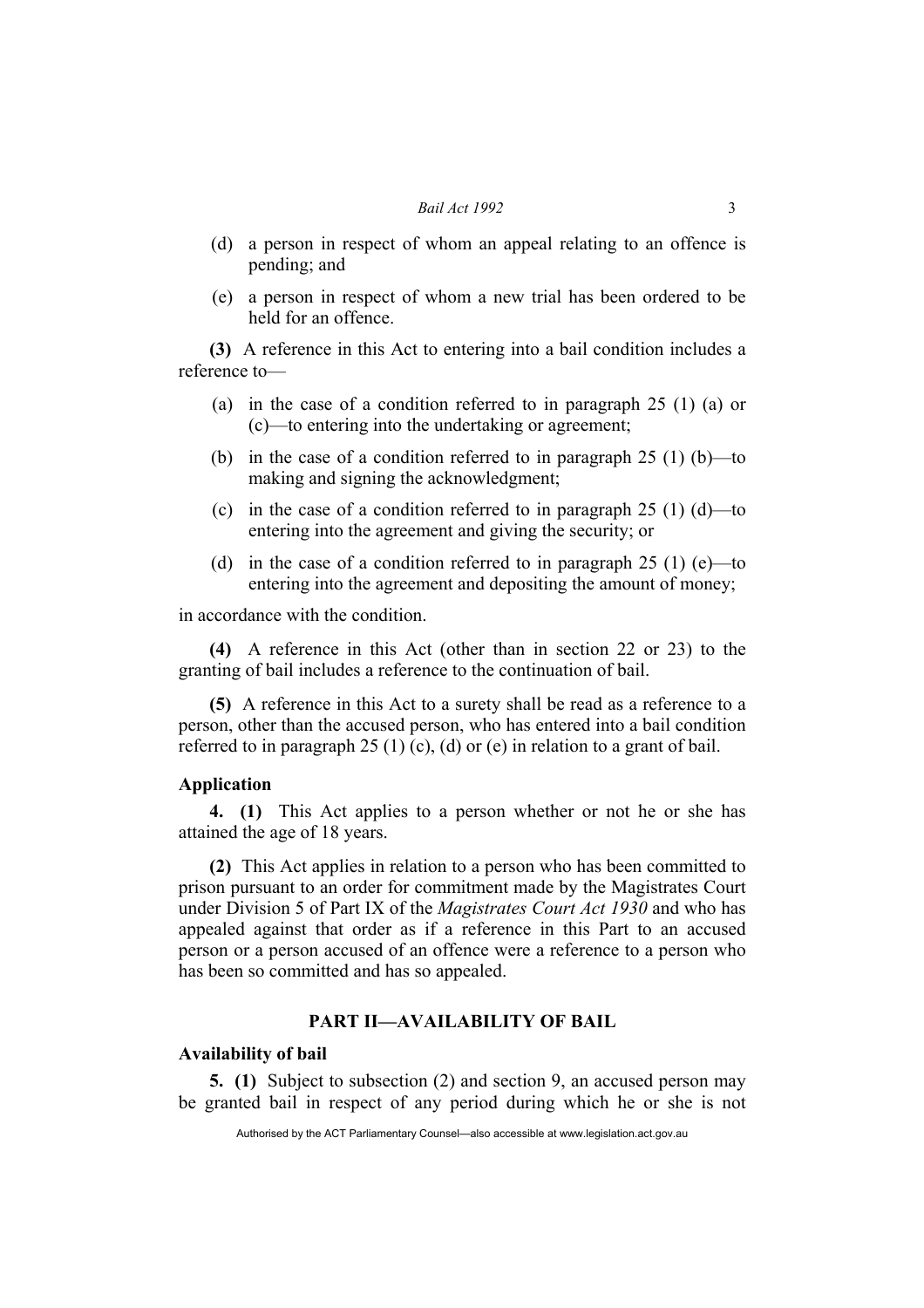required to attend court in relation to the offence with which he or she has been charged.

**(2)** A person who has been accused of an offence and is being held in custody in relation to the offence is not entitled to be granted bail in respect of any period during which—

- (a) he or she is in custody for some other offence or reason in respect of which he or she is not entitled to be granted bail; or
- (b) he or she is in custody serving a sentence of imprisonment.

### **Rights following grant of bail**

**6.** Where—

- (a) bail is granted to an accused person in respect of an offence;
- (b) he or she gives an undertaking to appear; and
- (c) if a bail condition is imposed, it is entered into;

the person is, subject to this Act, entitled to be released (if in custody) and to remain at liberty in respect of the offence until he or she is required to appear before a court in accordance with his or her undertaking to appear.

### **Bail for minor offences**

**7.**2  **(1)** This section applies to—

- (a) all offences not punishable by a sentence of imprisonment (except in default of payment of a fine); and
- (b) all offences punishable by a term of imprisonment not exceeding 6 months.

**(2)** Subject to subsection (3), a person charged with an offence to which this section applies is entitled to be granted bail without any condition and, if the person is in custody, he or she shall be released from custody as soon as he or she has given an undertaking to appear.

**(3)** Subsection (2) does not apply to—

- (a) an accused person who has previously failed to comply with—
	- (i) an undertaking to appear;
	- (ii) a bail condition; or
	- (iii) a bail undertaking;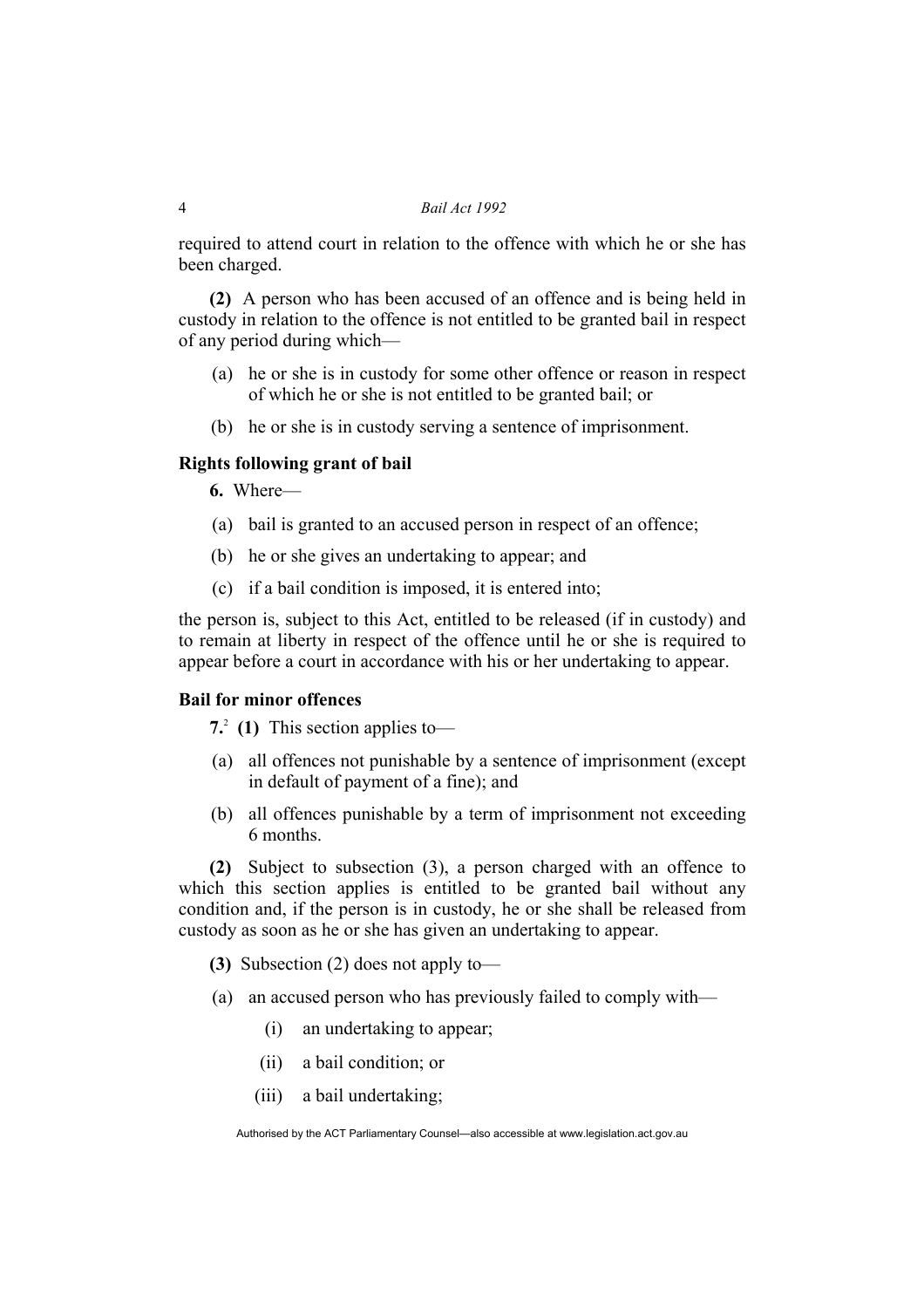given or imposed in relation to an offence;

- (b) an accused person who is, in the opinion of the court or authorised officer, incapacitated by intoxication, injury or use of drugs or is otherwise in danger of physical injury or in need of physical protection;
- (c) an accused person who is in custody serving a sentence of imprisonment;
- (d) an accused person in respect of whom the requirement for bail is dispensed with under section 10;
- (e) a person charged with—
	- (i) an offence against section 27 of the *Domestic Violence Act 1986*; or
	- (ii) an offence against section 206L of the *Magistrates Court Act 1930*; or

(f) a person charged with a prescribed offence.

 $7A<sup>2</sup>$ \* \* \* \* \* \*

### **Bail for offences other than minor offences**

**8.**2  **(1)** This section applies to all offences other than those referred to in subsection 7 (1).

**(2)** A person accused of an offence to which this section applies is entitled to be granted bail in accordance with this Act unless—

- (a) the court or authorised officer is satisfied that, having regard to the matters referred to in whichever of sections 22 and 23 apply to the accused person, the court or authorised officer is justified in refusing bail;
- (b) the accused person is in custody serving a sentence of imprisonment; or
- (c) the requirement for bail is dispensed with under section 10.

### **Bail in respect of persons sentenced to imprisonment**

**9.** Notwithstanding anything contained in any other section of this Act, where—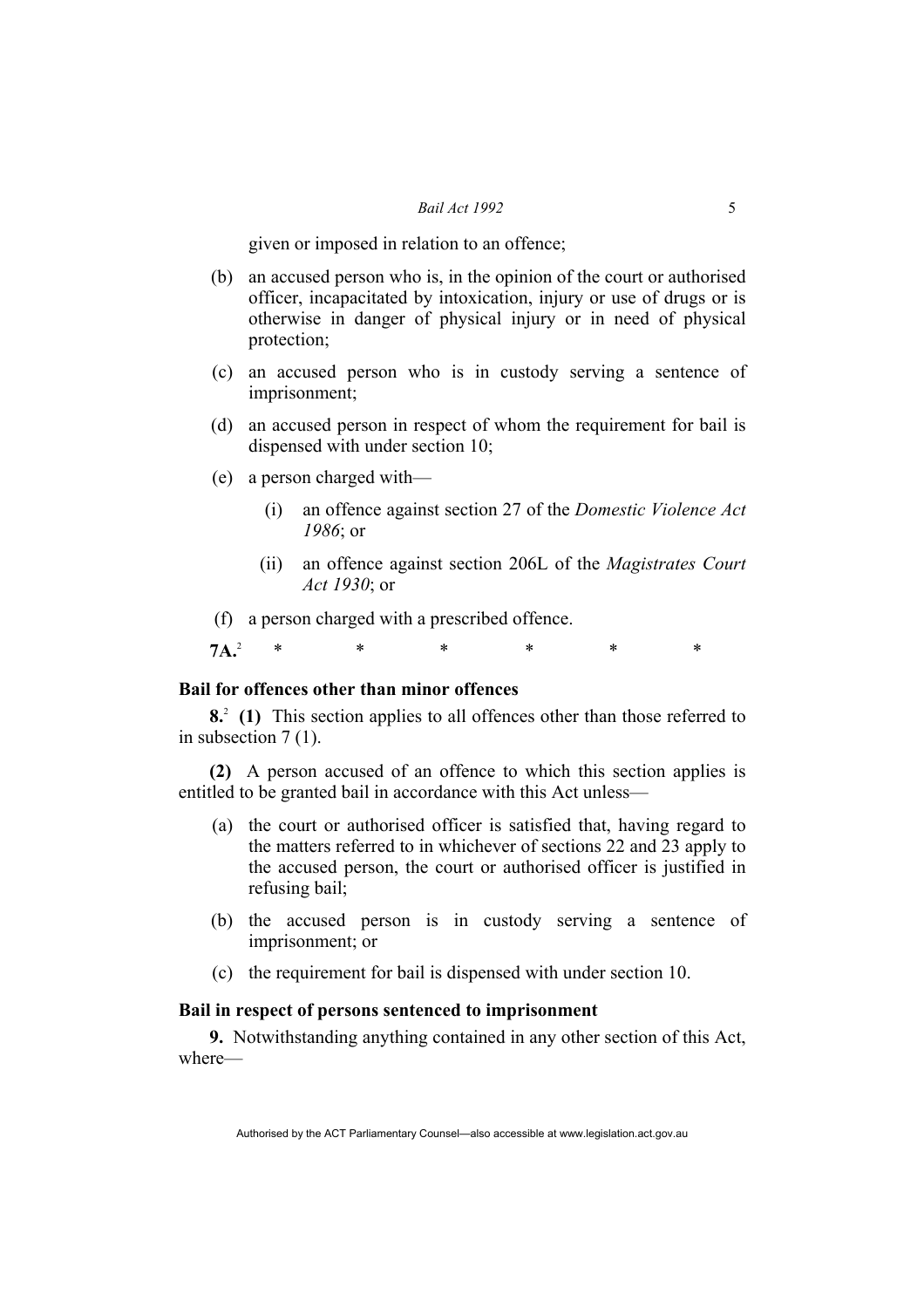- (a) a person has been convicted of an offence by a court and sentenced to a period of imprisonment in respect of that offence; and
- (b) an appeal is pending in the Supreme Court, the Federal Court or the High Court against the conviction or the sentence;

a court shall not grant bail to that person unless it is established that special or exceptional circumstances exist justifying the grant of bail.

### **PART III—DISPENSING WITH BAIL**

### **Dispensing with bail**

10<sup>2</sup> (1) A court that may grant bail to an accused person may instead dispense with the requirement for bail.

**(2)** In determining whether to release an accused person from custody without requiring bail, a court may have regard to any information which appears to the court to be relevant and reliable.

### **Effect of dispensing with bail**

**11. (1)** While the requirement for bail is dispensed with under this Act in respect of a person accused of an offence, the person is entitled to be and to remain at liberty in respect of the offence until he or she is required to appear before a court in respect of the offence.

**(2)** Subsection (1) does not apply to an accused person while he or she is in custody for another offence or reason in respect of which he or she is not entitled to be at liberty, whether under this Act or otherwise.

### **Decision to dispense with bail**

**12.** For the purposes of Part VI, where a court dispenses with the requirement for bail, the court shall be deemed to have made a decision in relation to bail.

### **PART IV—GRANT OF BAIL**

### **Determination of bail after charge laid**

**13.**<sup>2</sup>  **(1)** Where—

 (a) a person who has been taken into custody by a police officer is charged with an offence; and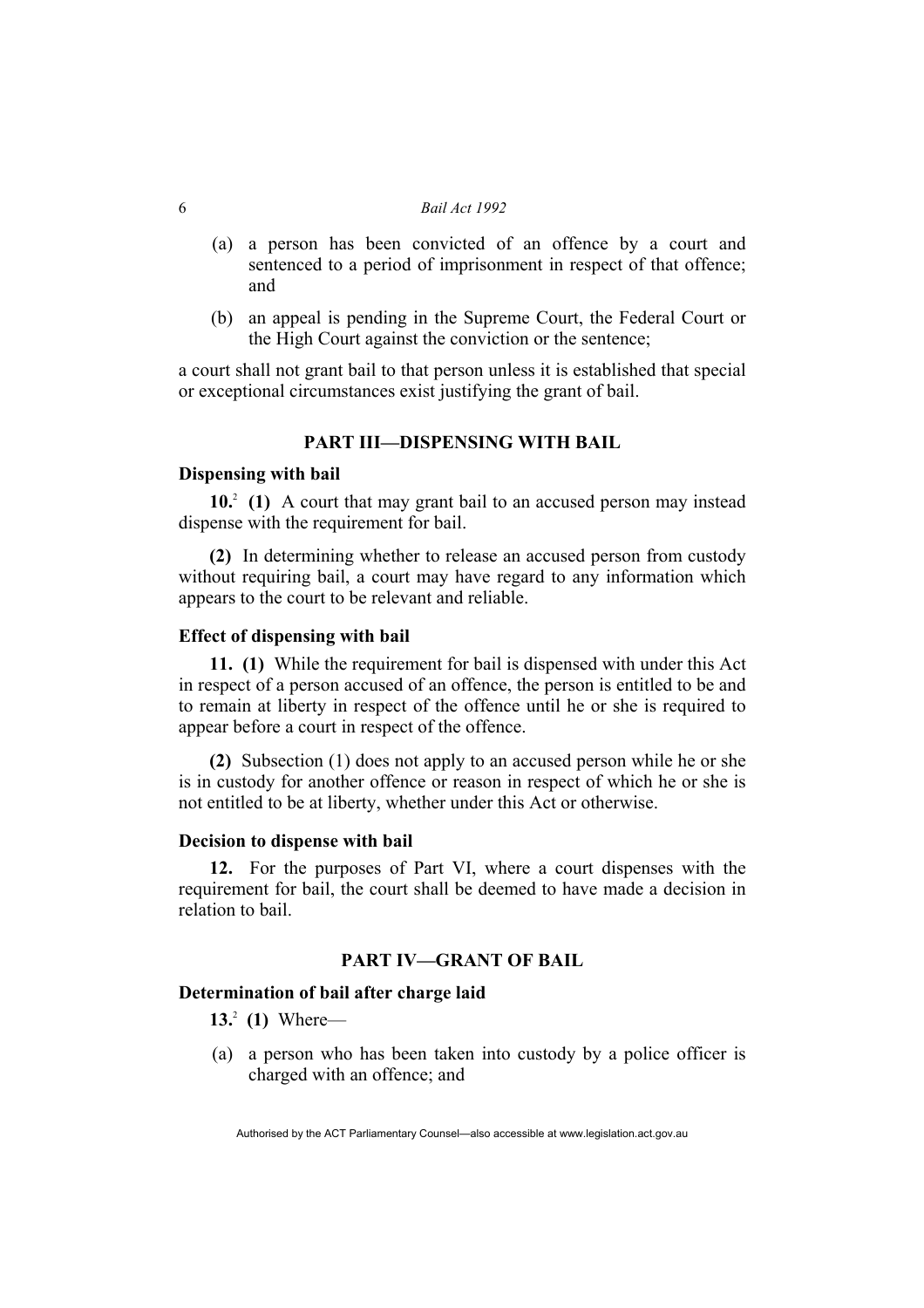(b) the person is not to be brought before a court forthwith after being so charged;

the police officer who charges the person—

- (c) shall inform the person, or cause the person to be informed, that he or she may—
	- (i) apply for bail;
	- (ii) communicate with a legal practitioner of his or her choice in connection with the making of an application for bail;
	- (iii) if he or she cannot speak or understand the English language—have recourse to the services of a competent interpreter; and
	- (iv) communicate with any other person of his or her choice, being a person who may reasonably be expected to assist him or her in connection with the provision of bail;

and, if the person asks for facilities to do so, shall provide the person with reasonable facilities to enable the person to communicate with a legal practitioner, such an interpreter or such other person;

- (d) shall inform the person, or cause the person to be informed of—
	- (i) the matters specified in whichever of sections 22 and 23 would apply to the making of a determination regarding the granting of bail to the person; and
	- (ii) the conditions subject to which the person may be released on bail; and
- (e) if the person applies for bail—
	- (i) where the police officer is authorised to admit the person to bail—shall consider whether the person should be admitted to bail; or
	- (ii) in any other case—shall bring the person before an authorised officer.

**(2)** Where a person is brought before an authorised officer pursuant to subparagraph  $(1)$  (e)  $(ii)$ , the authorised officer shall consider whether the person should be admitted to bail.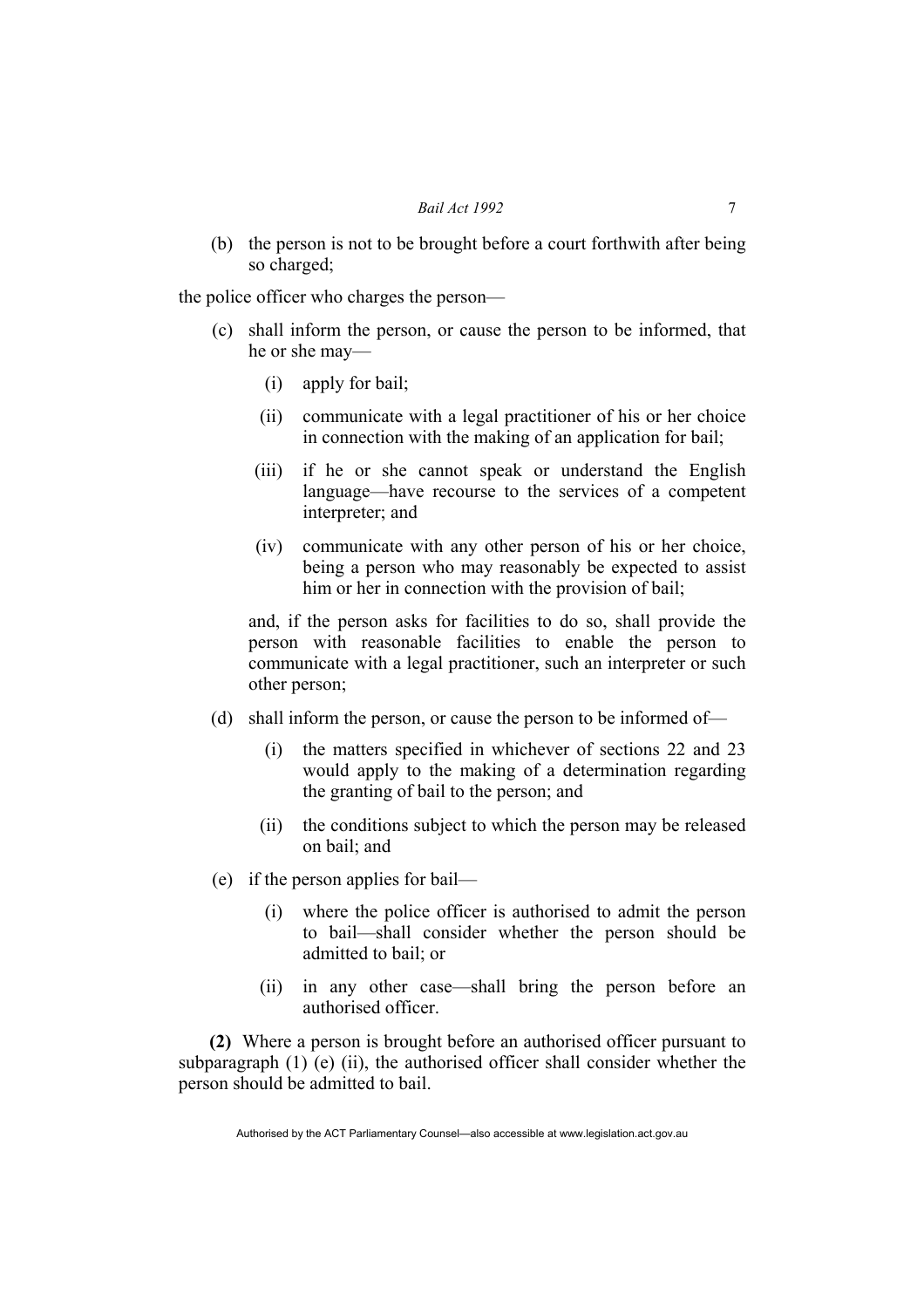**(3)** Where, before subsection (1) has been fully complied with in respect of an accused person, an authorised officer is satisfied that it is appropriate to release the person on bail subject only to the person giving an undertaking to appear, the authorised officer may so release the person.

**(4)** A police officer who charges a person may refrain from complying with subparagraph  $(1)$   $(c)$   $(ii)$ ,  $(iii)$  or  $(iv)$  if he or she believes on reasonable grounds that it is necessary to do so in order to prevent—

- (a) the escape of an accomplice of the accused person; or
- (b) the loss, destruction or falsification of evidence relating to the offence.

**(5)** Where a police officer who charges a person refrains from complying with subparagraph  $(1)$  (c) (ii), (iii) or (iv) for a reason specified in subsection (4), he or she shall record, or cause to be recorded, his or her reasons for not so complying.

### **Grant of bail by authorised officers**

**14. (1)** Subject to subsection (2), an authorised officer may grant bail in accordance with this Act to an accused person who is present at a police station.

**(2)** An authorised officer may not grant bail to a person accused of an offence if—

- (a) a determination concerning bail has been made by a court; or
- (b) the offence with which the accused person has been charged is a domestic violence offence of murder or attempted murder.

### **Determination of questions of bail by authorised officers**

**15. (1)** An authorised officer who is required to consider whether to admit an accused person to bail shall as soon as reasonably practicable—

- (a) afford—
	- (i) the accused person or a legal practitioner representing the accused person; and
	- (ii) any police officer involved in the investigation of the offence with which the accused person is charged;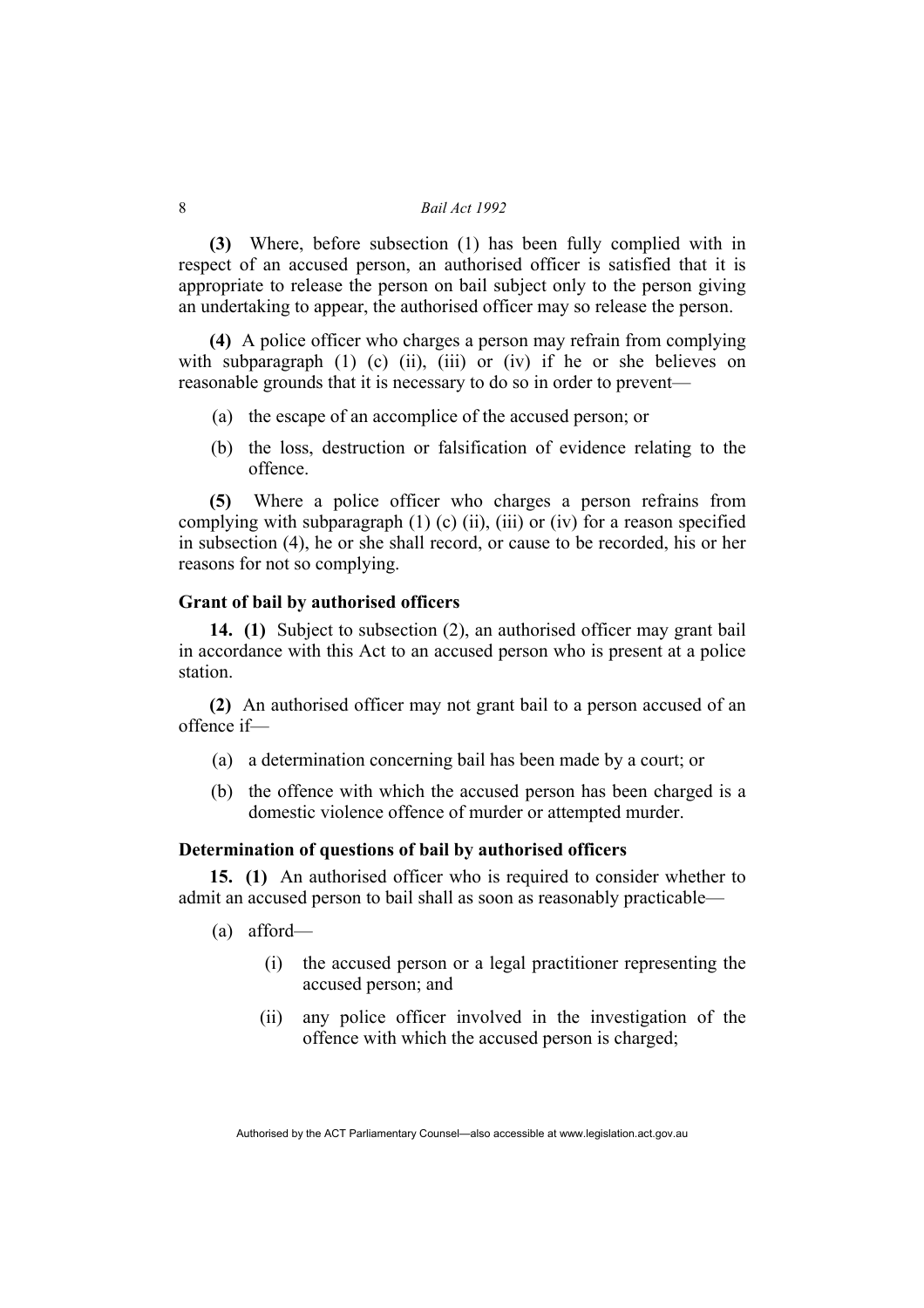an opportunity to make submissions to the authorised officer concerning the conditions to which any grant of bail to the accused person should be made subject; and

 (b) having regard to those submissions, to the matters specified in whichever of sections 22 and 23 applies to the making of a determination regarding the granting of bail to the accused person and to any other available information that the authorised officer considers relevant and reliable, determine whether the person should be admitted to bail.

**(2)** Where the authorised officer is satisfied, having regard to the matters specified in whichever of sections 22 and 23 applies to the making of a determination regarding the granting of bail to the accused person, that—

- (a) it is appropriate to release the person upon the person giving an undertaking to appear; and
- (b) it is not necessary to impose a bail condition;

the authorised officer shall release the person upon the person giving that undertaking.

**(3)** Where the authorised officer is satisfied, having regard to the matters specified in whichever of sections 22 and 23 applies to the making of a determination regarding the granting of bail to the accused person, that it is not appropriate to admit the accused person to bail without imposing a condition, the authorised officer shall, having regard to—

- (a) the conditions that may be imposed in admitting a person to bail; and
- (b) the extent to which the imposition of 1 or more bail conditions would be appropriate having regard to the matters specified in whichever of sections 22 and 23 applies to the making of a determination regarding the granting of bail to the accused person;

determine whether to admit the accused person to bail.

### **Notification of decision of authorised officer**

**16.**<sup>2</sup> (1) Where an authorised officer decides—

(a) to refuse to admit an accused person to bail; or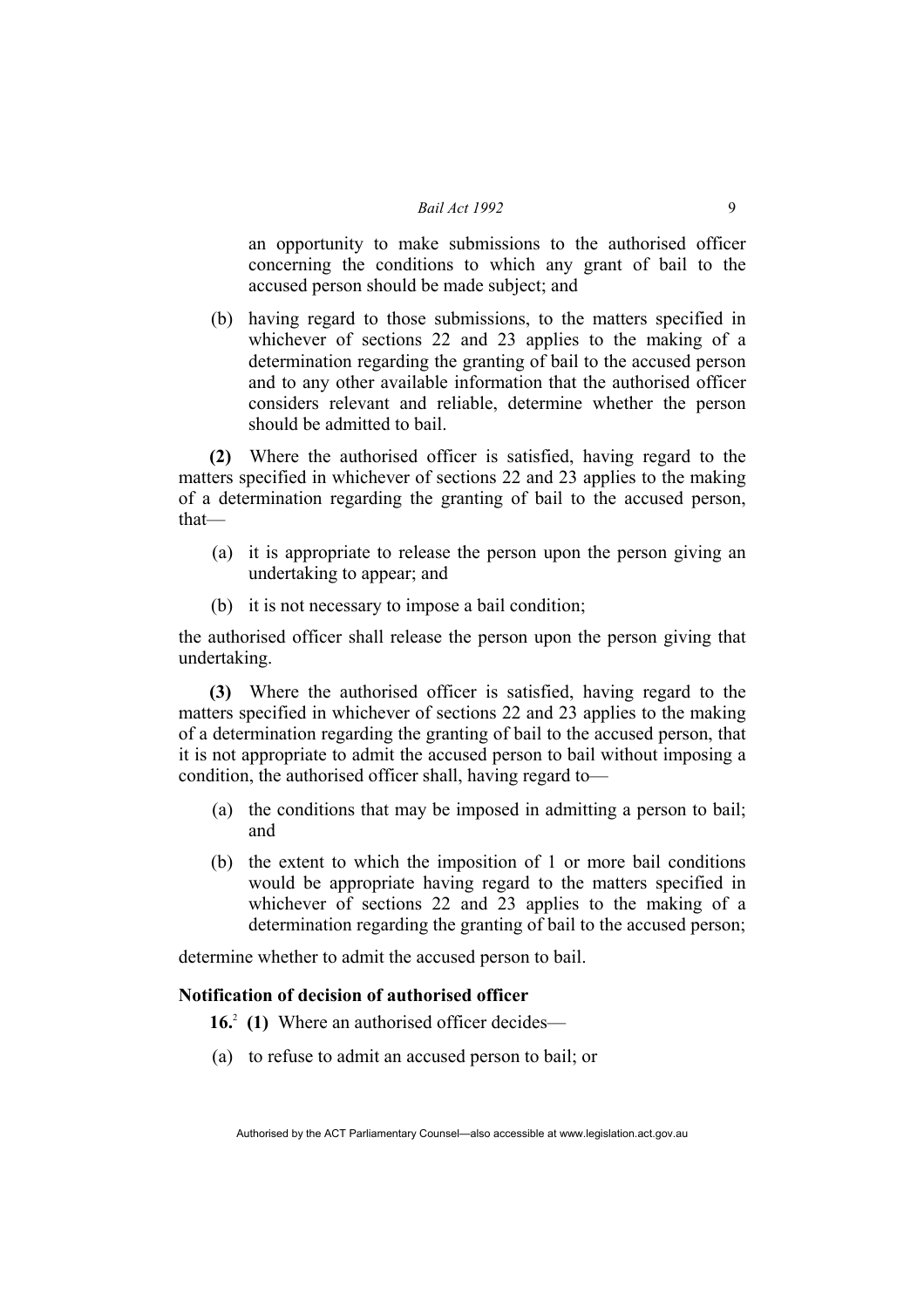(b) to admit an accused person to bail subject to 1 or more bail conditions;

the authorised officer shall inform the accused person—

- (c) of his or her decision;
- (d) where bail is refused—that the person is entitled to communicate with a legal practitioner; and
- (e) where the person would be admitted to bail subject to 1 or more bail conditions and that bail condition, or those bail conditions, are such that the person is unable or unwilling to comply, or to arrange for compliance, with them—that the person is entitled to communicate with a legal practitioner.

**(2)** An authorised officer shall, upon being requested to do so by an accused person in respect of whom he or she has made a decision of the kind referred to in paragraph (1) (a) or (b), provide the person with reasonable facilities to communicate with a legal practitioner.

**(3)** An authorised officer who considers whether an accused person should be admitted to bail in respect of a domestic violence offence shall—

- (a) where he or she decides to admit the person to bail—take all reasonable steps to inform, as soon as practicable—
	- (i) if a child of the accused person was a person against whom it is alleged that the conduct which constituted the offence was directed—the person who has the care and control of the child; and
	- (ii) if any other person was a person against whom it is alleged that the conduct which constituted the offence was directed—that other person;

of the decision and, where the accused person is admitted to bail subject to 1 or more bail conditions, of that condition or those conditions; or

- (b) where he or she decides not to admit the person to bail—
	- (i) if a child of the accused person was a person against whom it is alleged that the conduct which constituted the offence was directed—inform the person who has the care and control of the child of the decision; and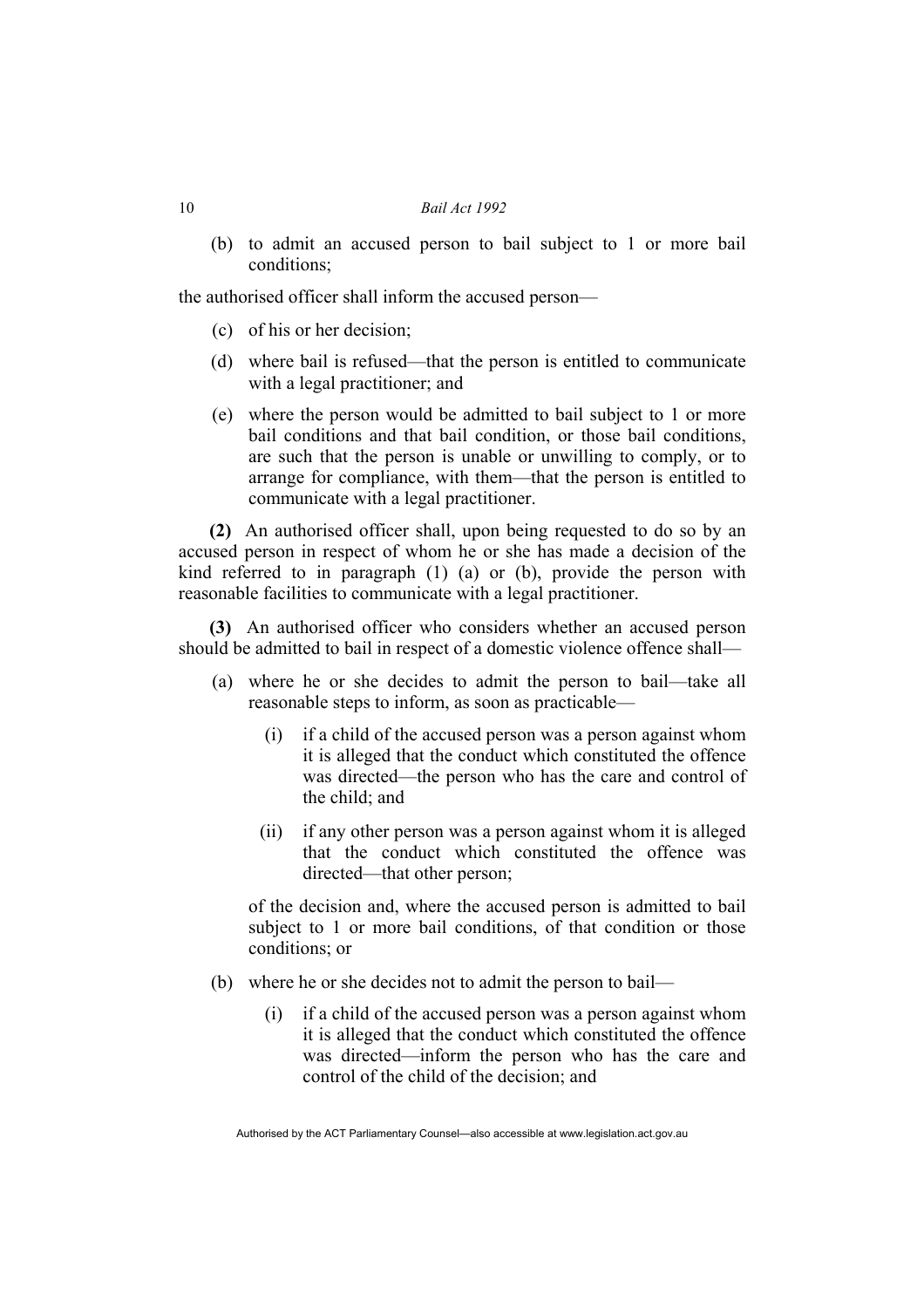- (ii) if any other person was a person against whom it is alleged that the conduct which constituted the offence was directed—inform that other person of the decision.
- **(4)** In this section—

"child" has the same meaning as in the *Domestic Violence Act 1986*.

### **Charged persons in custody to be brought before court**

**17.** An accused person who—

- (a) has been taken into custody and charged with an offence; and
- (b) is refused bail by an authorised officer or is not released on bail granted by an authorised officer;

shall be brought before a court as soon as practicable after he or she has been taken into custody and, in any case, within 48 hours after having been taken into custody.

### **Facilities to be provided to accused persons**

**18. (1)** Where an accused person in police custody is to be brought, for the first time in relation to the offence, before a court more than 4 hours after he or she came into custody—

- (a) the police officer for the time being in charge of the police station at which the person is in custody; or
- (b) if the person is not in custody at a police station, the police officer who has custody of the person;

shall, if it is reasonably practicable to do so, cause the person to be provided with, and allowed to use—

- (c) facilities to enable the accused person to wash, shower or bathe and (if appropriate) to shave; and
- (d) facilities to enable the accused person to change his or her clothing.

**(2)** Nothing in subsection (1) requires a police officer, the Territory or the Commonwealth to provide clothing for the accused person unless the clothing is brought to the police station or other place at which the accused person is in custody by a member of the accused person's family or some other person.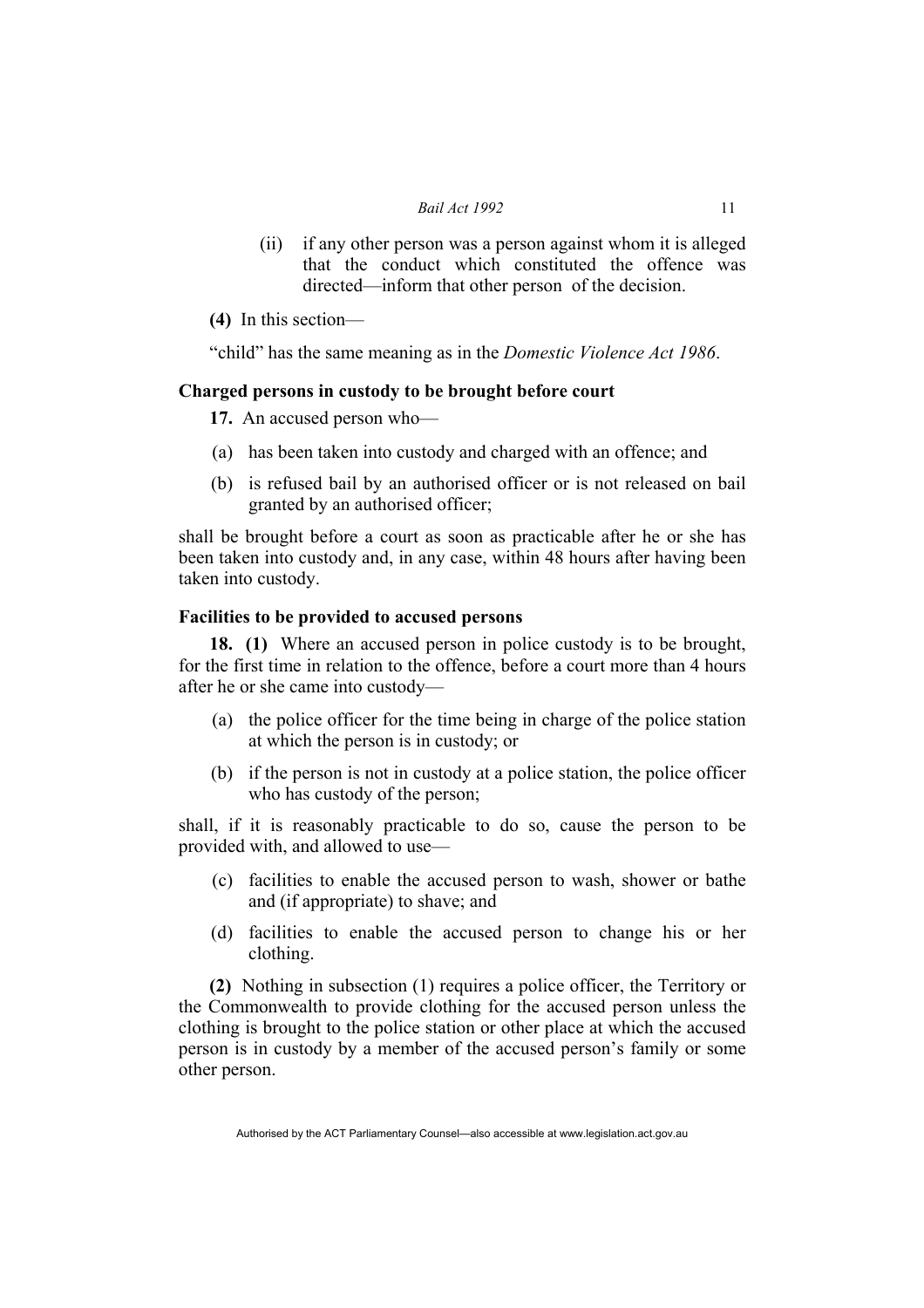#### **General provisions relating to court bail**

**19. (1)** Subject to section 20, a court may—

- (a) grant bail to an accused person who is being held in custody in connection with the offence with which he or she has been charged; or
- (b) enlarge, vary or revoke bail granted to an accused person.

**(2)** There is no limit to the number of applications in relation to bail that may be made to a court by a person accused of an offence.

**(3)** All applications to a court in relation to bail shall be dealt with as soon as is reasonably practicable.

**(4)** Notwithstanding the provisions of subsections (2) and (3), a court may refuse to entertain an application in relation to bail if it is satisfied that the application is frivolous or vexatious.

**(5)** Where a court has made a decision in relation to an application for bail by an accused person, a court may only consider a further application for bail by the accused person if—

- (a) the accused person was not represented by a solicitor or counsel at the hearing of his or her first application to a court for bail in respect of the offence with which he or she is charged; or
- (b) the accused person can show that there is fresh evidence or information of material significance to the granting of bail to the accused person that was not available to be put before the court at the time of the hearing of the immediately preceding application to a court for bail.

**(6)** In determining whether to admit an accused person to bail, a court may have regard to any information it considers relevant and reliable.

### **Limitation on power of magistrates to grant bail**

**20.** A magistrate may not grant bail to a person under section 19 where the person has appeared before the Supreme Court—

- (a) following his or her committal for trial or sentence; or
- (b) on appeal against a conviction or order or in respect of a sentence imposed on the person.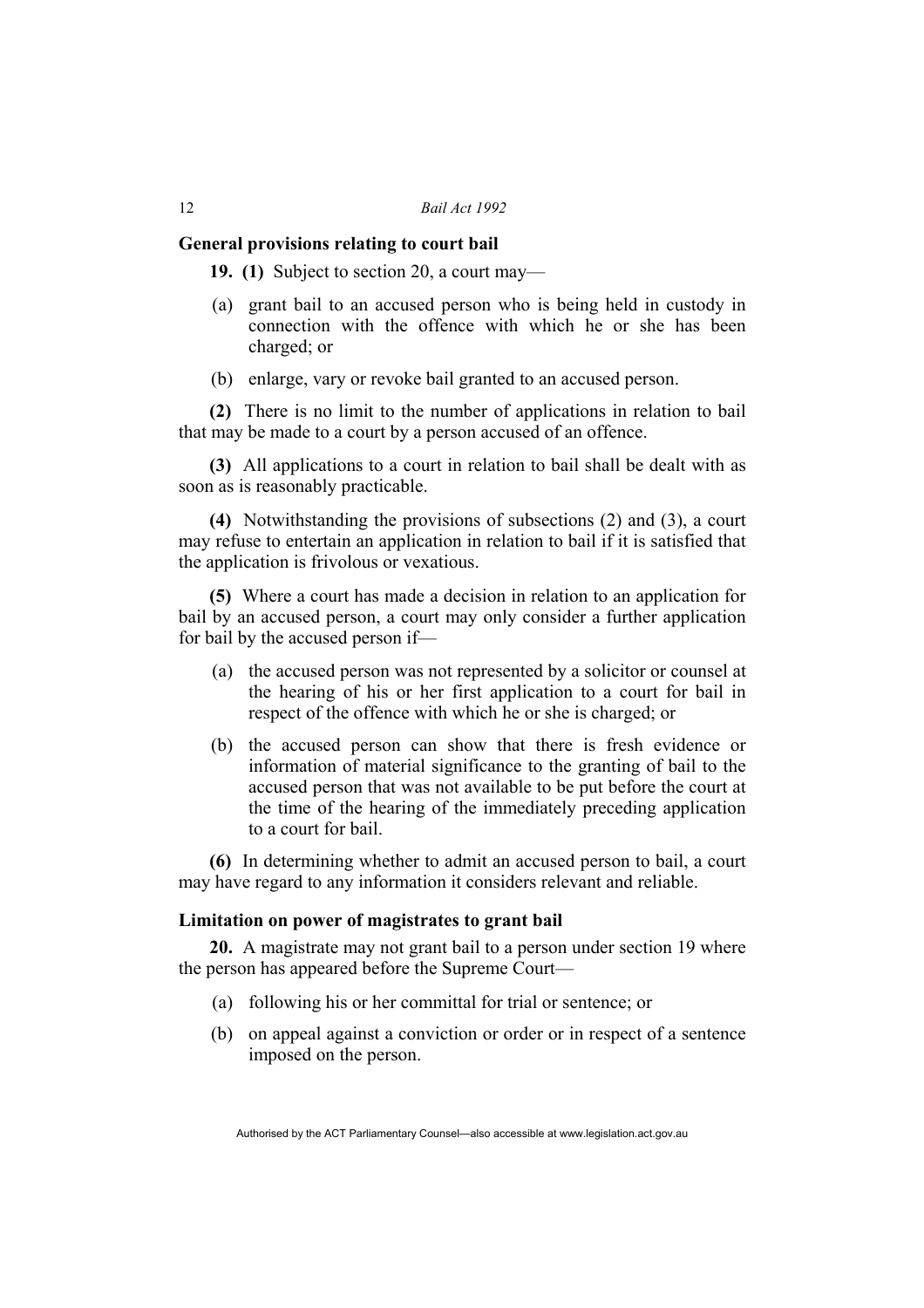#### **Bail in respect of several offences**

Where an accused person has been charged with 2 or more offences for which bail may be granted and is being held in custody in relation to those offences—

- (a) a court or an authorised officer shall, in considering whether to admit the accused person to bail, have regard to all the offences with which the person stands charged; and
- (b) if the court or authorised officer determines that the accused person should be admitted to bail—
	- (i) the accused person shall be admitted to bail in respect of all the offences with which he or she has been charged for which bail may be granted;
	- (ii) the accused person need give only 1 undertaking to appear in respect of all the offences with which he or she has been charged for which bail may be granted; and
	- (iii) where the accused person is admitted to bail subject to conditions—the conditions shall apply in respect of each offence with which the accused person is charged for which bail may be granted.

### **Criteria for granting bail to adults**

**22. (1)** In making a determination regarding the grant of bail to an accused person who is not a child, a court or an authorised officer shall have regard to the following matters, so far as they are ascertainable, and only to the following matters:

- (a) the probability of the person appearing in court in respect of the offence for which bail is being considered, having regard only  $to$ 
	- (i) the background and community ties of the person, having regard to the nature of his or her home environment and employment and to his or her criminal record; and
	- (ii) the circumstances in which the offence is alleged to have been committed, the nature and seriousness of the alleged offence, the strength of the evidence against the person and any other information relevant to the likelihood of the person absconding;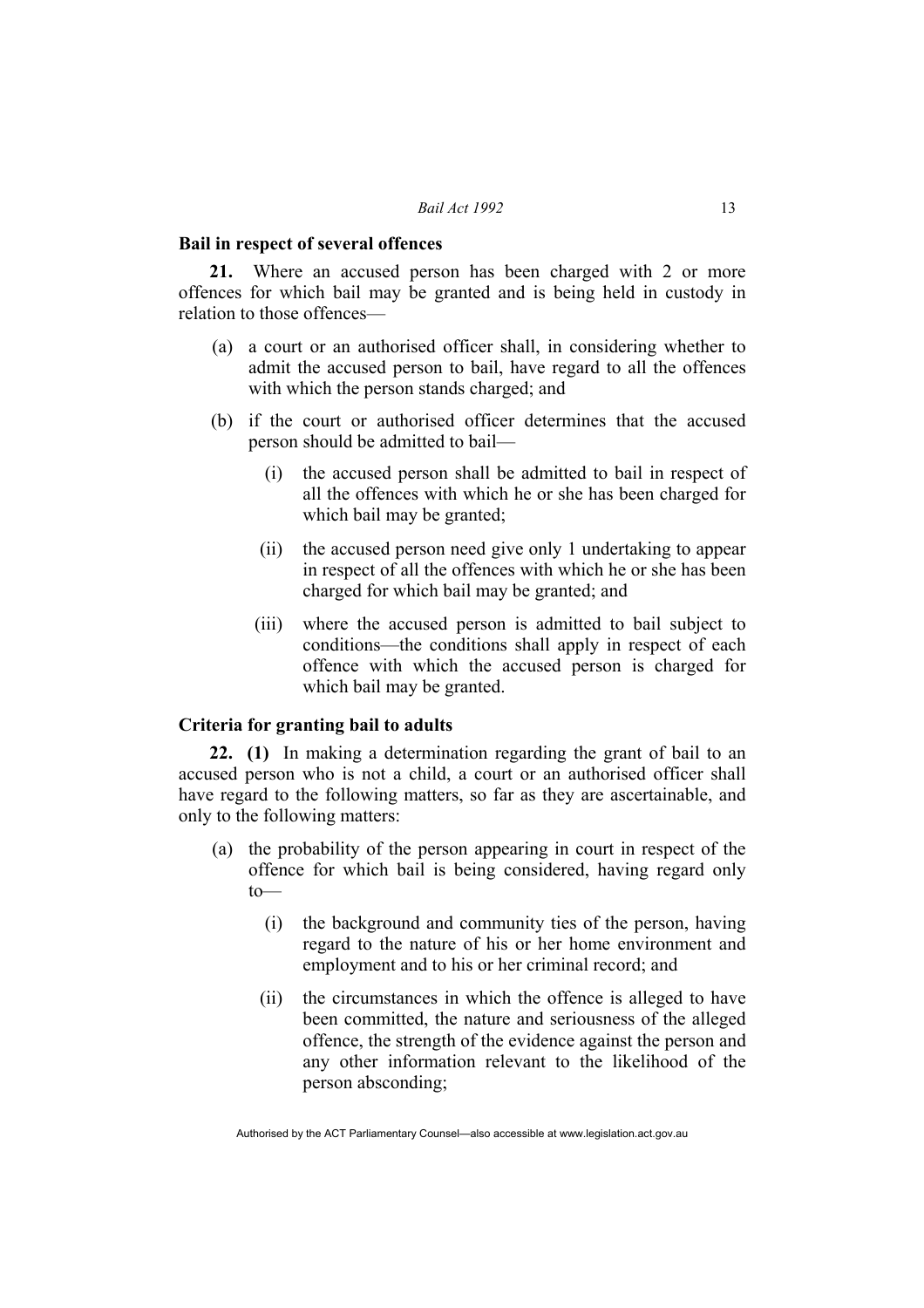- (b) the interests of the person charged, having regard only to—
	- (i) the period that the person may be held in custody if bail is refused and the conditions under which he or she would be held in custody;
	- (ii) the need of the person to be free for the purposes of preparing for his or her appearance before a court and obtaining legal advice and for other purposes; and
	- (iii) the need of the person for physical protection, whether the need arises because the person is incapacitated by intoxication, injury or use of drugs or arises from other causes;
- (c) the protection of the community, having regard only to—
	- (i) the likelihood of the person interfering with evidence, intimidating witnesses or otherwise obstructing the course of justice whether in relation to himself or herself or any other person;
	- (ii) the likelihood of the person committing an offence while released on bail; and
	- (iii) the likelihood of the person harassing other persons while released on bail.

**(2)** In subparagraph (1) (c) (ii) a reference to an offence shall be read as including a reference to an offence against a law in force in the Territory and a law of the Commonwealth, a State or another Territory (including an external Territory).

### **Criteria for granting bail to children**

**23.** In making a determination regarding the grant of bail to an accused person who is a child, a court or an authorised officer shall have regard to the following matters, so far as they are ascertainable, and only to the following matters:

- (a) the matters referred to in paragraphs  $22(1)(a)$ , (b) and (c);
- (b) the matters referred to in section 5 of the *Children's Services Act 1986*;
- (c) where the determination is being made by a court and a report has been furnished to the court under section 162 of the *Children's*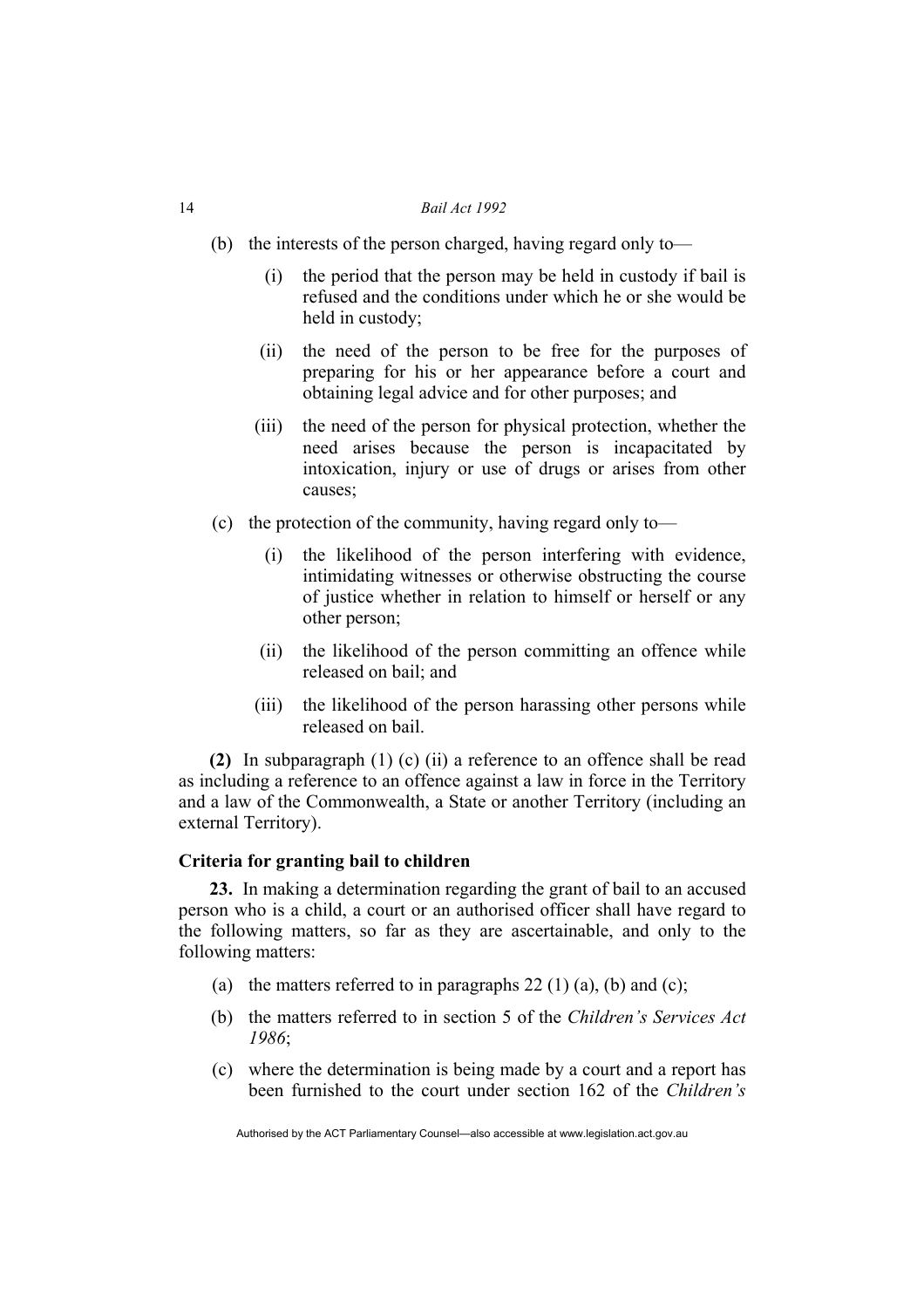*Services Act 1986* in respect of the child—the contents of that report.

### **PART V—CONDITIONS OF BAIL, UNDERTAKING TO APPEAR AND BAIL UNDERTAKINGS2**

### **Conditions of bail**

**24.** A court or an authorised officer may grant bail without imposing conditions or subject to bail conditions imposed—

- (a) in the case of a court—by order; or
- (b) in the case of an authorised officer—by instrument.

### **Conditions on which bail may be granted to adults**

25<sup>2</sup> (1) The only conditions that may be imposed on a grant of bail to an accused person who is an adult are:

- (a) that the accused person undertakes, in writing, to observe specified requirements as to his or her conduct while released on bail;
- (b) that an acceptable person, or each of a specified number of acceptable persons, (not being or including the accused person) acknowledges, in writing, that he or she is acquainted with the accused person and regards the accused person as a responsible person who is likely to appear in court to answer the charge;
- (c) that the accused person, an acceptable person or each of a specified number of acceptable persons enters into an agreement, in writing, to pay to the Territory a specified sum if the accused person fails to appear in court in accordance with his or her undertaking to appear;
- (d) that the accused person, an acceptable person or each of a specified number of acceptable persons—
	- (i) enters into an agreement, in writing, to pay to the Territory a specified sum; and
	- (ii) gives acceptable security for the payment of that sum;

if the accused person fails to appear in court in accordance with his or her undertaking to appear;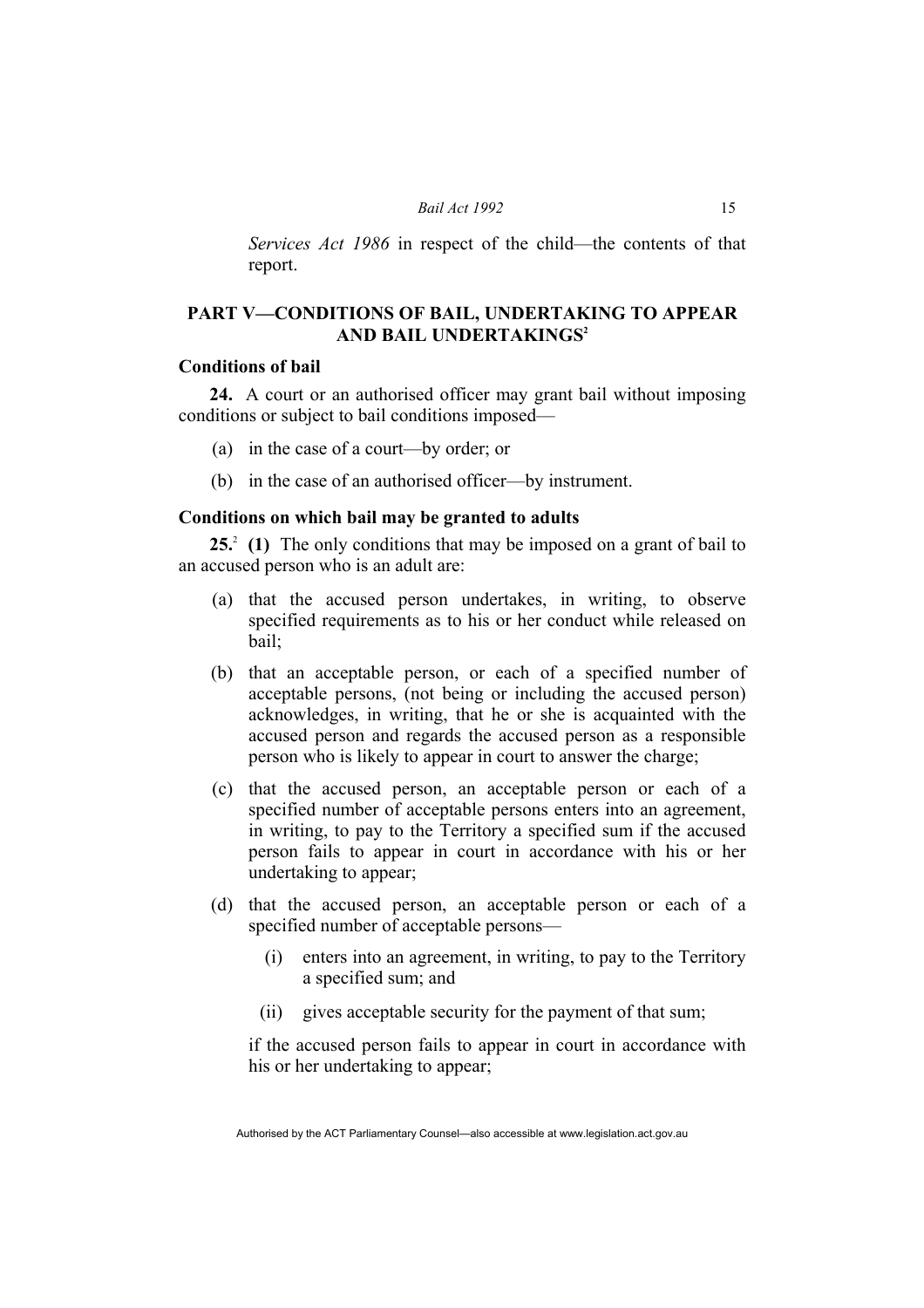(e) that the accused person, an acceptable person or each of a specified number of acceptable persons deposits with a court or an authorised officer a specified amount of money, paid either in cash or by a prescribed means of payment, and enters into an agreement, in writing, to forfeit the amount deposited if the accused person fails to appear in court in accordance with his or her undertaking to appear.

**(2)** Without limiting the generality of paragraph (1) (a), the requirements that an accused person may be required to observe relating to his or her conduct while released on bail include—

- (a) a requirement that the accused person report periodically, or at specified times, at a specified place;
- (b) a requirement that the accused person reside at a specified place;
- (c) a requirement that the person undergo psychiatric treatment or other medical treatment;
- (d) a requirement that the accused person participate in a program of personal development, training or rehabilitation; and
- (e) in the case of a person charged with a domestic violence offence—
	- (i) a requirement that the accused person not harass or molest, or cause another person to harass or molest, a specified person;
	- (ii) a requirement that the accused person not be in or on premises in or on which a specified person resides or works;
	- (iii) a requirement that the accused person not be in, on or near premises frequented by a specified person;
	- (iv) a requirement that the accused person not be in a locality in which are situated premises in or on which a specified person resides or works;
	- (v) a requirement that the accused person not approach within a specified distance of a specified person; and
	- (vi) where the accused person resides with another person—a requirement that the accused person not enter or remain in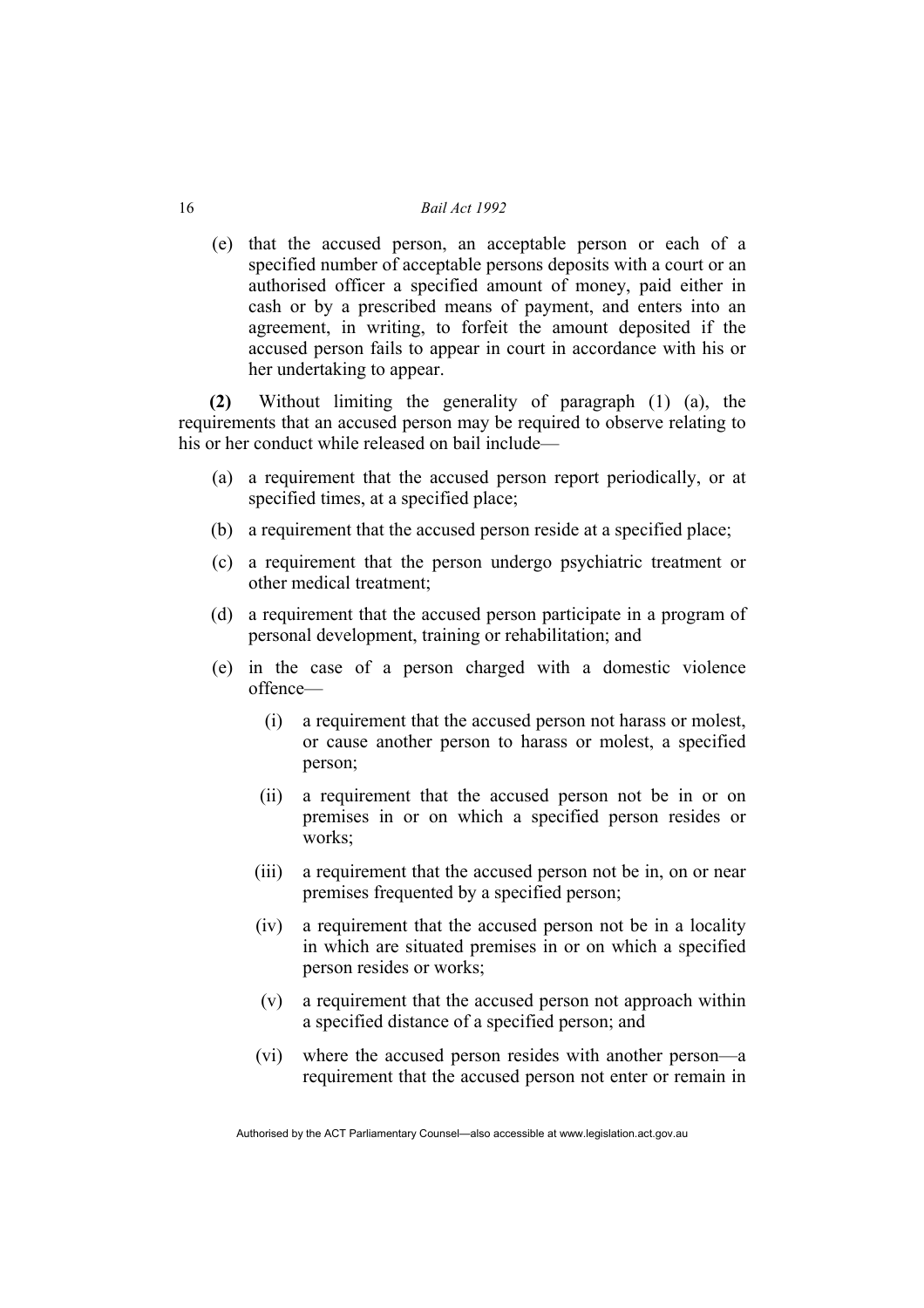the place of residence while under the influence of liquor or a drug.

**(3)** A court or an authorised officer shall, in considering conditions for the release on bail of an accused person who is an adult, consider the conditions for the release of that person in the sequence in which they appear in subsection (1).

**(4)** A court or an authorised officer, in granting bail to an accused person who is an adult—

- (a) shall not impose a condition referred to in subsection (1) unless the court or authorised officer is of the opinion that the imposition of the condition is necessary to secure 1 or more of the following purposes:
	- (i) the attendance of the person before a court from time to time as required in relation to the offence in respect of which bail is being granted;
	- (ii) the protection from harm or injury of the accused person or any other person;
	- (iii) the prevention of the accused person from committing an offence while at liberty on bail;
	- (iv) the prevention of the accused person from interfering with evidence, intimidating witnesses or otherwise obstructing the course of justice whether in relation to himself or herself or any other person; and
- (b) shall not, except at the request of the accused person, impose a condition, or a combination of conditions, which impose obligations that are more onerous than necessary to secure the purposes referred to in paragraph (a) for which the condition or combination of conditions is imposed.

**(5)** A court or an authorised officer, in granting bail to an accused person on a condition referred to in paragraph (1) (d) or (e) shall not require the accused person to give an acceptable security for a specified sum, or to deposit a specified sum with the court or authorised officer, where the court or authorised officer has reasonable grounds for believing that the accused person does not have the means to provide such a security or make the deposit, as the case may be.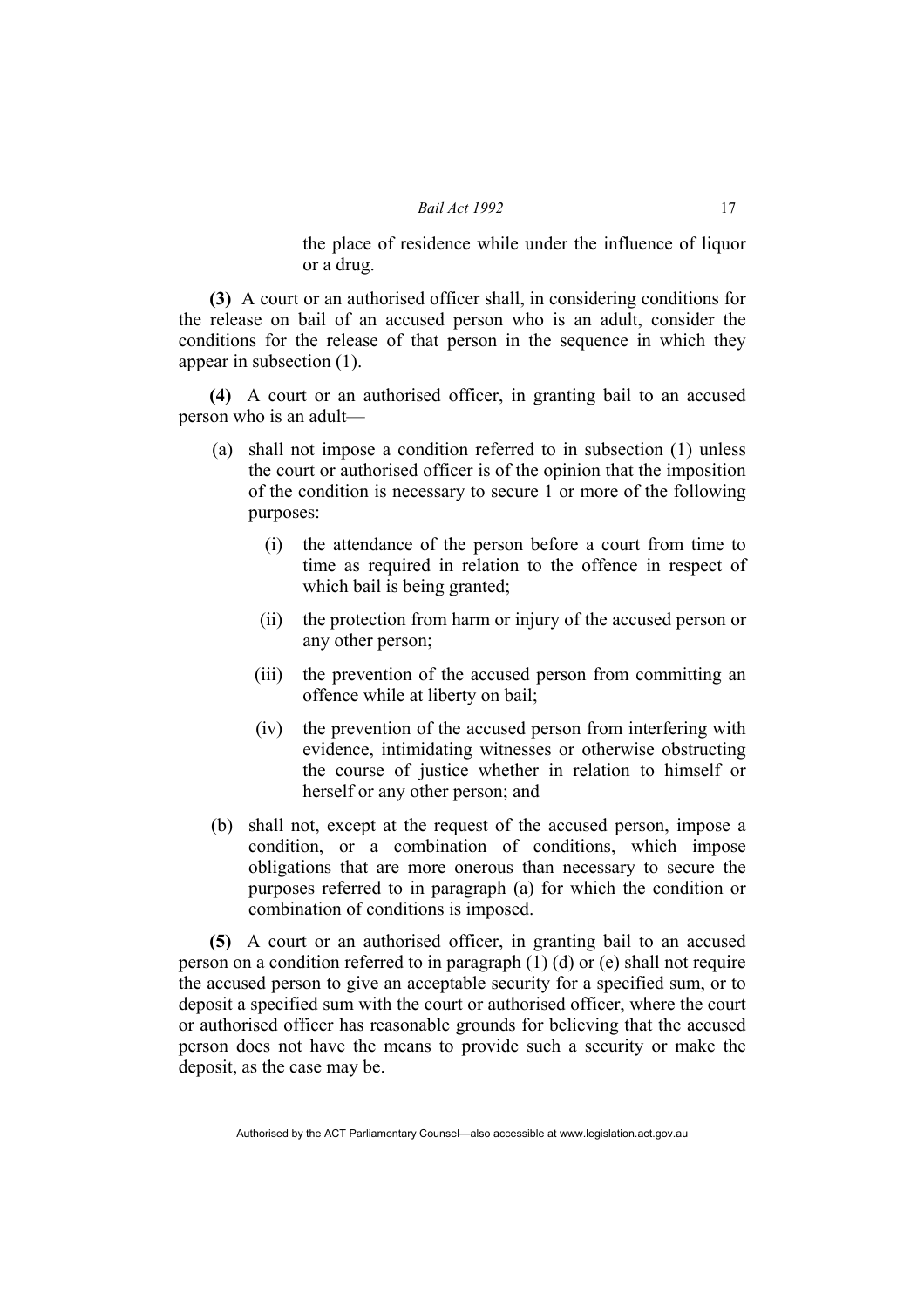**(6)** Where a court or an authorised officer grants bail to an accused person on a condition referred to in subsection (1) and the accused person satisfies the court or authorised officer that he or she is unable to comply with that condition, the court or authorised officer shall—

- (a) refuse bail; or
- (b) grant the accused person bail subject to such other condition referred to in subsection (1) as the authorised officer or the court believes the accused person will be able to comply with and will secure the purposes referred to in paragraph (4) (a).

**(7)** In this section—

"premises" includes—

- (a) any land;
- (b) any structure, building, vehicle, vessel or place (whether built upon or not); and
- (c) any part of such a structure, building, vehicle, vessel or place.

### **Conditions on which bail may be granted to children**

**26. (1)** The conditions that may be imposed on the grant of bail to an accused person who is a child are—

- (a) the conditions referred to in subsection 25 (1) (being those conditions as amplified by subsection 25 (2)); and
- (b) any other conditions that the court or authorised officer considers appropriate having regard to the matters referred to in subsections 5 (1) and (3) of the *Children's Services Act 1986*.

**(2)** A court or an authorised officer shall, in considering the release on bail of an accused person who is a child, consider the conditions for the release of the person that are referred to in subsection 25 (1) in the sequence in which they are referred to in that subsection.

**(3)** A court or an authorised officer, in granting bail to an accused person who is a child—

 (a) shall not impose a condition referred to in subsection 25 (1) unless the court or the authorised officer is of the opinion that the imposition of the condition is necessary to secure—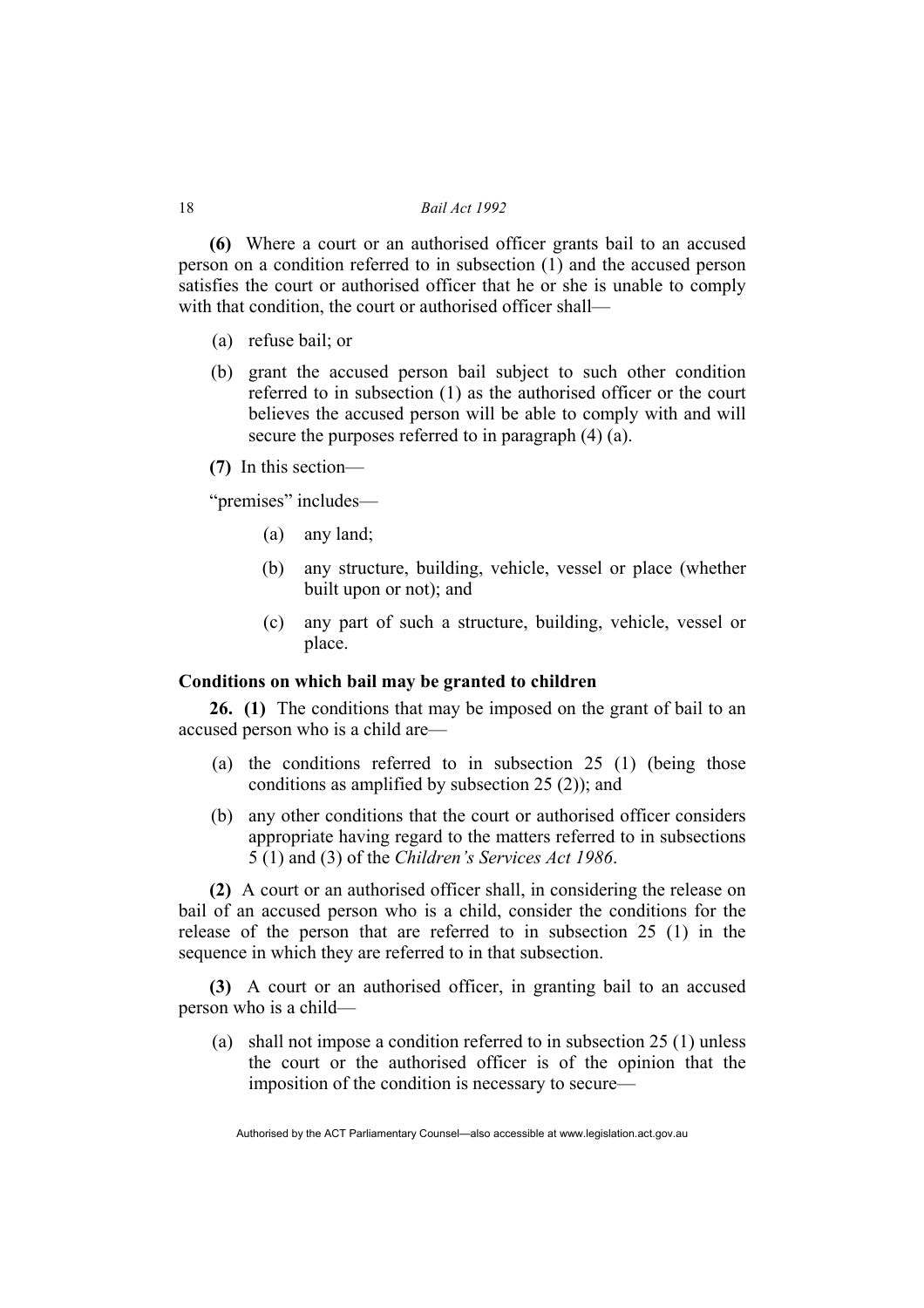- (i) 1 or more of the purposes specified in subparagraphs  $25(4)$  (a) (i), (ii), (iii) and (iv); or
- (ii) the procurement for the child of the matters referred to in subsection 5 (1) of the *Children's Services Act 1986*; and
- (b) shall not, except at the request of the accused person, impose a condition, or a combination of conditions, which impose obligations that are more onerous than necessary to secure the purposes and matters referred to in paragraph (a) for which the condition or combination of conditions is imposed.

**(4)** Subsection 25 (5) applies in relation to a grant of bail under this section.

**(5)** Where a court or an authorised officer grants bail to an accused person who is a child on a condition referred to in subsection 25 (1) and the accused person satisfies the court or authorised officer that he or she is unable to comply with that condition, the court or authorised officer shall—

- (a) refuse bail; or
- (b) grant the accused person bail subject to such other conditions referred to in subsection (1) of this section as the court or authorised officer believes the accused person will be able to comply with and will secure the purposes referred to in subparagraphs  $(3)$  (a) (i) and (ii).

### **Recording of certain bail decisions**

**27. (1)** Where—

- (a) a judge or magistrate hears an application by an accused person for bail, or release from custody without bail; or
- (b) an authorised officer is required to consider whether to admit an accused person to bail, or to release an accused person from custody without bail;

he or she shall record, or cause to be recorded, his or her reasons for his or her decision.

**(2)** Where a judge, a magistrate or an authorised officer decides to grant bail to an accused person subject to a condition referred to in subsection 25 (1) otherwise than in accordance with a request of an accused person that bail be granted on that condition, or on conditions that include

Authorised by the ACT Parliamentary Counsel—also accessible at www.legislation.act.gov.au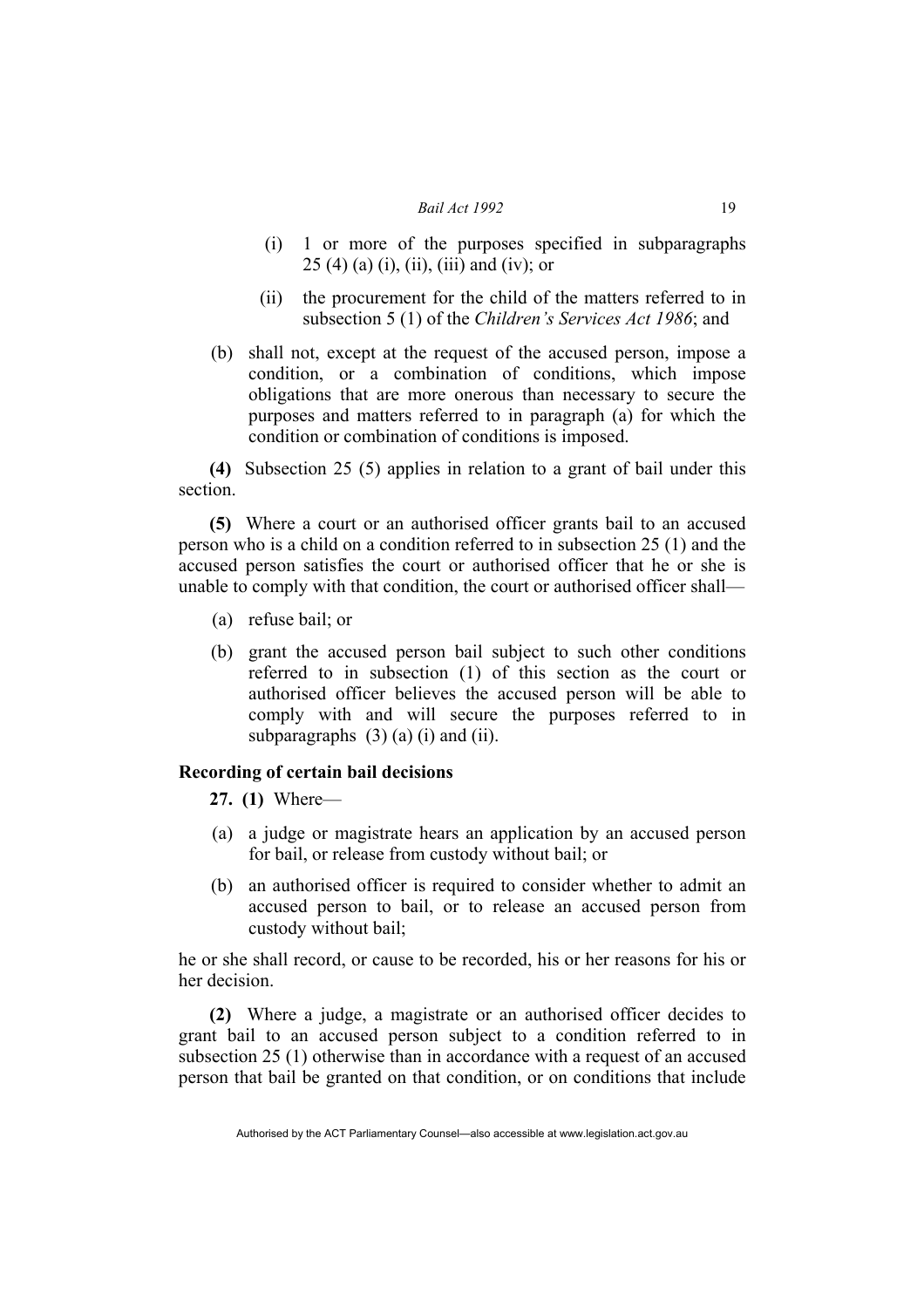that condition, the judge, magistrate or authorised officer shall record, or cause to be recorded, his or her reasons for deciding—

- (a) that the imposition of a condition referred to in that subsection was necessary to secure the purposes of whichever of paragraphs 25 (4) (a) and 26 (3) (a) is applicable to the accused person; and
- (b) where the condition is a condition referred to in subsection 25 (1) (other than a condition referred to in paragraph (a) of that subsection)—that the imposition of a condition under the earlier paragraph or paragraphs of that subsection would be unlikely to secure the purposes of whichever of paragraphs 25 (4) (a) and 26 (3) (a) is applicable to the accused person.

#### **Undertaking to appear**

**28. (1)** A person shall not be released on bail unless he or she undertakes, by instrument, to appear before a specified court—

- (a) at a place, date and time specified in the instrument; or
- (b) at a place, date and time notified to him or her by a police officer.

**(2)** An undertaking to appear may be given in respect of more than 1 offence.

**(3)** An undertaking to appear may include an undertaking, if bail is continued, to appear at any time and place at which proceedings in respect of the alleged offence may be continued, whether upon adjournment or otherwise.

**(4)** Subject to section 30, an accused person who is granted bail is under a duty to appear in person before a court in accordance with his or her undertaking under subsection (1).

**(5)** An instrument under subsection (1) is an official document and is admissible in evidence in a proceeding to prove the undertaking it contains.

### **Bail undertakings in respect of more than 1 offence**

**29.**2 A bail undertaking may be given in respect of more than 1 offence.

### **Accused person may be excused from attendance before court**

**30. (1)** Where a person has given an undertaking to appear before a court pursuant to subsection 28 (1), the court may, on application made by or on behalf of that person, by order excuse the person from attendance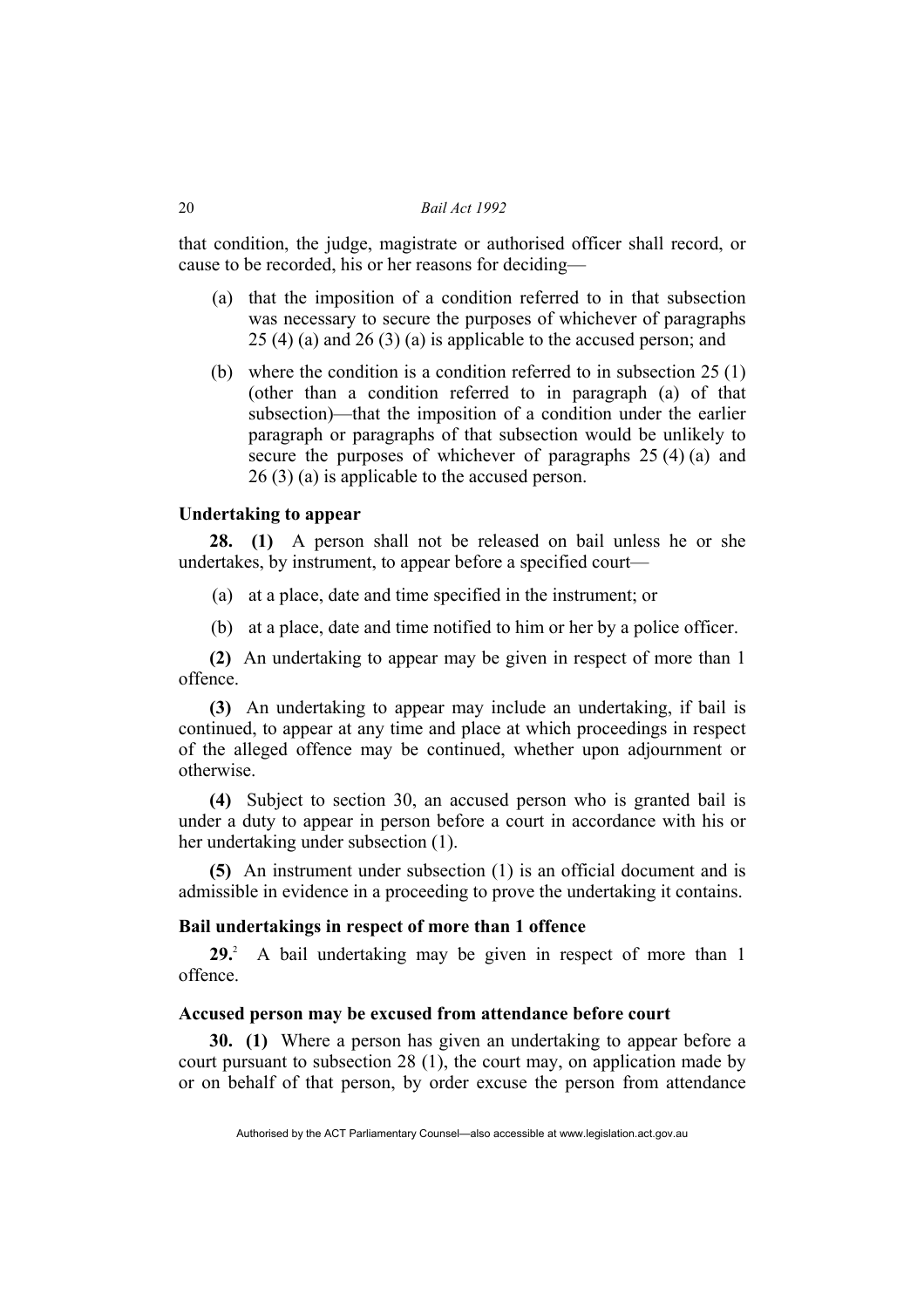before the court to answer the charge in respect of which bail has been granted or for any other purpose in connection with the proceedings relating to the charge.

- **(2)** An order under subsection (1) may be made—
- (a) whether or not any evidence has been given in the proceedings; and
- (b) whether or not the applicant for the order is before the court or has attended before the court in connection with the proceedings.

**(3)** A court shall not make an order under subsection (1) unless it has been informed, by or on behalf of the applicant, that the applicant is represented by counsel or a solicitor for the purposes of the proceedings.

**(4)** A court may, at any time during proceedings in relation to which an order has been made in respect of a person under subsection (1), direct the informant or the Registrar of the court to serve the person in respect of whom the order has been made with a notice in writing requiring him or her to attend before the court, for the purposes of those proceedings, on such day and at such time and place as are specified by the court.

**(5)** A notice under subsection (4) may be served on a person by delivering a copy of the notice to him or her or by leaving a copy of the notice at his or her last known or usual place of residence or business with a person who is apparently resident or employed at that place and apparently over the age of 16 years.

**(6)** Service of a notice under subsection (4) in accordance with this section may be proved by the oath of the person who served it or by affidavit or otherwise.

**(7)** If a person on whom a notice under subsection (4) has been served does not attend before the court in accordance with the requirements of the notice, the court may issue a warrant for the arrest of the person and for bringing the person before the court at the time and place specified in the warrant.

### **(8)** Where—

- (a) a person has been discharged from custody on bail;
- (b) an order is made under subsection (1) excusing the person from attendance before the court in accordance with his or her undertaking to appear; and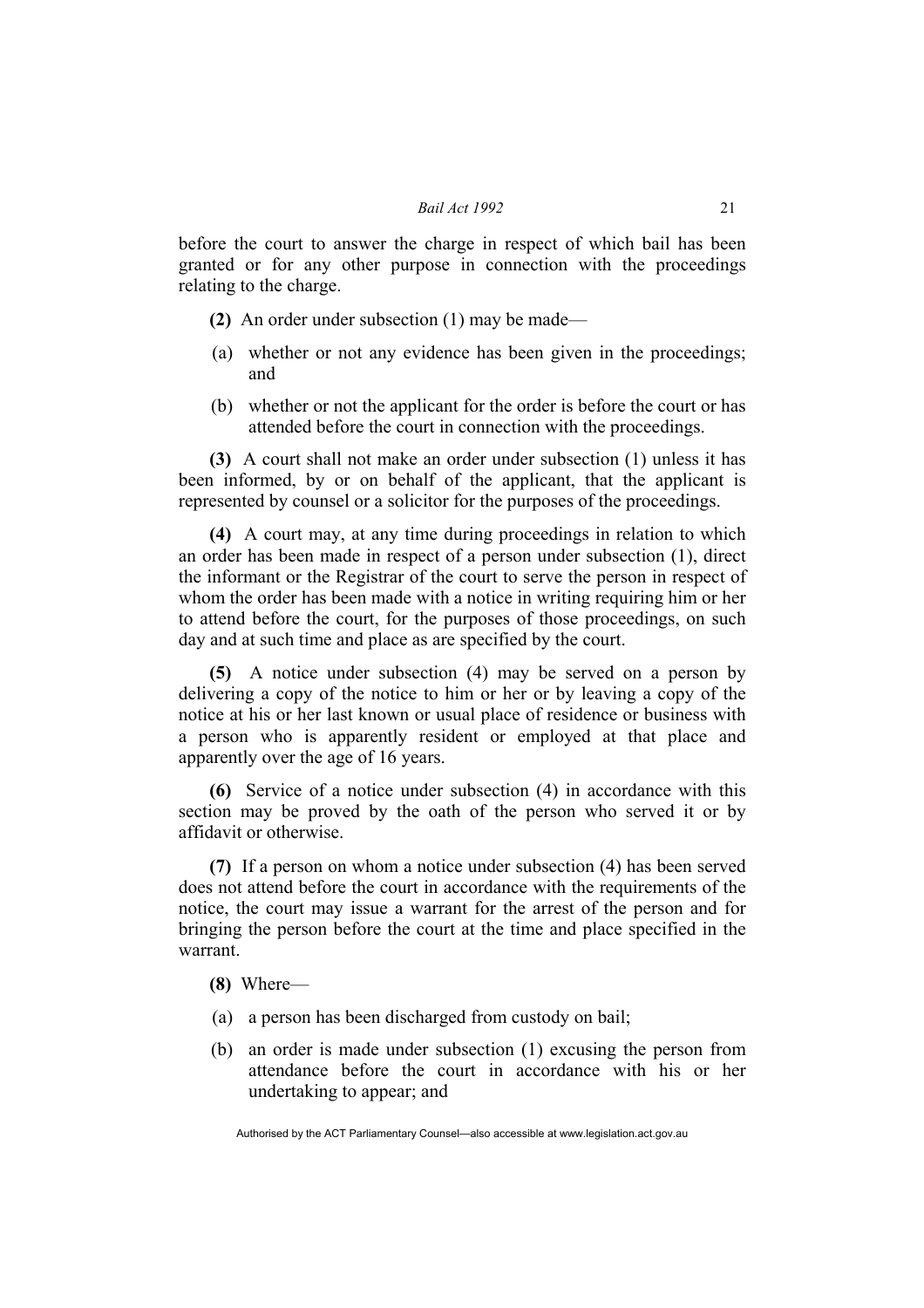(c) the person does not appear before the court at the place, date and time required by or under that undertaking;

the person shall not be taken to have failed to comply with a condition of his or her bail by reason only that he or she did not so attend before the court and bail continues subject to any condition other than a condition requiring the person to attend before the court.

### **Giving of bail undertakings and entry into bail agreements etc.**

**31.** (1) A bail undertaking may be given to—

- (a) in the case of an accused person who is in a remand centre—the superintendent of the remand centre or the officer for the time being in charge of the remand centre;
- (b) in the case of an accused person who is in gaol—the keeper of the gaol or the officer for the time being in charge of the gaol; or
- (c) in every case—
	- (i) a court;
	- (ii) a clerk of a court; or
	- (iii) an authorised officer.

**(2)** Where a court or an authorised officer imposes a bail condition that requires the entering into of an agreement, the making of an acknowledgment or the depositing of security or an amount of money, the agreement may be entered into with, the acknowledgment may be made to or the deposit may be made with—

- (a) in the case of an accused person who is in a remand centre—the superintendent of the remand centre or the officer for the time being in charge of the remand centre;
- (b) in the case of an accused person who is in gaol—the keeper of the gaol or the person for the time being in charge of the gaol; or
- (c) in every case—
	- (i) a court;
	- (ii) a clerk of a court; or
	- (iii) an authorised officer.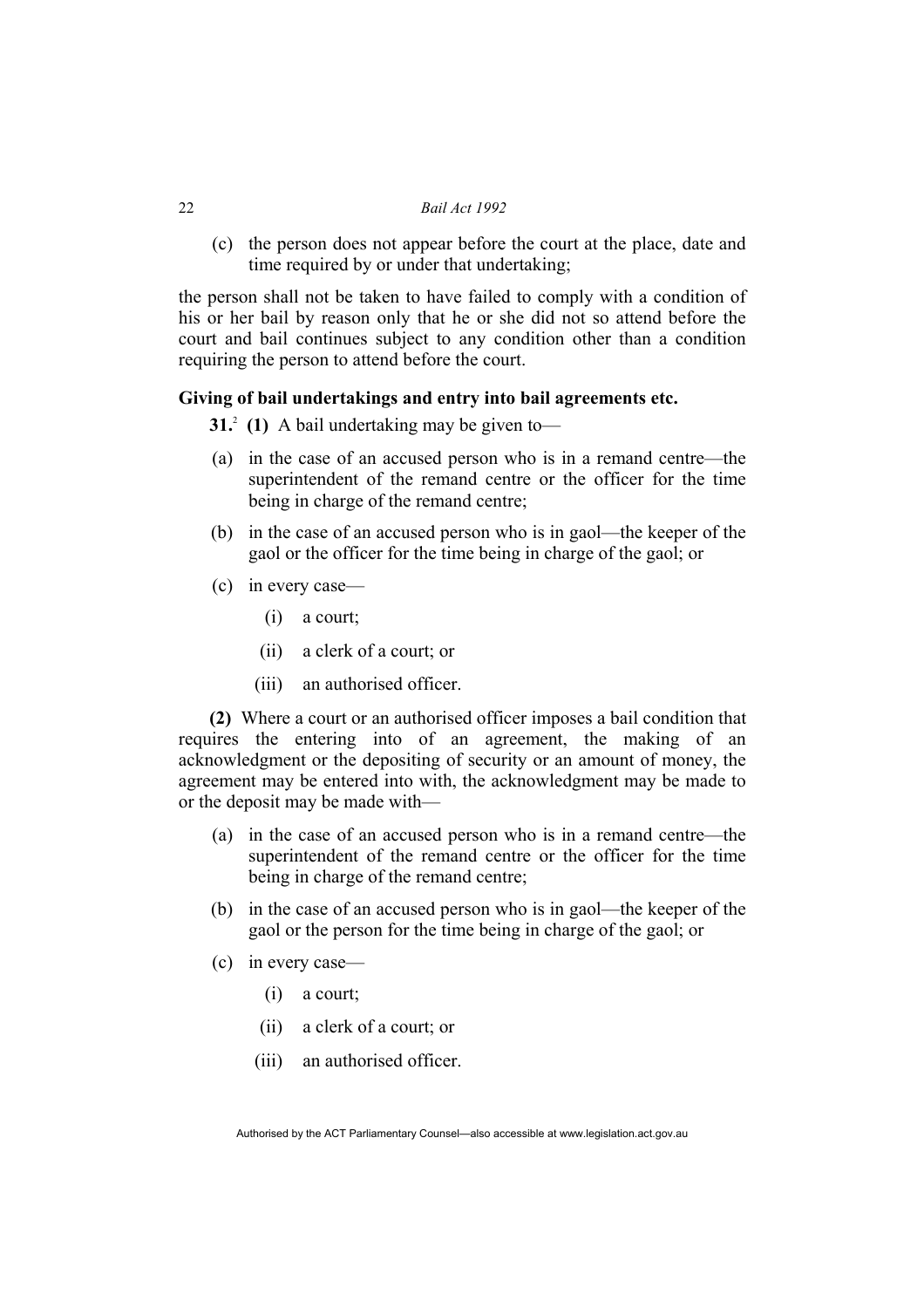#### **Acceptable persons and security for bail**

**32.**<sup>2</sup> (1) The determination of—

- (a) which person or persons, or class or description of persons are acceptable persons for the purposes of a condition referred to in paragraph 25 (1) (b), (c), (d) or (e) and the number of acceptable persons required for those purposes; or
- (b) the nature and sufficiency of security that is acceptable for the purposes of a condition referred to in paragraph  $25 \text{ (1) (d)}$ ;

shall be made by—

- (c) the court or authorised officer imposing the condition; or
- (d) in the absence of a determination by the court or authorised officer imposing the condition—the court or person to whom the undertaking to appear is given.

**(2)** A reference in paragraph 25 (1) (c), (d) or (e) to an acceptable person shall be deemed to include a reference to a person or body (whether incorporated or unincorporated) prescribed for the purposes of this subsection.

**(3)** The regulations may require an acknowledgment under paragraph 25 (1) (b) to contain such particulars, to be provided by the person making the acknowledgment, as are prescribed relating to his or her acquaintance with the accused person.

**(4)** A condition, agreement or acknowledgment under section 25 may be imposed, entered into or made in respect of more than 1 offence.

### **Continuation of bail and bail undertakings**

**33.** (1) If a bail undertaking includes an undertaking by the accused person to appear at a place, date and time at which proceedings in respect of the offence may be continued, whether upon an adjournment or postponement of the proceedings, a court may, if the hearing of the charge is adjourned or postponed, continue the bail already granted in respect of the offence, whether or not the accused person is present in court.

**(2)** Where bail is continued under subsection (1), the undertaking to appear given by the accused person continues to apply except to the extent that the undertaking otherwise provides or the court otherwise orders.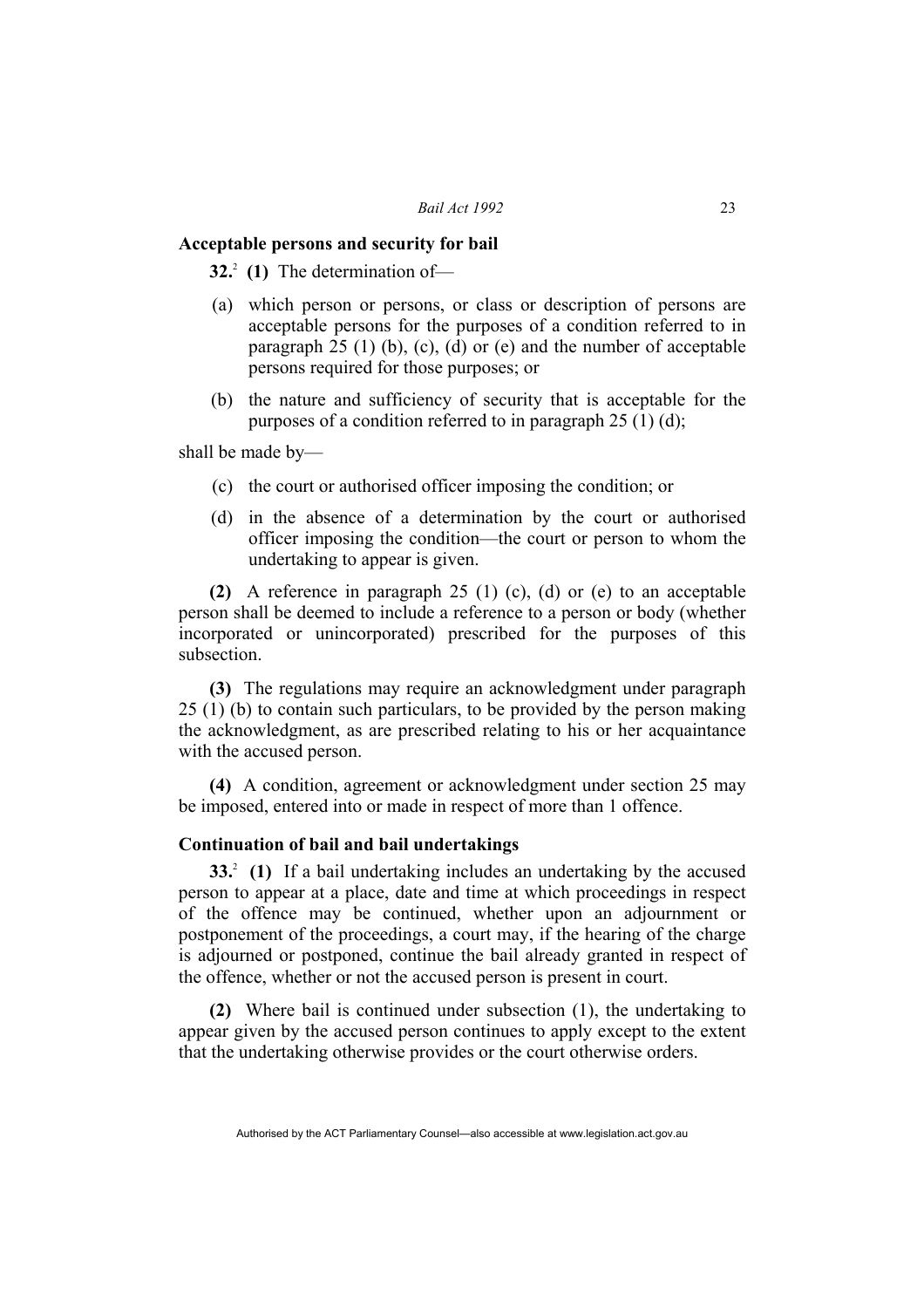**(3)** An agreement entered by a surety to satisfy the requirements of a bail condition referred to in paragraph  $25$  (1) (c), (d) or (e) may, with the consent of the surety, contain a provision for its extension without any further consent of the surety upon any adjournments or postponements of the hearing of the charge that are from time to time directed.

**(4)** Subsection (3) does not derogate from the right of a person offering to enter an agreement required by a bail condition referred to in paragraph  $25$  (1) (c), (d) or (e) to elect to be bound by an agreement which may be extended only with his or her consent given at the time of the extension and a court or an authorised officer shall not refuse to admit a person to bail on the ground only that a person offering to enter such an agreement has so elected.

**(5)** Where a hearing of a charge against an accused person is adjourned or postponed, the place, date and time for the commencement of the sittings to which the hearing is adjourned or postponed shall be specified by the court and the court—

- (a) with the consent of any surety for the grant of bail to the accused person; or
- (b) where the bail agreement entered by any surety so provides without the consent of the surety;

may extend the bail of the person charged, and thereupon the person charged shall be bound to attend at that place, date and time without entering into a fresh undertaking and the surety shall be bound accordingly, or the court may make such other order as to bail and as to the commitment of the person charged into custody until the bail conditions are satisfied as the court thinks fit.

**(6)** Where an accused person has been released on bail and the court is satisfied that the accused person is by reason of illness or accident or other sufficient cause unable to appear personally before the court on the day on which he or she is required to appear, the court may, in the absence of the accused person, order him or her to be further remanded to such place, date and time as the court thinks fit and may order that the undertaking to appear given by the accused person and any undertaking given pursuant to a condition of the grant of bail be extended so as to require the appearance of the accused person at every place, date and time to which the accused person is remanded or the hearing adjourned or postponed.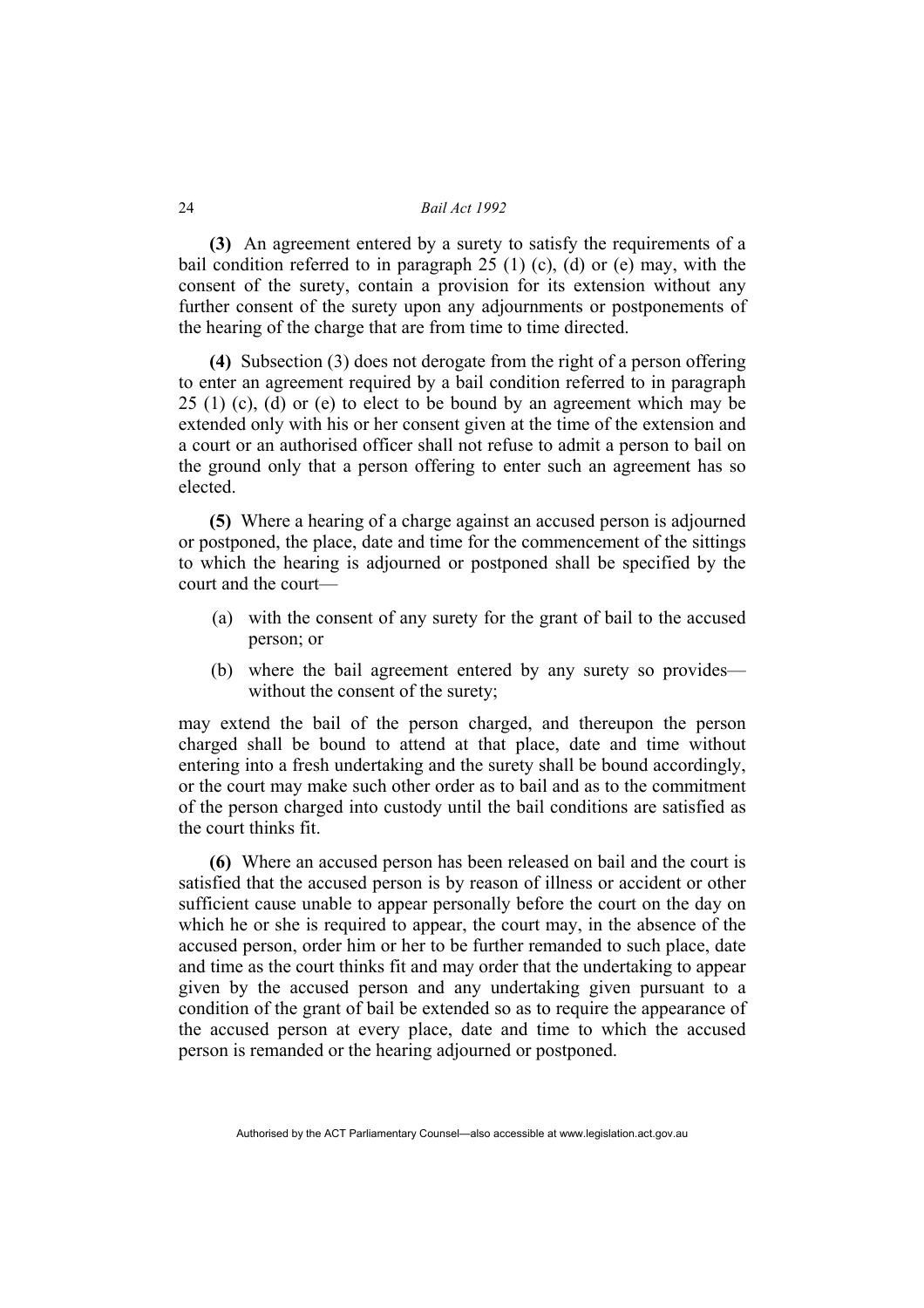#### **Written notice of conditions of bail**

**34. (1)** A court or authorised officer admitting an accused person to bail shall give, or cause to be given, to the accused person a notice in writing setting out the obligations of the accused person concerning the conditions of his or her bail and the consequences of any failure by him or her to comply with those conditions and shall be satisfied before releasing the accused person, or causing the accused person to be released, that he or she will comply with the conditions.

**(2)** A court or an authorised officer admitting an accused person to bail with a surety or sureties for his or her appearance to answer the charges against him or her shall give, or cause to be given, to the surety or each of the sureties, as the case may be, notice in writing of the obligations of the accused person concerning the conditions of his or her bail and the consequences of any failure by him or her to comply with those conditions and shall be satisfied before releasing the accused person, or causing the accused person to be released, that the surety or each of the sureties, as the case may be, understands the nature and extent of the obligations of the accused person under the conditions of his or her bail and the consequences of any failure by him or her to comply with them.

**(3)** Where a bail condition is imposed or varied on a review under Part VI of a decision made in relation to bail, the court or authorised officer imposing or varying the condition shall—

- (a) give, or cause to be given, to the accused person a notice in writing setting out the obligations of the accused person concerning the condition and the consequences of any failure by him or her to comply with the condition and shall be satisfied that the accused person will comply with the condition; and
- (b) give, or cause to be given, to each surety (if any) for the appearance of the accused person to answer the charges against him or her a notice in writing of the obligations of the accused person concerning the condition and the consequences of any failure by him or her to comply with it and shall be satisfied that each surety understands the nature and extent of the obligations of the accused person under the condition and the consequences of any failure by him or her to comply with it.

**(4)** A court continuing bail on an adjournment or a postponement of proceedings shall forthwith give, or cause to be given, to the accused person a notice in writing that—

Authorised by the ACT Parliamentary Counsel—also accessible at www.legislation.act.gov.au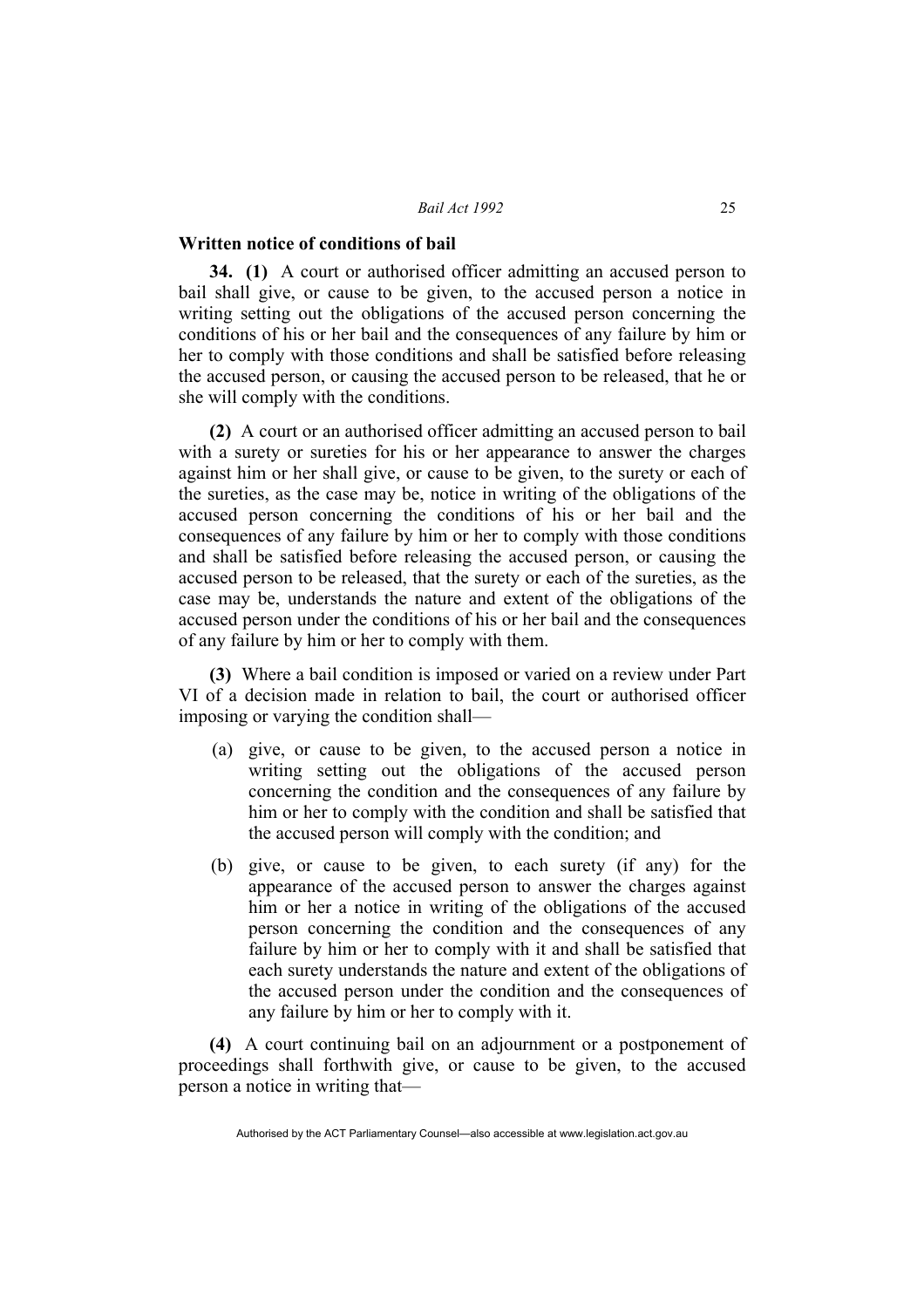- (a) states that bail is continued until the hearing is resumed or commenced;
- (b) specifies the conditions on which bail is presently allowed; and
- (c) specifies the place, date and time to which the proceedings are adjourned or postponed or states that the proceedings are adjourned or postponed to such place, date and time as are from time to time specified in a notice given or sent to the accused person as prescribed by the regulations.

### **Warning to person making acknowledgment**

**35. (1)** Before a person makes an acknowledgment pursuant to a bail condition referred to in paragraph 25 (1) (b), the court or person to whom the acknowledgment is to be made shall warn the person by whom the acknowledgment is to be made that if he or she makes an acknowledgment knowing it to be untrue in a material particular he or she will be guilty of an offence against section 50.

**(2)** The failure of a court or person before whom an acknowledgment referred to in subsection (1) is made to comply with the requirements of that subsection does not affect the operation of section 50.

### **Discharge of sureties**

**36.**<sup>2</sup> (1) Subject to subsection (5), a surety who has entered an agreement required by a bail condition referred to in paragraph 25 (1) (c) or (d) or who has deposited a sum of money with an authorised officer or a court to satisfy the requirements of a bail condition referred to in paragraph  $25(1)$  (e) may, at any time, apply—

- (a) where bail has been granted by a court—
	- (i) to the court which granted bail; or
	- (ii) to the court of appearance; or
- (b) where bail has been granted by an authorised officer—to the court of appearance;

to discharge the applicant from his or her liability.

**(2)** On an application being made to a court under subsection (1), the court shall, if the accused person is not then in custody or before the court—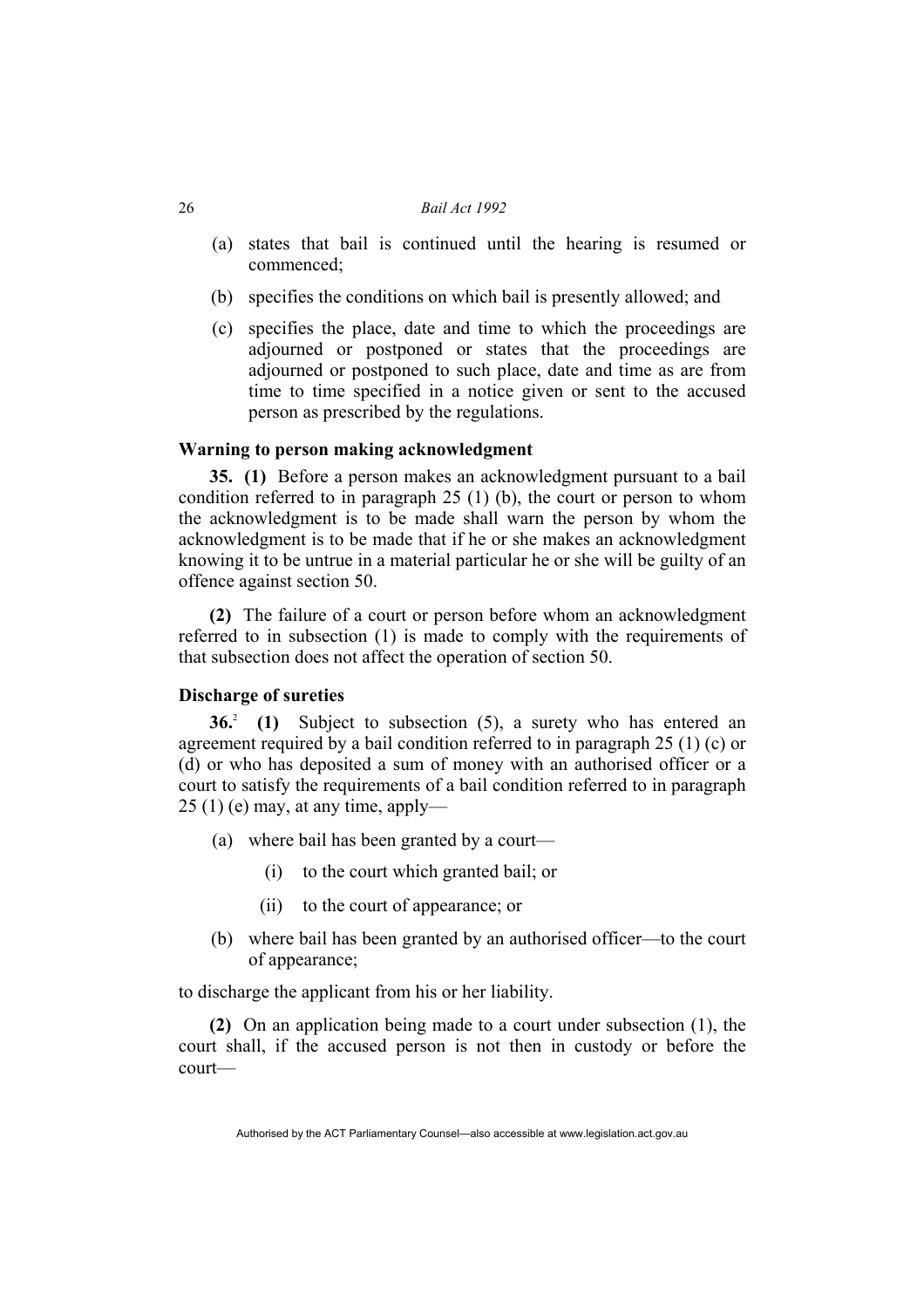- (a) issue a warrant to apprehend the accused person and bring him or her before the court; or
- (b) issue a summons for his or her appearance before the court.

**(3)** On the appearance of the accused person before the court, the court shall, unless satisfied that it would be unjust to do so, direct that the applicant be discharged from his or her liability, and the applicant is, upon the direction being given, thereby discharged accordingly.

**(4)** Where an applicant has given security to, or deposited a sum of money with, a court or an authorised officer to satisfy the requirements of a bail condition referred to in paragraph 25 (1) (d) or (e) and the liability of the applicant in respect of the grant of bail is discharged under subsection (3), the court or authorised officer shall release the security or the deposit, as the case may be.

**(5)** If the court discharges the applicant from his or her liability, the court may impose further conditions on the grant of bail, and may by warrant commit the accused person into custody until the further conditions are satisfied.

**(6)** A person may not make an application under this section if the accused person has failed to comply with his or her undertaking to appear or an undertaking or agreement entered into by the accused person pursuant to a bail condition.

**(7)** In this section—

"court of appearance" means the court before which the accused person is required to appear in accordance with his or her undertaking to appear.

#### **Enforcement of bail agreements**

**37. (1)** Where—

- (a) a person granted bail fails to comply with his or her undertaking to appear; and
- (b) that person or another person has entered into an agreement pursuant to a bail condition to forfeit an amount of money;

the Magistrates Court may declare that amount, or any part of it, to be forfeited and order the person who entered the agreement to pay the sum so forfeited to the Territory.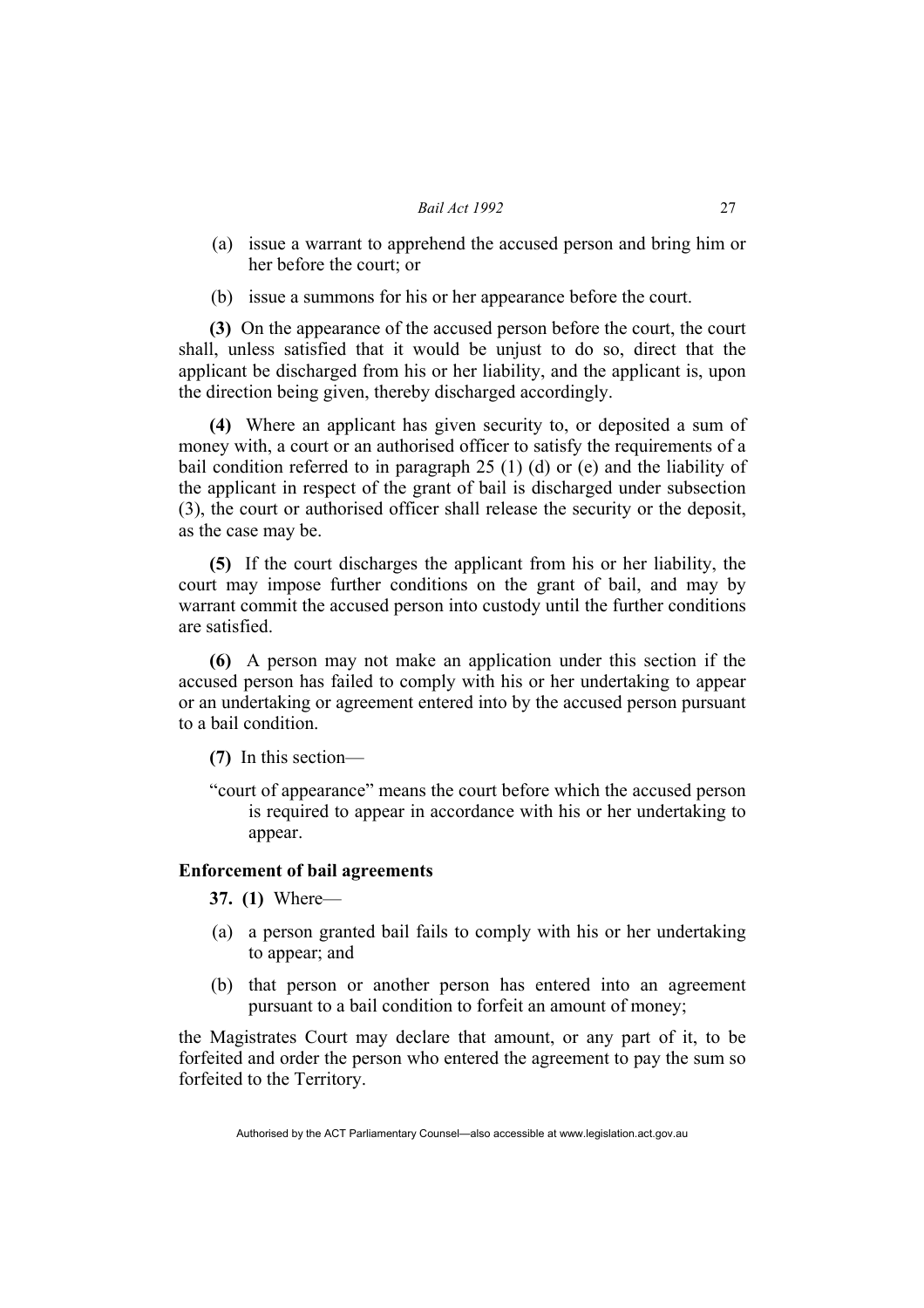**(2)** Where the Magistrates Court orders an amount to be paid to the Territory under subsection (1), that amount may be recovered by the Territory in the Magistrates Court as a debt due to the Territory irrespective of whether the amount exceeds \$50,000.

### **PART VI—REVIEW OF BAIL DECISIONS**

### *Division 1—Review of decisions by authorised officers*

#### **Review by authorised officers**

**38. (1)** Where an authorised officer makes a decision under Part IV in relation to bail for an accused person, being—

- (a) a decision to refuse to admit the accused person to bail; or
- (b) a decision to admit the accused person to bail subject to 1 or more bail conditions;

the accused person may request a review of that decision by the authorised officer who made the decision or any other authorised officer.

**(2)** Where an application for a review of a bail decision is made to an authorised officer under subsection (1), the authorised officer shall as soon as possible conduct a review of the decision.

### **Exercise of power to review**

**39. (1)** The power to review a decision under this Division includes a power to affirm or vary a decision or to substitute another decision.

**(2)** A decision as varied or substituted must be in conformity with this Act.

**(3)** Where, on a review of a decision under this Division, the authorised officer varies the decision or substitutes another decision, section 27 applies in relation to the decision as varied or substituted as if the decision had been made by the authorised officer under Part IV.

**(4)** An authorised officer may refuse to entertain a request to review a decision pursuant to this Division if he or she is satisfied that the request is frivolous or vexatious.

- **(5)** The regulations may—
- (a) prescribe the manner of making a request for the review of a decision under this Division;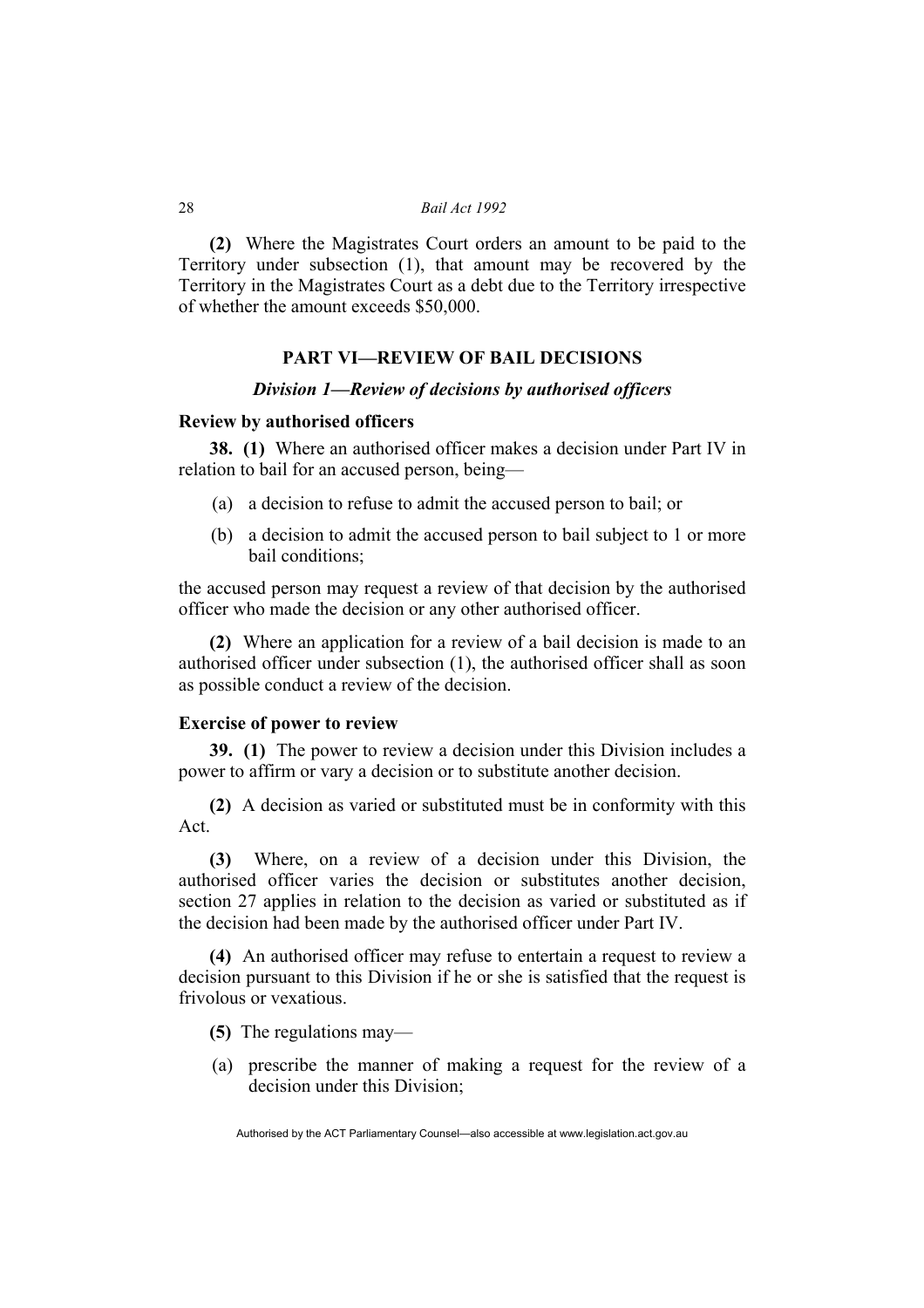- (b) prescribe procedures for the conduct of a review under this Division;
- (c) limit the time within which, and the circumstances in which, an accused person may apply for a review of a decision under this Division; and
- (d) limit the number of applications that may be made for the review of a bail decision under this Division.

### **Limitation on power of authorised officer to review**

**40.** An authorised officer may not, pursuant to this Division—

- (a) review a decision in circumstances where, had the decision not been made, the authorised officer would be prohibited from making a decision in relation to the grant of bail; or
- (b) review a decision that has been reviewed by a court.

### *Division 2—Review of decisions by courts*

#### **Right of review of bail decisions**

**41.** An accused person or the informant may apply under this Division for review of any decision by a court or an authorised officer in relation to bail.

### **Power of magistrate to review**

**42.** Subject to section 44, a magistrate may review any decision made by an authorised officer or a magistrate (including himself or herself) in relation to bail.

### **Power of Supreme Court to review**

**43. (1)** The Supreme Court may review any decision of an authorised officer, the Magistrates Court or the Supreme Court (however constituted) in relation to bail.

**(2)** The power of the Supreme Court to review a decision under this section may be exercised whether or not any power to review the decision under section 38 or 42 has been exercised or has been sought to be exercised.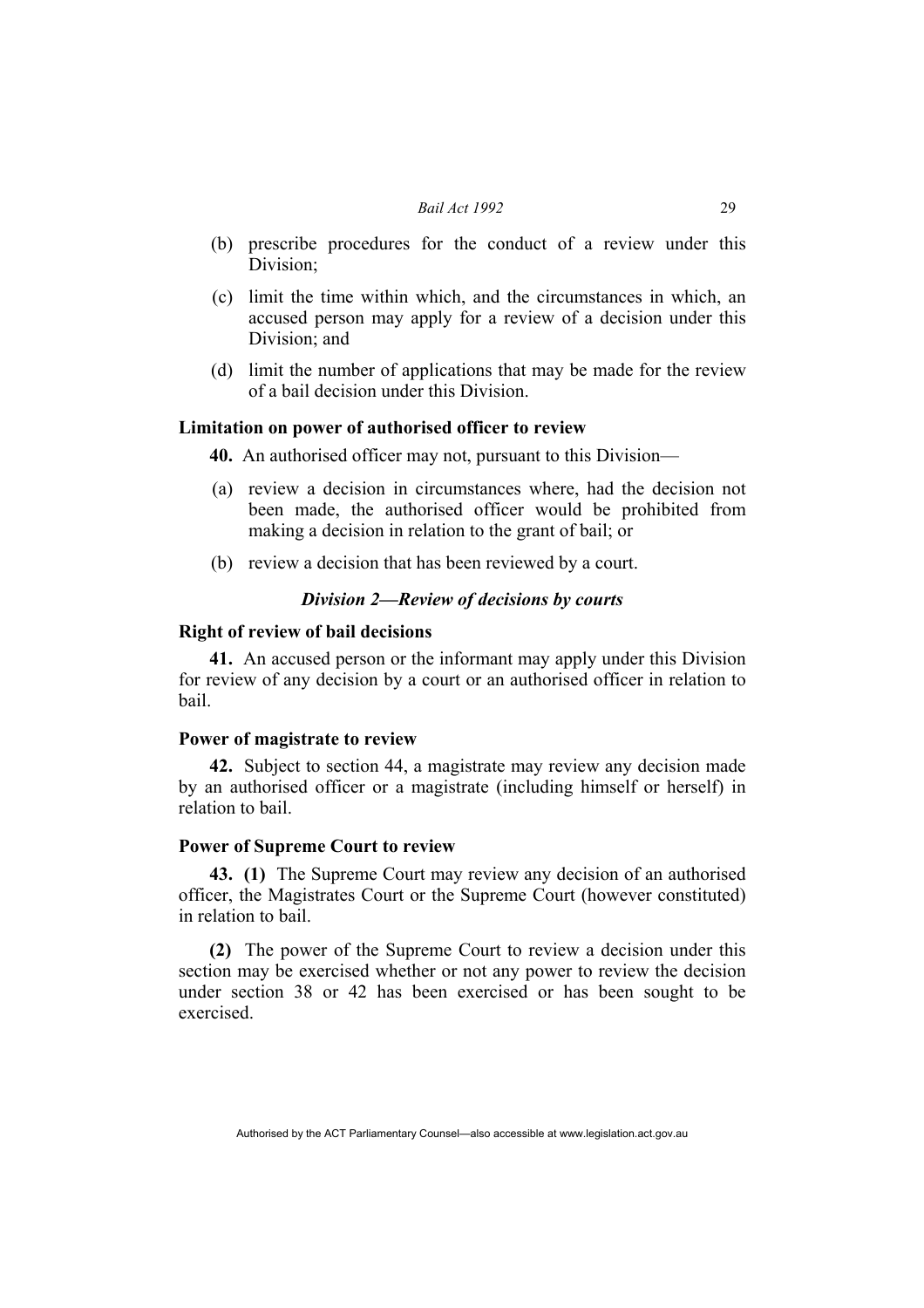#### **General limitation on power of court to review**

**44.** A court may not, pursuant to this Division, review a decision in circumstances where, had the decision not been made, the court would be prohibited from making a decision in relation to the grant of bail.

### **Exercise of power to review**

**45. (1)** The power to review a decision under this Division includes a power to affirm or vary the decision or to substitute another decision.

**(2)** A decision as varied or substituted shall be in conformity with this Act.

**(3)** The review of a decision shall be by way of rehearing and evidence or information in addition to, or in substitution for, the evidence or information given or obtained on the making of the decision may be given or obtained on the review.

**(4)** Where, on a review of a decision under this Division the court varies the decision or substitutes another decision, section 27 applies in relation to the decision as varied or substituted as if that decision had been given by the court in relation to an application for bail.

**(5)** Where, on a review of a decision under this Division, bail for an accused person is revoked, the court may, by warrant, commit the person into custody.

- **(6)** Where, on a review of a decision under this Division—
- (a) bail is granted without any condition being imposed but the accused person has not given an undertaking to appear; or
- (b) bail is granted subject to a condition;

the court may by warrant commit the person into custody until he or she gives the undertaking to appear, or satisfies the condition, as the case may be.

**(7)** A court may refuse to entertain a request to review a decision pursuant to this Division if the court is satisfied that the request is frivolous or vexatious.

- **(8)** The regulations may make provision with respect to—
- (a) the manner of making a request for the review of a decision under this Division; and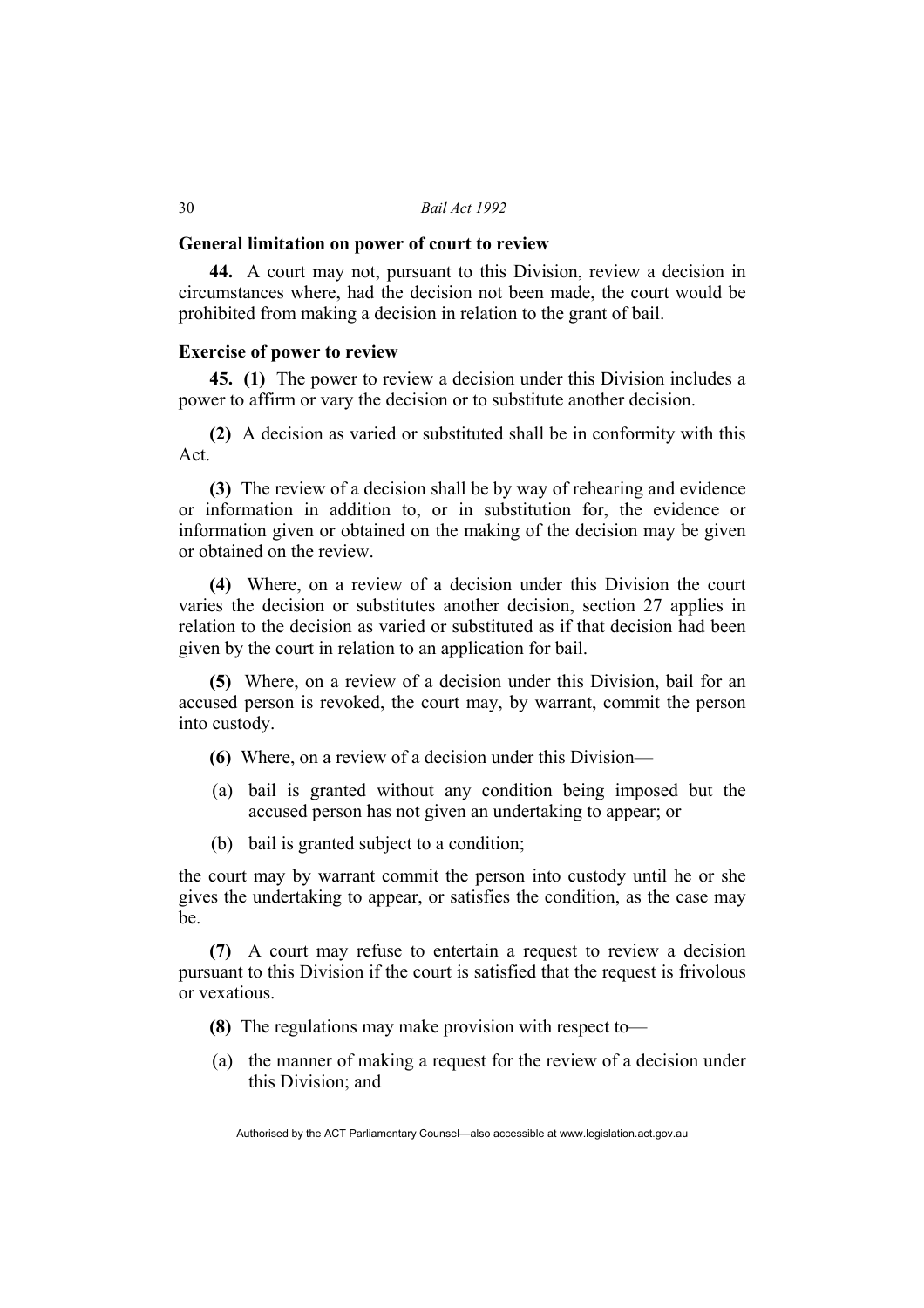(b) the giving or sending to persons of notices relating to the proposed exercise of power to review a decision under this Division.

### **Review limited to bail conditions**

**46. (1)** If an accused person has remained in custody after being granted bail by a court because any condition of the bail has not been complied with, the decision in relation to bail may be reviewed by the court that granted bail—

- (a) at the request of the accused person;
- (b) at the request of a police officer; or
- (c) of the court's own motion.

**(2)** A review under this section of a decision in relation to bail is limited to a review of the conditions on which bail has been granted.

**(3)** A review requested under this section by a police officer shall not be conducted unless the court is satisfied that the request was made—

- (a) for the purpose of benefiting the accused person; and
- (b) with the consent of the accused person.
- **(4)** On a review of a bail decision under this section, a court may—
- (a) affirm the decision as to the conditions of bail;
- (b) vary the decision by removing or imposing bail conditions; or
- (c) grant bail without imposing any bail condition.

**(5)** Notwithstanding section 43, the Supreme Court is empowered to conduct a review of a bail decision under this section only in respect of bail granted by the Supreme Court (however constituted).

### **PART VII—MISCELLANEOUS**

### **Furnishing of information relating to bail**

**47.**<sup>2</sup>  **(1)** Where a person is charged by a police officer with an offence and the person charged is being held in custody in connection with the offence, the police officer shall, as soon as is reasonably practicable after the person is charged, furnish the person with the prescribed information relating to his or her entitlement to, or eligibility for, bail and to his or her entitlement to the review of decisions under this Act.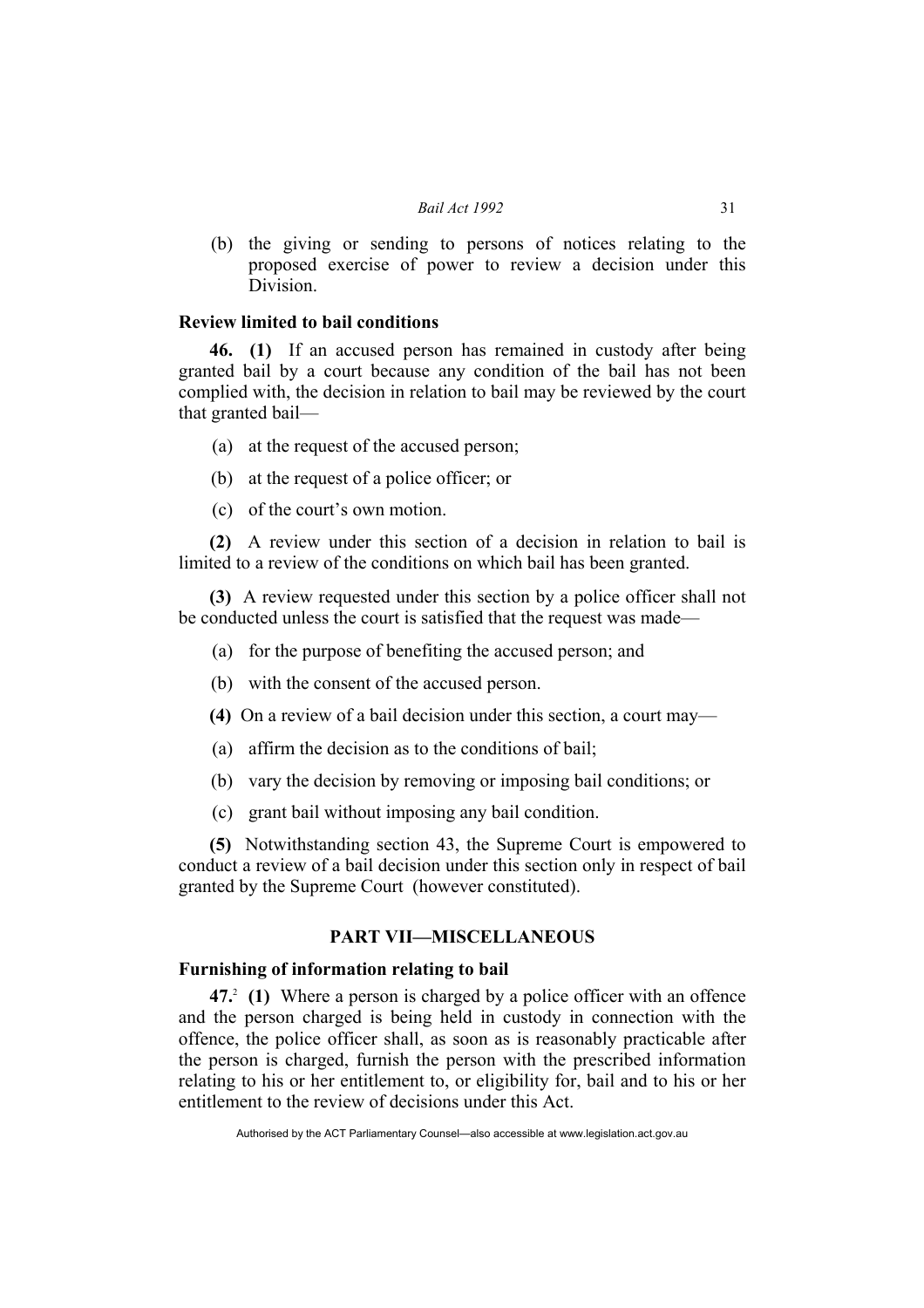**(2)** Where an accused person is being held in custody in relation to an offence at the time of his or her first appearance in court in relation to that offence, the court shall, during that appearance, or as soon as is reasonably practicable thereafter, furnish the accused person, or cause the accused person to be furnished, with the prescribed information relating to his or her entitlement to, or eligibility for, bail.

**(3)** The regulations may prescribe the forms in which information is to be furnished under subsection (1) or (2).

### **Notification to court that bail condition not satisfied**

**48.** (1) This section applies to a person who has been granted bail by a court but who has remained in custody since bail was granted because a condition of the bail has not been complied with.

**(2)** The keeper, superintendent or officer in charge of a gaol, remand centre or police station where a person to whom this section applies is in custody shall, within 7 days after the person is received into custody, give or cause to be given, to the court which granted bail to the person notice in writing that the person is still in custody because of a failure to meet a bail condition.

**(3)** A court to which a notice is given pursuant to subsection (2) may, of its own motion, conduct a review under section 46 of the condition on which bail was granted.

**(4)** A notice under this section is required to be given only once in respect of any particular grant of bail.

- **(5)** The regulations may prescribe—
- (a) the form in which a notice under this section is to be given; or
- (b) information that is to be forwarded to a court with a notice under this section.

### **Failure to answer bail**

**49.**<sup>2</sup>**(1)** A person who has given an undertaking to appear and fails, without reasonable excuse, to appear before a court in accordance with his or her undertaking is guilty of an offence punishable, on conviction, by imprisonment for a period not exceeding 2 years or a fine not exceeding 200 penalty units, or both.

**(2)** Subsection (1) does not apply in relation to a bail undertaking given by a person following the institution of an appeal.

Authorised by the ACT Parliamentary Counsel—also accessible at www.legislation.act.gov.au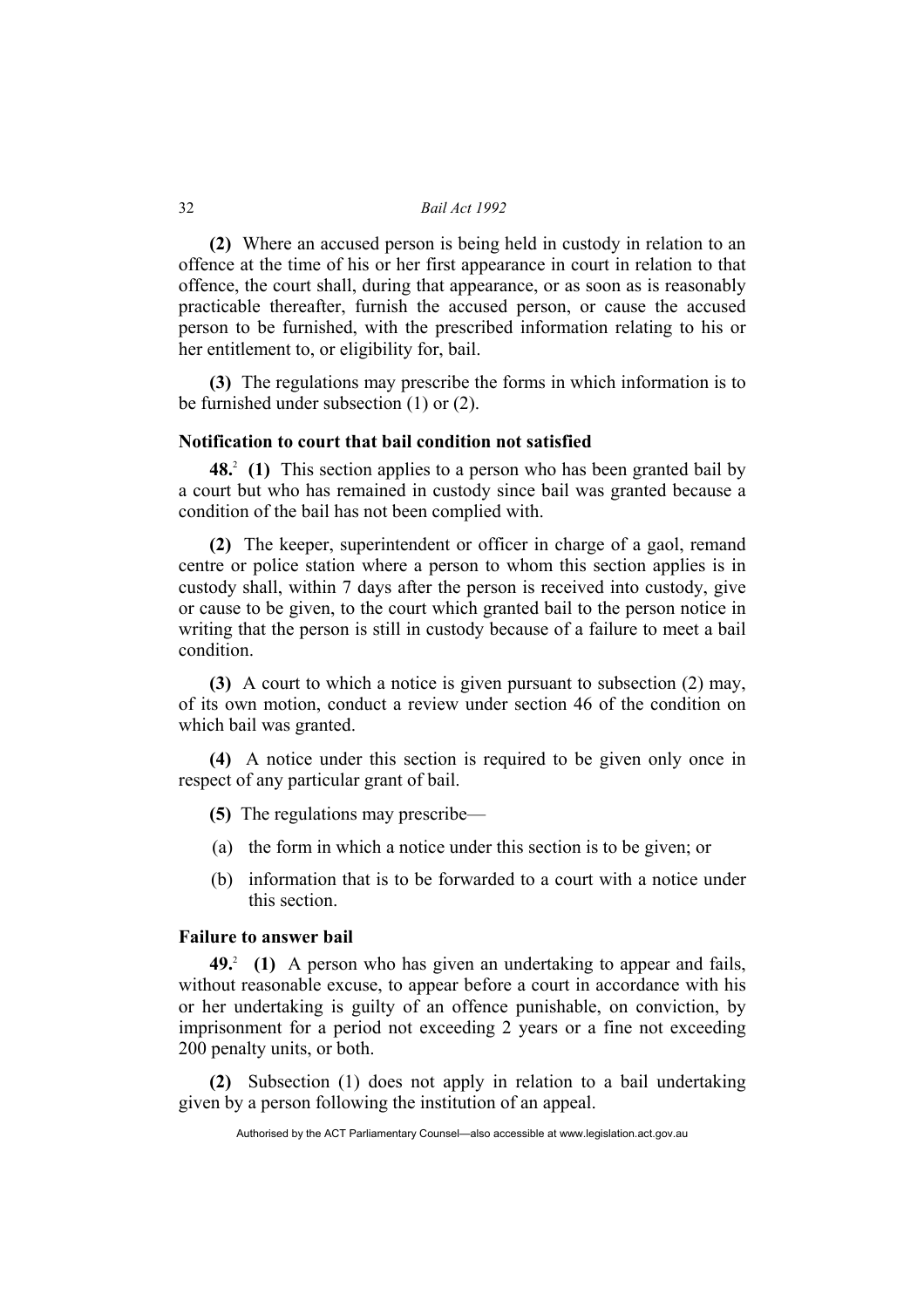#### **False statements in acknowledgments**

**50.** A person who makes an acknowledgment under paragraph 25 (1) (b) knowing it to be untrue in a material particular is guilty of an offence punishable, on conviction, by imprisonment for a period not exceeding 2 years or a fine not exceeding 200 penalty units, or both.

### **Indemnification of sureties**

**51. (1)** Where a person indemnifies another person, or agrees with another person to indemnify that other person, against a liability which that other person may incur as a surety to secure the appearance in answer to bail of a person accused of an offence, he or she and that other person are each guilty of an offence punishable, on conviction, by imprisonment for a period not exceeding 2 years or a fine not exceeding 200 penalty units, or both.

**(2)** An offence is committed against subsection (1) whether the agreement is made before or after the person to be indemnified becomes a surety and whether or not he or she becomes a surety and whether the agreement contemplates compensation in money or money's worth.

### **Contravention of Act by police officers**

**52. (1)** Where a police officer contravenes a provision of this Act that is applicable to him or her as a police officer or as an authorised officer, the contravention is not punishable as an offence unless a penalty is expressly provided by this Act in respect of the contravention.

**(2)** Subsection (1) does not apply to prevent a contravention of a provision of this Act by a police officer from—

- (a) being dealt with under the *Complaints (Australian Federal Police) Act 1981* of the Commonwealth; or
- (b) constituting grounds for the institution of civil proceedings.

### **Civil standard of proof to apply for certain purposes**

**55.** Where a court or an authorised officer, in making a decision in relation to bail (not being a decision in proceedings for an offence committed in connection with bail), is to be, or may be, satisfied as to any matter, it is sufficient if the court or authorised officer is satisfied on the balance of probabilities.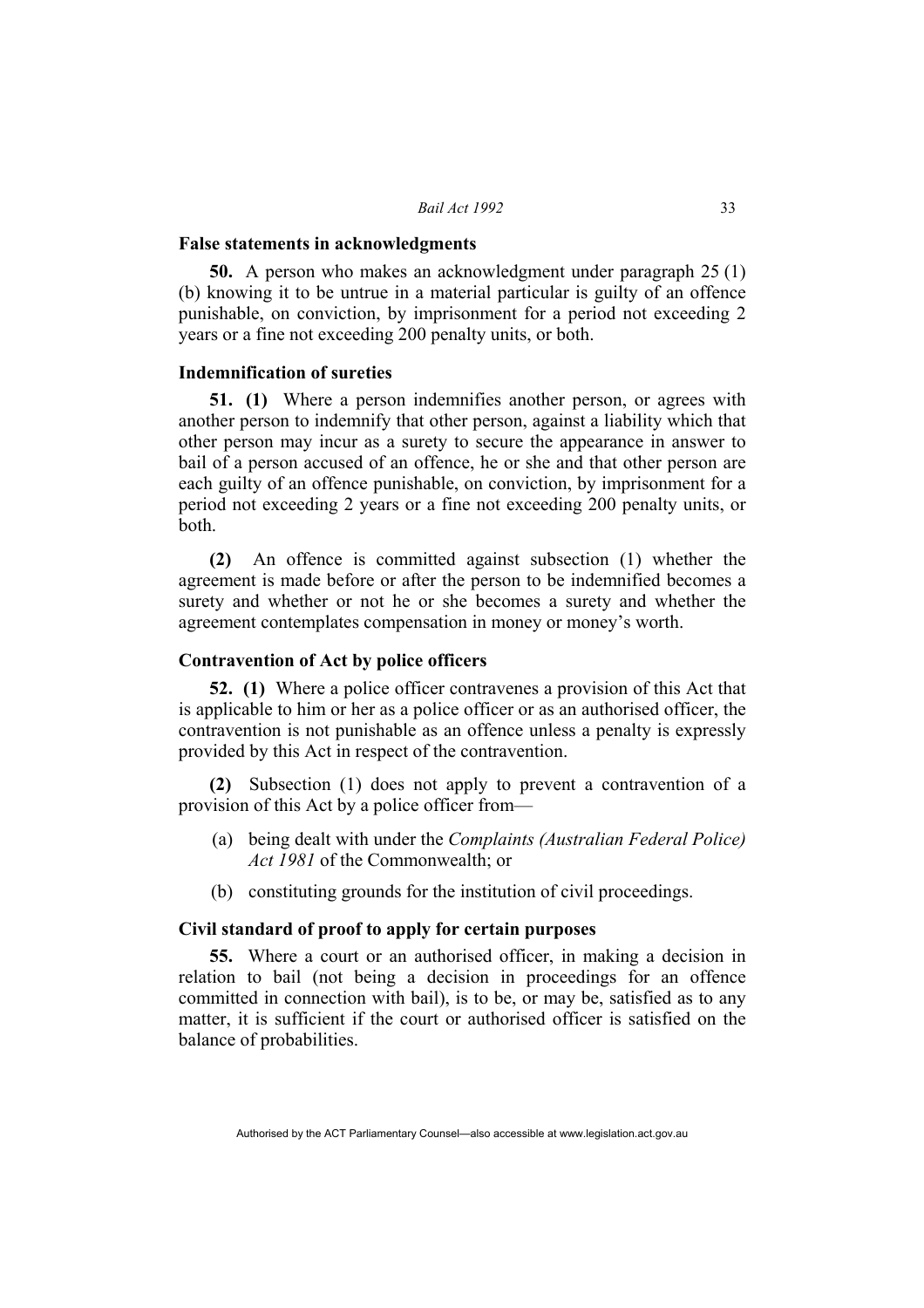#### **Abolition of right of surety to arrest**

**56.**<sup>2</sup> A surety who gives an undertaking required by a bail condition referred to in paragraph 25 (1) (c), (d) or (e) does not, by virtue of his or her having given that undertaking, have the right to arrest the accused person.

### **This Act to prevail**

**57. (1)** Except where otherwise expressly provided by this Act, or the *Bail (Consequential Amendments) Act 1992*, this Act applies in relation to the grant of bail to accused persons to the exclusion of any other law in force immediately before the commencement of this Act so far as any other such law makes provision for or in relation to bail for accused persons.

**(2)** Nothing in this Act shall be construed as affecting the Imperial enactment 1 William and Mary sess 2 c2 (The Bill of Rights) or the *Imperial Acts Application Act 1986* so far as it relates to that enactment.

57A.<sup>2</sup>  $*$ \* \* \* \* \* \*

### **Regulations**

**58.** The Executive may make regulations, not inconsistent with this Act, prescribing matters—

- (a) required or permitted by this Act to be prescribed; or
- (b) necessary or convenient to be prescribed for carrying out or giving effect to this Act.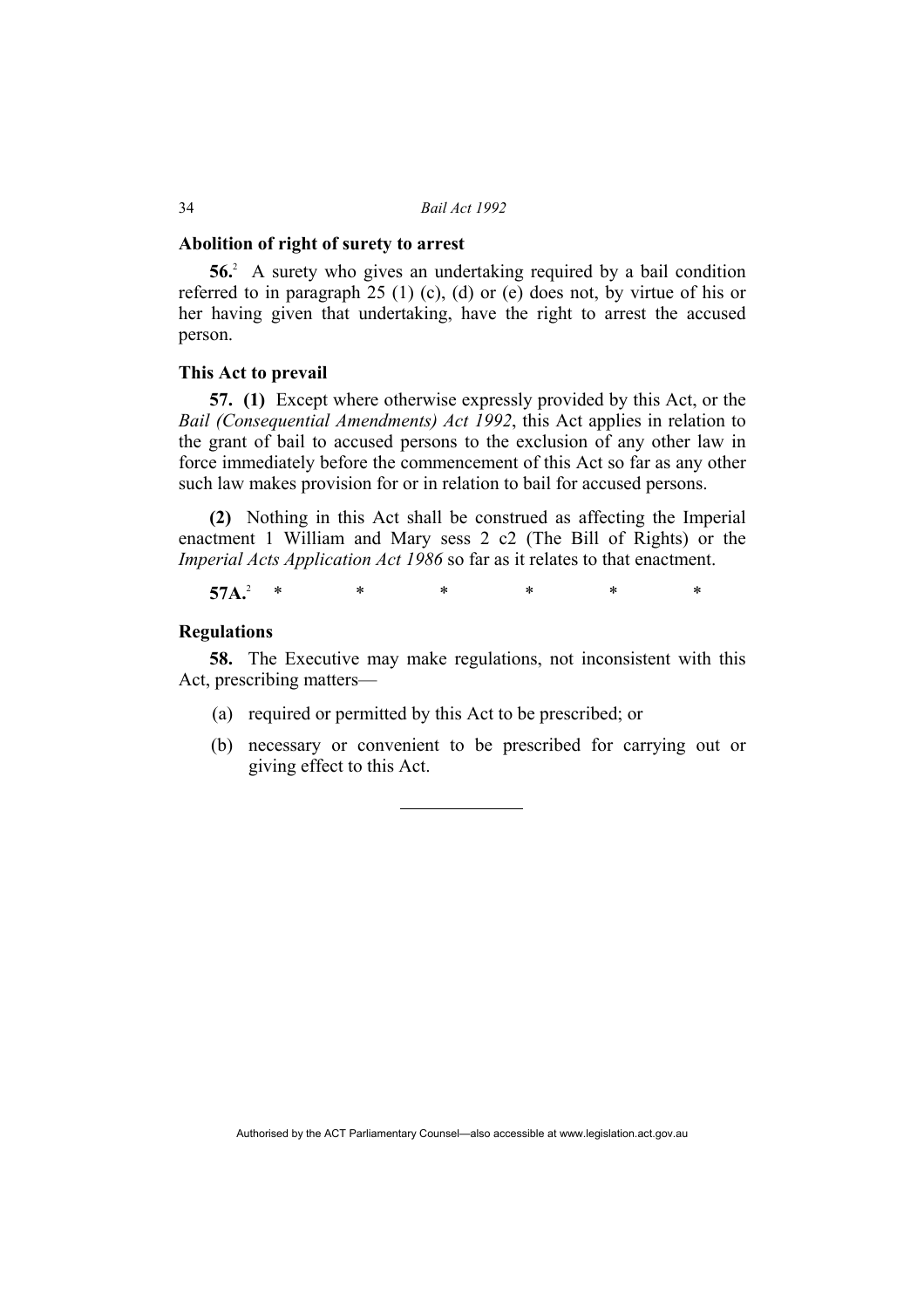#### **NOTES**

1. The *Bail Act 1992* as shown in this reprint comprises Act No. 8, 1992 amended as indicated in the Tables below.

| Act                                                    | Number<br>and year   | Date of<br>notification<br>in Gazette | Date of<br>commencement                                                                           | Application,<br>saving or<br>transitional<br>provisions |
|--------------------------------------------------------|----------------------|---------------------------------------|---------------------------------------------------------------------------------------------------|---------------------------------------------------------|
| Bail Act 1992                                          | 8, 1992              | 28 May 1992                           | Ss. 1 and 2: 28<br>May 1992<br>Remainder: 28<br>Nov 1992                                          |                                                         |
| Bail (Amendment) Act 1992<br>Bail (Amendment) Act 1994 | 75, 1992<br>73, 1994 | 18 Dec 1992<br>1 Nov 1994             | 18 Dec 1992<br>Ss. 1-3: 1 Nov<br>1994<br>Remainder (ss.<br>4-22): (see Note<br>2)                 | S. 22                                                   |
| Crimes (Amendment) Act<br>(No. 2) 1994                 | 75, 1994             | 23 Nov 1994                           | Ss. 1-3: 23 Nov<br>1994<br>Remainder: 1<br>Dec 1994 (see<br>Gazette 1994,<br>No. S270)            |                                                         |
| Statute I aw Revision<br>(Penalties) Act 1994          | 81, 1994             | 29 Nov 1994                           | Ss. 1 and 2: 29<br>Nov 1994<br>Remainder: 29<br>Nov 1994 (see<br>Gazette 1994,<br>No. S269, p. 2) |                                                         |

### **Table of Acts**

#### **Table of Amendments**

ad. = added or inserted am. = amended rep. = repealed rs. = repealed and substituted

| Provision                   | How affected |
|-----------------------------|--------------|
| Ss. 53, 54rep. No. 75, 1994 |              |

2. Sections 3, 7, 7A, 8, 10, 13 and 16, the heading to Part V and sections 25, 29, 31-33, 36, 47-49, 56 and 57A are amended by sections 4-21 of the *Bail (Amendment) Act 1994*, subsections 2 (2) and (3) of which provide as follows:

"(2)The remaining provisions commence on a day, or respective days, fixed by the Minister by notice in the *Gazette*.

"(3)If a provision referred to in subsection (2) has not commenced before the end of the period of 6 months commencing on the day on which this Act is notified in the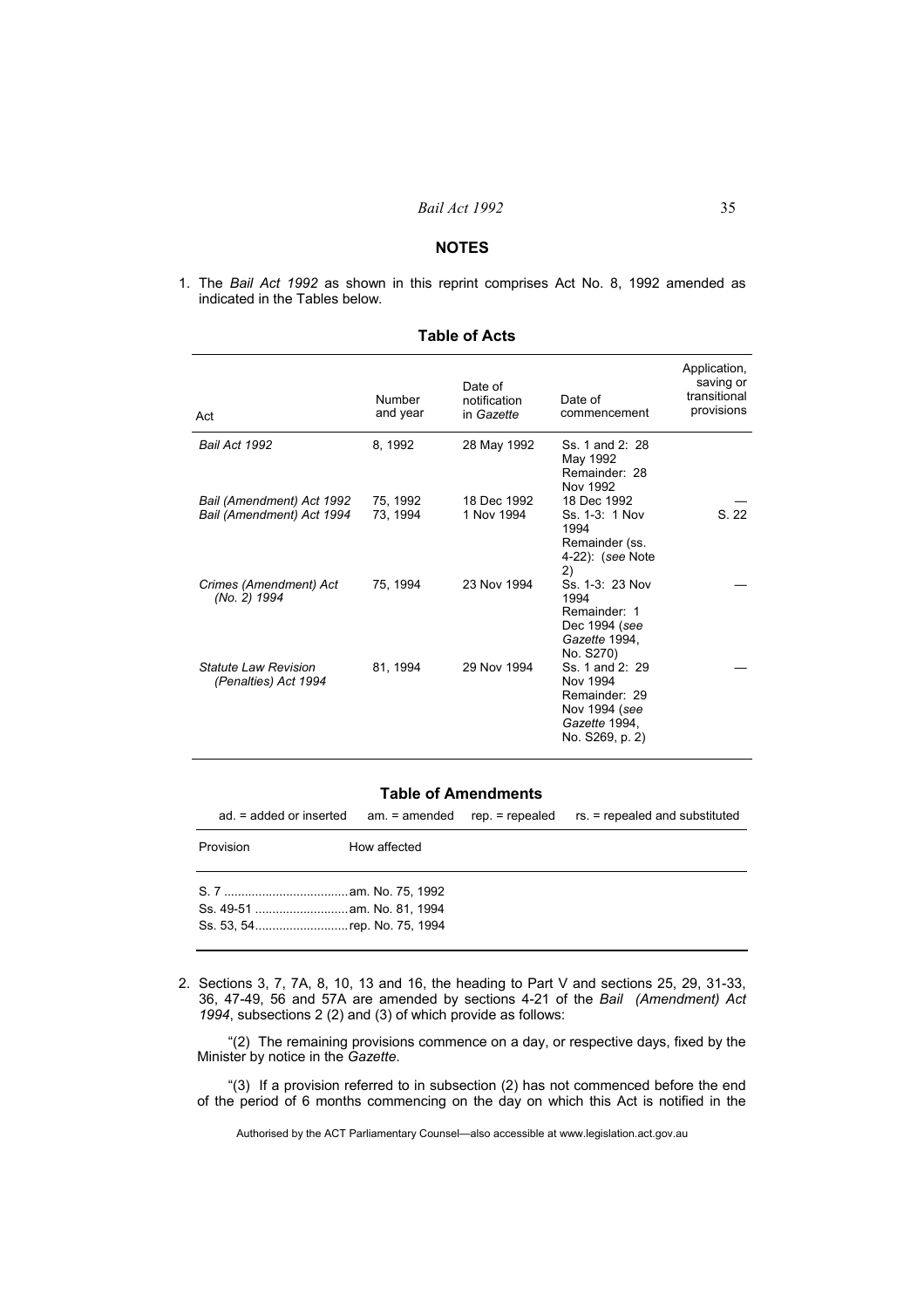*Gazette*, that provision, by force of this subsection, commences on the first day after the end of that period.".

As at 1 December 1994 no date had been fixed for the commencement of sections 4-21 and the amendments are not incorporated in this reprint. They are set out below under the heading "EXTRACT FROM BAIL (AMENDMENT) ACT 1994".

#### **EXTRACT FROM BAIL (AMENDMENT) ACT 1994**

#### **Interpretation**

- **4.** Section 3 of the Principal Act is amended—
- **(a)** by omitting from subsection (1) the definition of "bail undertaking";
- **(b)** by omitting from subection (1) the definition of "offence" and substituting the following definition:
	- " 'offence' includes—
		- (a) an alleged offence; and
		- (b) except in the case of paragraph 7 (1) (a)—a breach of the peace or an apprehended breach of the peace;";
- **(c)** by inserting after paragraph (2) (a) the following paragraph:
	- (ab) a person arrested for a breach of the peace or an apprehended breach of the peace; and
- **(d)** by omitting from paragraph (3) (a) "undertaking or".

#### **Bail for minor offences and breaches of the peace**

**5.** Section 7 of the Principal Act is amended—

- **(a)** by omitting paragraph (3) (a) and substituting the following paragraph:
	- "(a) an accused person who, in relation to the commission of the same offence on a previous occasion, failed to comply with any undertaking to appear or bail condition given or imposed in relation to that offence on that occasion;"; and
- **(b)** by omitting paragraph (3) (c).

#### **Substitution**

**6.** Section 8 of the Principal Act is repealed and the following sections are substituted:

#### **Bail following arrest for breach of peace**

"7A. A person arrested for a breach of the peace or an apprehended breach of the peace—

- (a) is entitled to be granted bail without any condition or on condition that he or she keep the peace; and
- (b) shall be released from custody as soon as he or she has given an undertaking to appear and, if a condition to keep the peace is imposed, has entered into an agreement under paragraph 25 (1) (a);

unless—

 (c) as a consequence of the conduct that resulted in his or her being arrested, another person would be likely to make application for a protection order under the *Domestic Violence Act 1986* or for a restraining order under the *Magistrates Court Act 1930* against the arrested person; or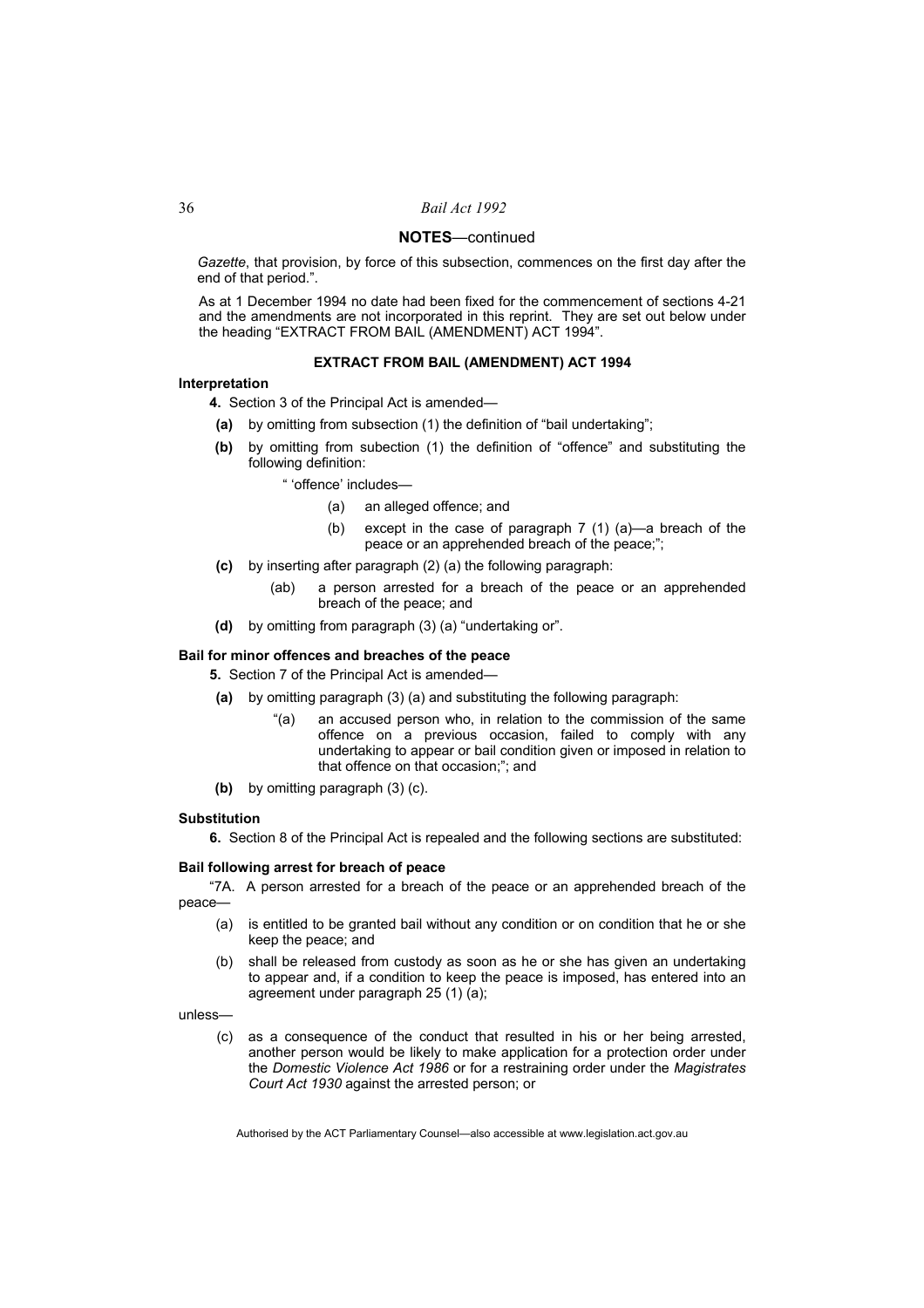#### **EXTRACT FROM BAIL (AMENDMENT) ACT 1994**—continued

 (d) in relation to a breach of the peace or an apprehended breach of the peace on a previous occasion, the person failed to comply with any undertaking to appear or bail condition given or imposed in relation to that breach or apprehended breach on that occasion.

#### **Bail for offences other than minor offences**

"8. (1) This section applies to—

- (a) offences other than those referred to in subsection 7 (1);
- (b) persons to whom, by virtue of subsection 7 (3), subsection 7 (2) does not apply; and
- (c) persons not entitled to bail by virtue of paragraph 7A (c) or (d).
- "(2) A person—
- (a) accused of an offence to which this section applies; or
- (b) to whom this section applies;

is entitled to be granted bail in accordance with this Act unless—

- (c) the court or authorised officer is satisfied that, having regard to the matters referred to in whichever of sections 22 and 23 apply to the accused person, the court or authorised officer is justified in refusing bail; or
- (d) the requirement for bail is dispensed with under section 10.".

#### **Dispensing with bail**

**7.** Section 10 of the Principal Act is amended by adding at the end the following subsections:

"(3) Where, during an appearance by an accused person before a court, no specific order or direction is made by the court in respect of bail, the court shall be deemed to have dispensed with the requirement for bail.

"(4) Subsection (2) does not apply if, under subsection 33 (2A), the court is to be taken to have continued bail.".

#### **Determination of bail after charge laid**

**8.** Section 13 of the Principal Act is amended—

- **(a)** by omitting paragraphs (1) (a) and (b) and substituting the following paragraphs:
	- "(a) a person who has been taken into custody by a police officer is charged with an offence but is not to be brought before a court forthwith after being so charged; or
	- (b) it is not practicable to bring before a court forthwith a person arrested under a warrant (being a warrant which does not expressly preclude the granting of bail) issued under subsection 42 (1) of the *Magistrates Court Act 1930* in respect of an offence punishable by a fine or by imprisonment for a period not exceeding 2 years ;"; and
- **(b)** by inserting in subsections (1), (4) and (5) "or arrests" after "charges".

#### **Notification of decision of authorised officer**

**9.** Section 16 of the Principal Act is amended—

**(a)** by inserting after paragraph (1) (c) the following paragraph: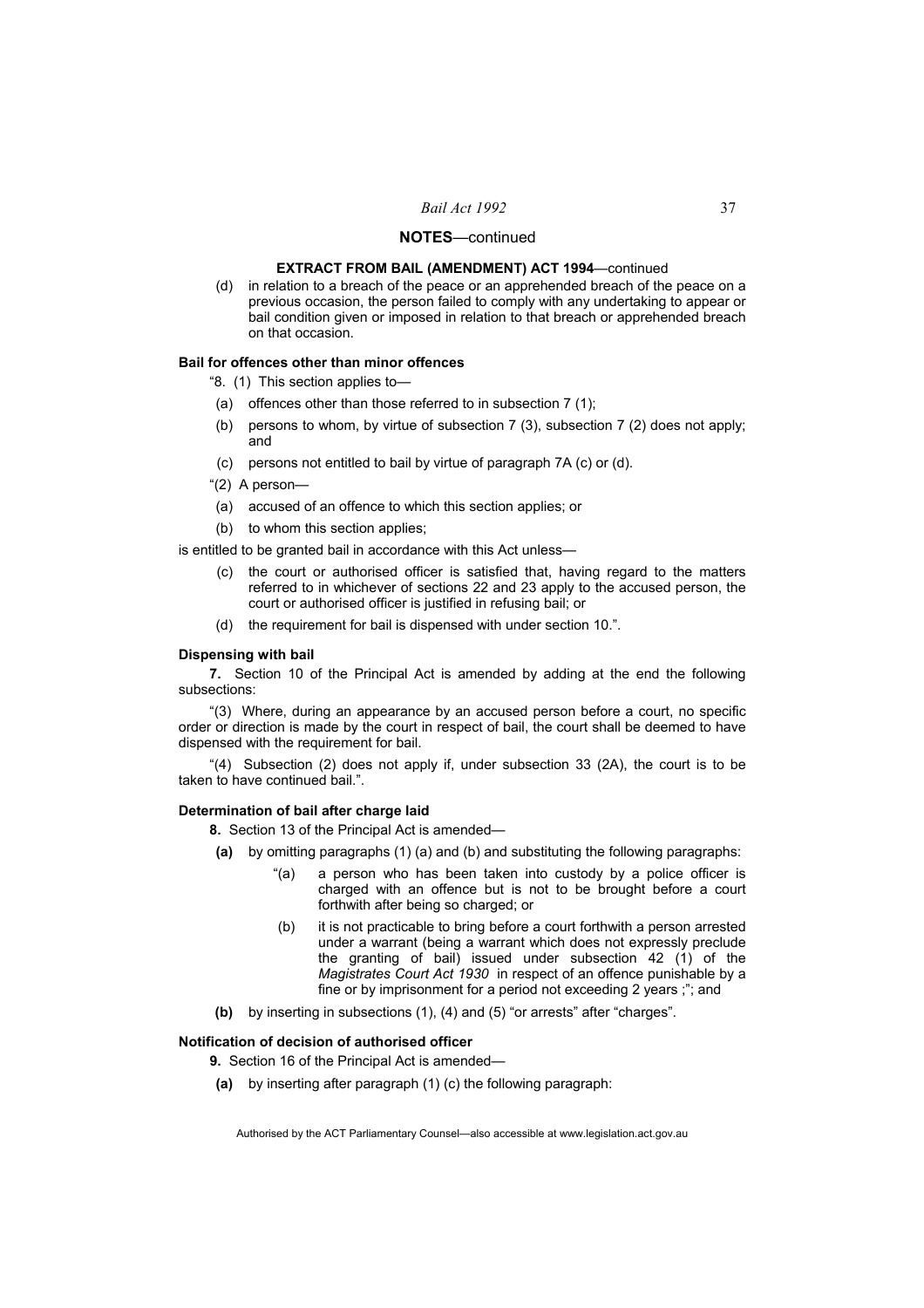#### **EXTRACT FROM BAIL (AMENDMENT) ACT 1994**—continued

- "(ca) the right of the accused person to request a review of the decision under section 38;"; and
- **(b)** by inserting after subsection (2) the following subsections:

"(2A) An authorised officer who refuses to admit an accused person to bail may refrain from complying with paragraph (1) (d) or (e) and subsection (2) if he or she believes on reasonable grounds that it is necessary to do so in order to prevent—

- (a) the escape of an accomplice of the accused person; or
- (b) the loss, destruction or falsification of evidence relating to the offence.

"(2B) Where an authorised officer refrains from complying with paragraph (1) (d) or (e) and subsection (2) for a reason specified in subsection (2A), he or she shall record, or cause to be recorded, his or her reasons for not complying.".

#### **Heading to Part V**

**10.** The heading to Part V of the Principal Act is omitted and the following heading substituted:

#### "**PART V—BAIL CONDITIONS AND UNDERTAKINGS TO APPEAR**".

#### **Conditions on which bail may be granted to adults**

11. Section 25 of the Principal Act is amended-

- **(a)** by omitting from paragraph (1) (a) "undertakes" and substituting "enters into an agreement"; and
- **(b)** by inserting after subsection (6) the following subsection:

"(6A) An agreement or acknowledgment under this section may be entered into or made in respect of more than 1 offence.".

#### **Repeal**

**12.** Section 29 of the Principal Act is repealed.

#### **Agreement to bail requirements and entry into bail agreements etc.**

**13.** Section 31 of the Principal Act is amended by omitting from subsection (1) "bail undertaking" and substituting "undertaking to appear".

#### **Acceptable persons and security for bail**

**14.** Section 32 of the Principal Act is amended by omitting subsection (3).

#### **Continuation of bail and undertakings**

- **15.** Section 33 of the Principal Act is amended—
- **(a)** by omitting subsection (1) and substituting the following subsection:

"(1) If an accused person has given an undertaking to appear at a place, date and time at which proceedings in respect of the offence may be continued, whether on any adjournment, postponement or other deferment of the proceedings, or by way of committal, a court may continue the bail already granted in respect of the offence, whether or not the accused person is present in court.";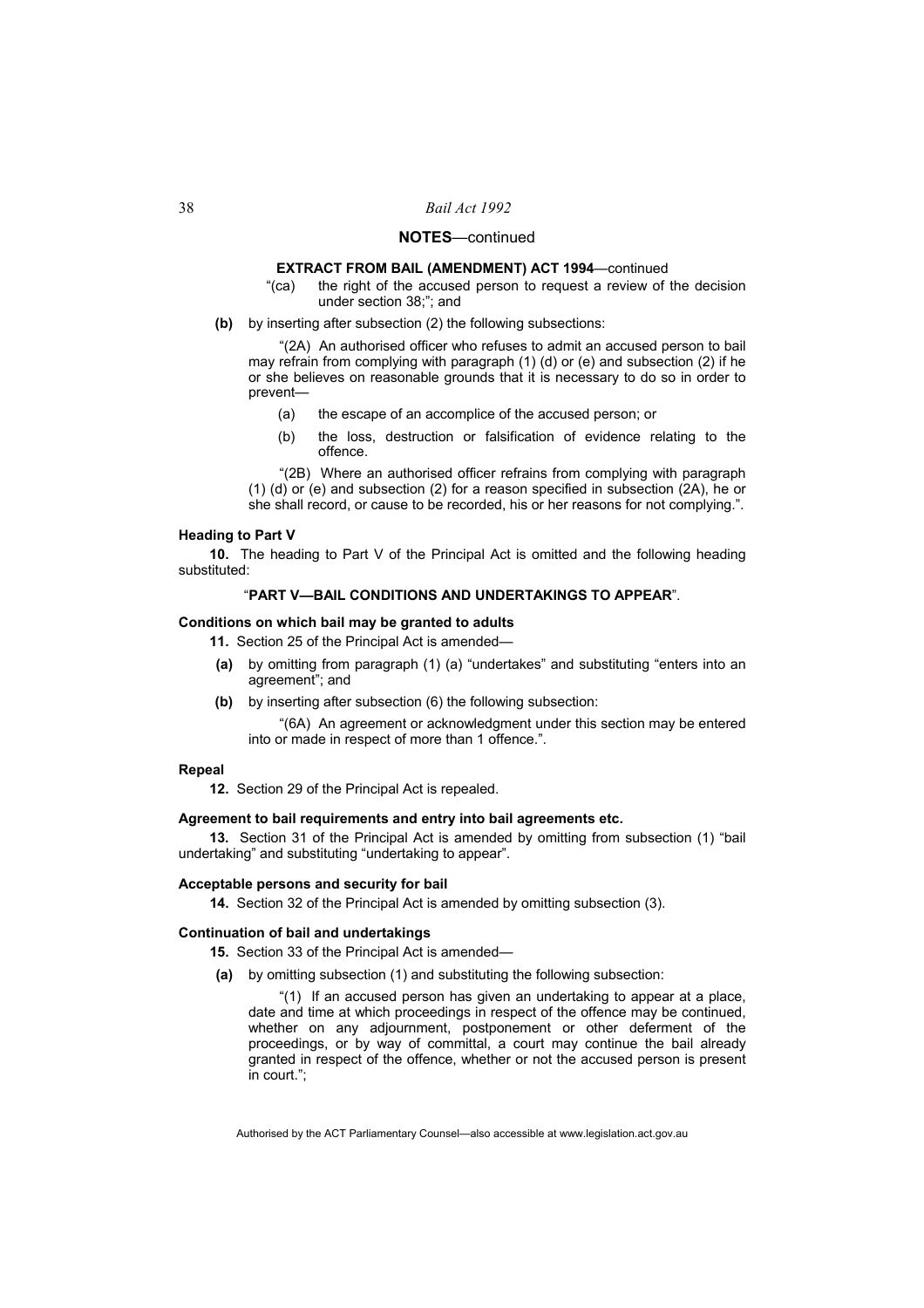#### **EXTRACT FROM BAIL (AMENDMENT) ACT 1994**—continued

- **(b)** by omitting from subsection (2) "given by the accused person continues to apply except to the extent that the undertaking" and substituting "and the bail conditions continue to apply, except to the extent that the undertaking or condition";
- **(c)** by inserting after subsection (2) the following subsection:

"(2A) If the accused person appears before a court in accordance with a bail undertaking referred to in subsection (1) but no specific direction is made by the court in respect of bail, the court is to be taken to have continued bail."; and

- **(d)** by omitting from subsection (3) all the words after "surety" (last occurring) and substituting "if the court from time to time directs the proceedings in respect of the offence be adjourned, postponed or otherwise deferred or the accused person is committed for trial";
- **(e)** by omitting from subsection, (4) "extended" and "extension" and substituting "continued" and "continuation", respectively;
- **(f)** by omitting from subsection (5) "or postponed" (wherever occurring) and substituting ", postponed or otherwise deferred";
- **(g)** by omitting from subsection (5) "extend" and substituting "continue";
- **(h)** by inserting in subsection (5) "to appear" after "undertaking";
- **(i)** by omitting from subsection (6) "undertaking given" and substituting "agreement entered into";
- **(j)** by omitting from subsection (6) "extended" and substituting "continued"; and
- **(k)** by omitting from subsection (6) "or postponed" and substituting ", postponed or otherwise deferred".

#### **Discharge of sureties**

**16.** Section 36 of the Principal Act is amended by omitting from subsection (6) "undertaking or".

#### **Furnishing of information relating to bail**

**17.** Section 47 of the Principal Act is amended—

- **(a)** by omitting from subsection (1) "furnish the person with the prescribed information" and substituting "give to the person, by notice in writing, information";
- **(b)** by omitting from subsection (2) "furnish the accused person, or cause the accused person to be furnished, with the prescribed information" and substituting "give to the person, by notice in writing, information"; and
- **(c)** by omitting subsection (3).

#### **Notification to court that bail condition not satisfied**

**18.** Section 48 of the Principal Act is amended by omitting subsection (5) and substituting the following subsection:

"(5) The regulations may prescribe information that is to be forwarded to a court with a notice under this section.".

#### **Failure to answer bail**

**19.** Section 49 of the Principal Act is amended by omitting subsection (2).